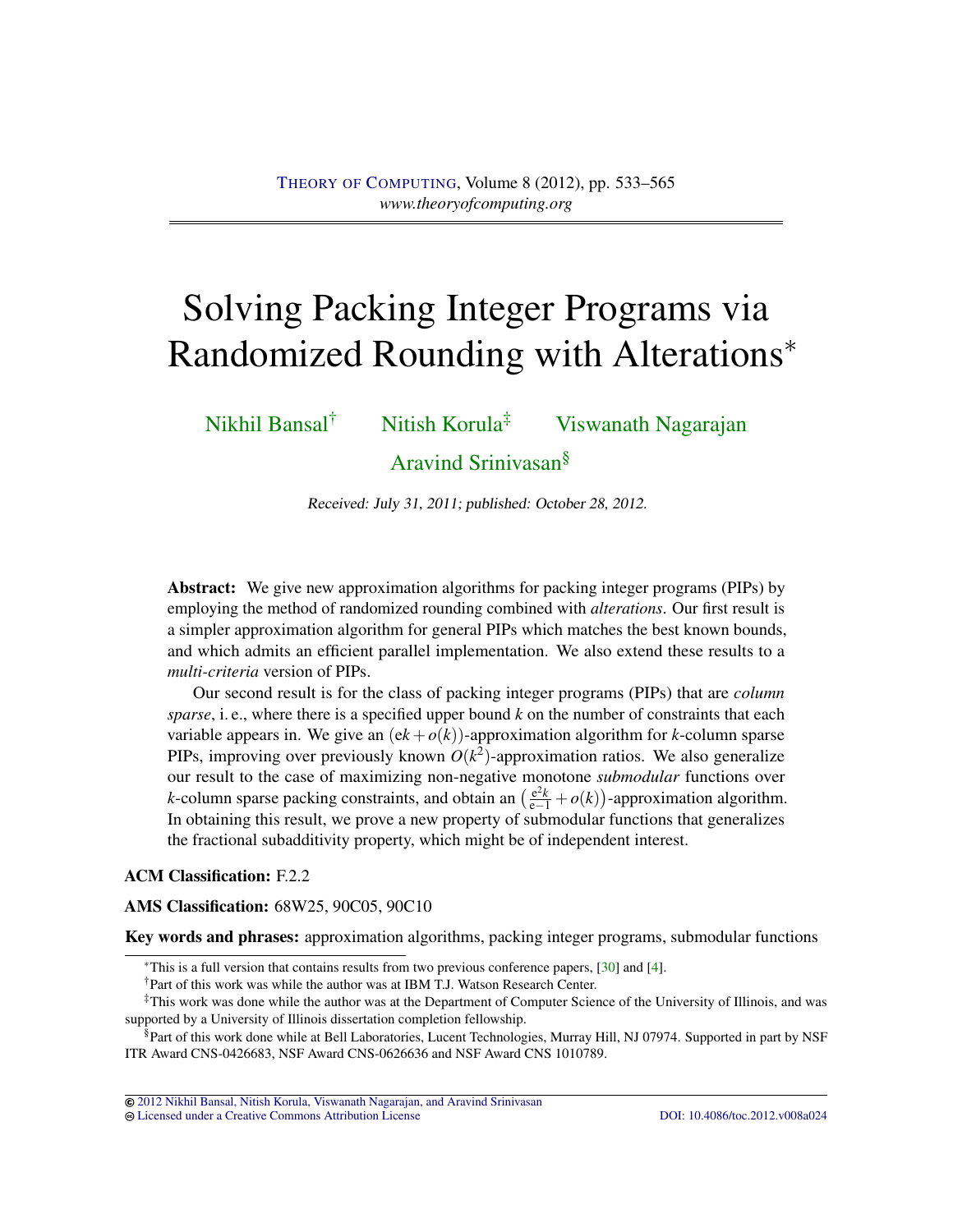# <span id="page-1-0"></span>1 Introduction

*Packing integer programs* (PIPs) are those integer programs of the form:

$$
\max\left\{w^T x \mid Ax \leq b, x \in \{0,1\}^n\right\}, \quad \text{where } w \in \mathbb{R}^n_+, b \in \mathbb{R}^m_+ \text{ and } A \in \mathbb{R}^{m \times n}_+.
$$

Above, *n* is the number of variables/columns, *m* is the number of rows/constraints, *A* is the matrix of *sizes*, *b* is the *capacity* vector, and *w* is the *weight* vector. PIPs are a large and varied class of problems occupying a central place in combinatorial optimization. They include problems which can be solved optimally (e. g., matching) or approximated well (e. g., the knapsack problem). At the other end of the spectrum, they include problems that are effectively inapproximable, such as the classic independent set problem, which is NP-hard to approximate within a factor of *n* 1−ε [\[33\]](#page-31-4), while an *n*-approximation is trivial.

Many algorithms for combinatorial problems that are modeled as PIPs rely heavily on the structure of the problem; though these problem-specific techniques often lead to good results, they may not be more broadly applicable. Thus, there is also a need for general techniques that can be applied to a large class of problems. One natural candidate is *randomized rounding*, which involves first solving a linear programming relaxation to obtain a fractional solution *x* ∗ , and then converting/rounding *x* ∗ to a true integral solution by setting variable *j* to one with probability  $x_j^*$  divided by a suitable scaling factor. However, the difficulty in applying this technique to all packing problems is that for some instances, unless the scaling factor is extremely large (resulting in a solution with low expected weight), the probability of obtaining a feasible solution is extremely small.

In this paper, we take the approach of *randomized rounding with alteration*. The method of alteration is a key branch of the probabilistic method: do a random construction (allowing the result to not satisfy all our requirements), alter the constructed random structure appropriately, and argue that this achieves our goal (typically in expectation or with high probability). Applied to solving PIPs, we obtain a fractional solution  $x^*$  and independently select each variable *j* with probability proportional to  $x_j^*$ . This may leave some of the packing constraints unsatisfied; we then argue that a few variables can be deleted to leave us with a feasible solution of comparable weight. Our alteration/deletion procedure ensures that we always obtain a feasible integral solution.

We illustrate the usefulness of this method by first using it to obtain a simple algorithm matching the best approximation guarantee known for general PIPs [\[29\]](#page-30-1). We then consider the special case of *k-column sparse PIPs* (denoted *k*-CS-PIP), which are PIPs where the number of non-zero entries in each column of matrix *A* is at most *k*. This is a fairly general class and models several basic problems such as *k*-set packing [\[16\]](#page-29-0) and independent set in graphs with degree at most *k*.

In addition to being simple and general, our rounding algorithm has several advantages. First, it is inherently parallelizable: in the initial rounding step, we independently select each variable *j* according to its fractional value, and in the subsequent alteration step, each constraint independently marks certain variables for deletion. Thus, we obtain RNC-approximation algorithms. Second, our algorithm to convert a fractional solution to an integer solution does not depend on the objective function. This allows us to (i) obtain good solutions to *multi-criteria* (multiple objective) packing problems and (ii) extend some of our results to the *submodular* setting; we elaborate on both of these subsequently.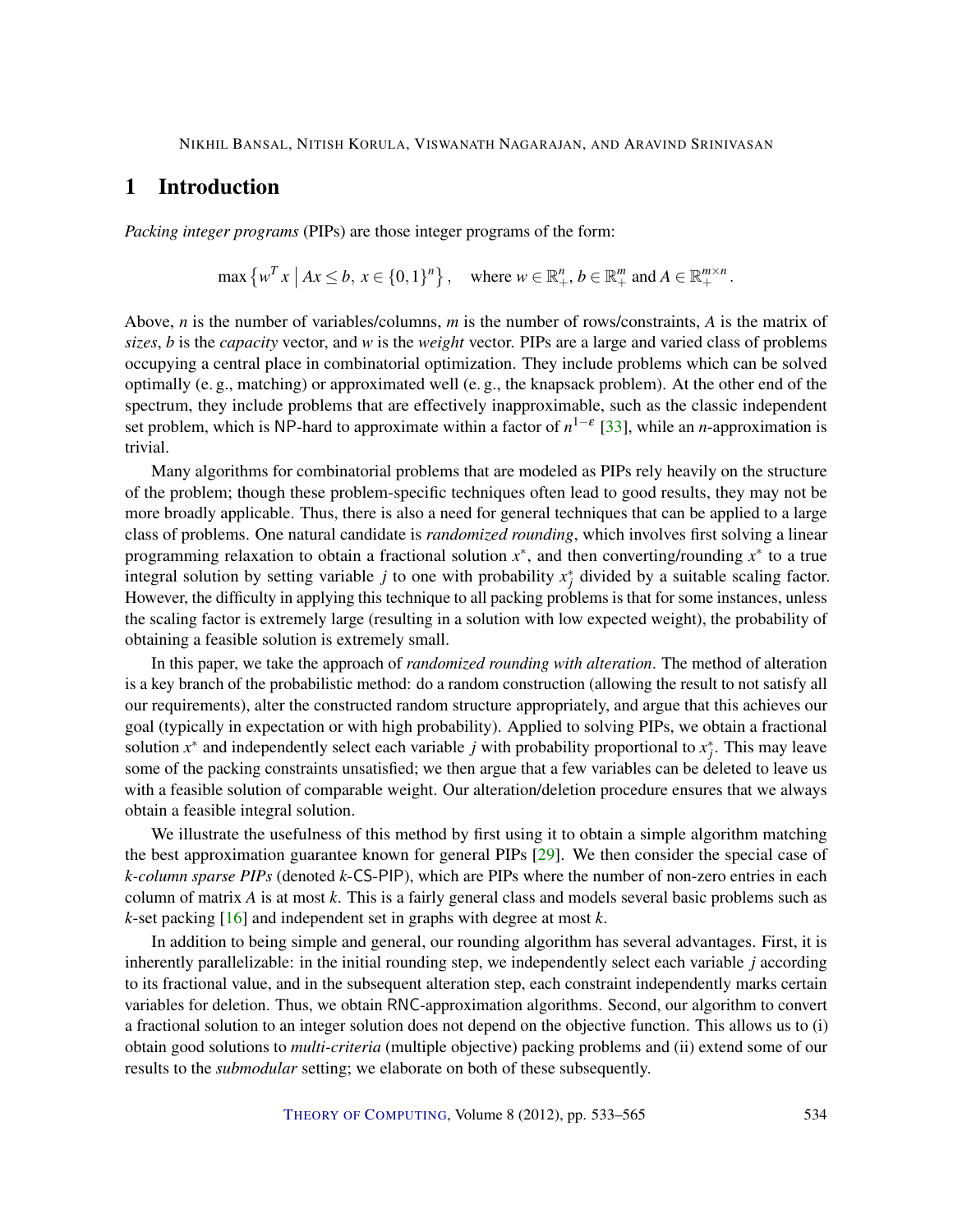<span id="page-2-1"></span>Notation Before stating our results in full, we fix some useful notation. For any integer  $t \ge 1$ , we use  $[t] := \{1, 2, \ldots, t\}$ . We index items (i. e., columns) by  $j \in [n]$  and constraints (i. e., rows) by  $i \in [m]$ . Given a matrix  $A \in [0,1]^{m \times n}$ , vectors  $b \in [1,\infty)^m$  and  $w \in \mathbb{R}_+^n$ , we seek to solve the following packing integer program:

$$
\max \left\{ \sum_{j=1}^n w_j x_j \; \middle| \; \sum_{j=1}^n a_{ij} \cdot x_j \leq b_i, \forall i \in [m]; \; x_j \in \{0,1\}, \forall j \in [n] \right\}.
$$

It is well-known that PIPs do not require any assumptions on *A*,*b*,*w* other than non-negativity: the assumptions  $b \in [1, \infty)^m$  and  $A \in [0, 1]^{m \times n}$  are without loss of generality, see, e.g., [\[29\]](#page-30-1). We also assume by scaling that max<sub>*i*∈[*n*]</sub>  $w_j = 1$ ; thus the optimal value of a PIP is always at least one. We refer to *A* as a  $size$  matrix, with  $a_{ij}$  denoting the size of item  $j$  in constraint  $i$ . A useful parameter in studying PIPs is  $B = \min_{i \in [m]} b_i$ , which measures the relative "slack" between item sizes and the capacity constraints. The natural LP relaxation of a PIP simply replaces the integrality constraint  $x \in \{0,1\}^n$  by  $x \in [0,1]^n$ .

The special case when the sizes  $A \in \{0,1\}^{m \times n}$  is called  $\{0,1\}$ -PIP. Often one can obtain stronger results for  $\{0,1\}$ -PIPs. In this case we may assume, without loss of generality, that vector *b* is also integral.

Note that a PIP may also have general upper-bound constraints of the form " $x_j \le d_j$ " for some integer  $d_j$ , instead of unit upper-bounds  $x_j \in \{0,1\}$ . Such constraints are only "easier" to deal with; intuitively, rounding a variable with fractional value 26.3 to either 26 or 27 is a less delicate operation than rounding 0.3 to either 0 or 1. Formally (as shown next), given an LP-based  $\rho$ -approximation for a PIP with unit upper-bounds, one can obtain a  $(\rho + 1)$ -approximation for the same PIP even with general upper-bounds. Consider any PIP  $\mathcal P$  with general upper-bounds. The algorithm first solves the natural LP relaxation of  $\mathcal P$ to obtain fractional solution  $y \in \mathbb{R}^n_+$ . Let  $z \in \mathbb{Z}^n_+$  and  $x \in [0,1]^n$  be defined as:  $z_j = \lfloor y_j \rfloor$  and  $x_j = y_j - \lfloor y_j \rfloor$ for all  $j \in [n]$ ; note that  $w^T y = w^T z + w^T x$ . Clearly *z* is a feasible integral solution to P. Moreover *x* is a feasible fractional solution to P even with *unit upper-bounds*. Hence using the LP-based ρ-approximation, we obtain a feasible integral solution  $\bar{x} \in \{0,1\}^n$  with  $w^T \bar{x} \ge (1/\rho) \cdot w^T x$ . It can be seen by simple calculation that the better of *z* and  $\bar{x}$  is a  $(\rho + 1)$ -approximate solution relative to the natural LP relaxation for P. Based on this observation, throughout the paper we assume that the only integrality constraints are of the form  $x_j \in \{0,1\}$ .

We say that item *j participates* in constraint *i* if  $a_{ij} > 0$ . For each  $j \in [n]$ , let  $N(j) := \{i \in [m] \mid a_{ij} > 0\}$ be the set of constraints that *j* participates in. In a *k*-column sparse PIP, we have  $|N(j)| \leq k$  for each  $j \in [n]$ . Finally, for each constraint *i*, we let  $P(i)$  denote the set of items participating in this constraint. Note that  $|P(i)|$  can be arbitrarily large even for column-sparse PIPs.

## 1.1 Our results and techniques

## 1.1.1 RNC-approximation algorithms for packing integer programs

We present the first RNC-approximation algorithms for PIPs that match the currently best known sequential approximation guarantees [\[29\]](#page-30-1) to within a constant factor.

<span id="page-2-0"></span>**Theorem 1.1.** *There is an RNC-algorithm for PIPs achieving an*  $O\left(1+(K_1 m/y^*)^{1/(B-1)}\right)$ *-approximation ratio, where*  $y^*$  *is the optimal value of its LP relaxation and*  $K_1 \geq 1$  *is a constant. For*  $\{0,1\}$ -PIPs, the approximation ratio improves to  $O\left(1 + (K_1 m/y^*)^{1/B}\right)$ .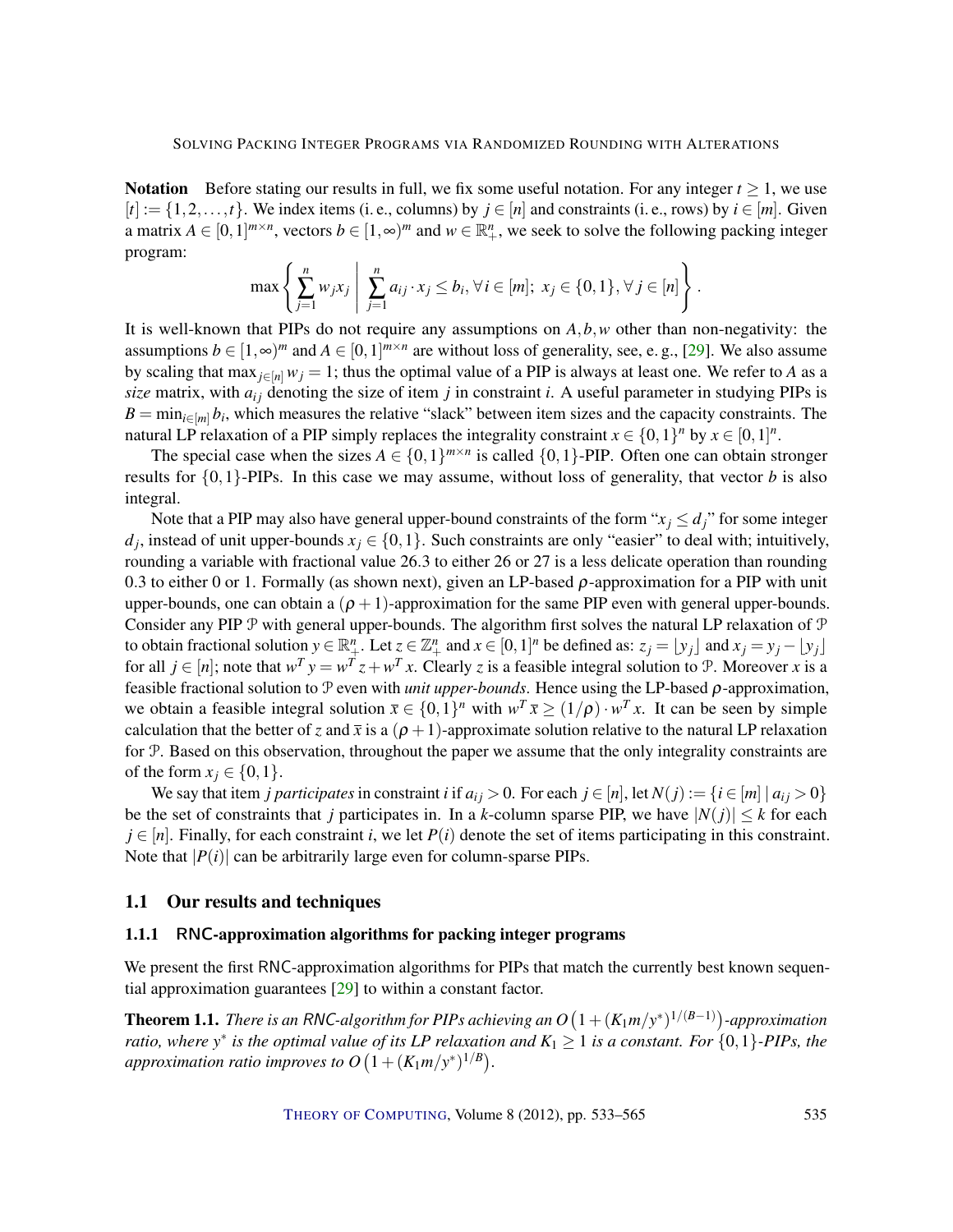<span id="page-3-0"></span>**Remark** Our analysis seems to require the constant  $K_1 > 1$ , in order to handle the case where *B* may be more than 1 by a tiny amount. However, for the case of  $\{0,1\}$ -PIPs, we note that  $K_1$  can be eliminated from the statement of [Theorem](#page-2-0) [1.1](#page-2-0) by absorbing into the " $O(1)$ " term.

Before describing our approach, we outline the algorithm in [\[29\]](#page-30-1), which is also based on randomized rounding. Concretely, suppose we have a PIP, with each  $x_j$  required to lie in  $\{0,1\}$ . Let  $x^*$  denote a near-optimal solution to the LP relaxation, with objective value  $y^* = \sum_j w_j x_j^*$ . For a certain  $\lambda \ge 1$  (which is the factor in [Theorem](#page-2-0) [1.1\)](#page-2-0), round each  $x_j$  independently: to 1 with probability  $x_j^*/\lambda$  and to 0 with probability  $1 - x_j^*/\lambda$ . It is shown in [\[29\]](#page-30-1) that a suitable choice of  $\lambda$  ensures, with positive probability, that: (i) all constraints are obeyed, and (ii) the objective function is at least as large as, say, one-third its expected value *y* <sup>∗</sup>/λ. However, the catch is that this "positive probability" can be exponentially small in the input size of the problem: an explicit example of this is shown in [\[29\]](#page-30-1). Thus, if we just conduct a randomized rounding, we will produce a solution guaranteed in [\[29\]](#page-30-1) with positive probability, but we are not assured of a randomized *polynomial-time* algorithm for constructing such a solution. It is then shown in [\[29\]](#page-30-1) that the method of conditional probabilities can be adapted to the situation and that we can efficiently round the variables one-by-one, achieving the existential bound.<sup>1</sup> However, this approach seems inherently sequential, and hence it appears difficult to develop an RNC version of it.

It is known that the LP relaxation of PIPs can be solved in NC, losing only a  $(1 + (\log(m+n))^{-C})$ factor in the objective value for any desired constant  $C > 0$  [\[22\]](#page-30-2). So the key step is to efficiently round this fractional solution to an integer solution. As mentioned previously, we tackle this problem through randomized rounding followed by alteration. The randomized rounding step uses parameters similar to those of [\[29\]](#page-30-1); the probability of all constraints being satisfied is positive, but can be tiny. To deal with the unsatisfied constraints, we apply a parallel *greedy* technique that modifies some variables to enforce the constraints, and then argue that the objective function does not change much in the process; our specific greedy approach is critical to making this argument work. Altogether, this yields our RNC approximation algorithm for PIPs.

Multi-criteria optimization There has been considerable research on *multi-criteria* (approximation) algorithms in scheduling, network design, routing and other areas: see, e. g., [\[28,](#page-30-3) [10,](#page-29-1) [19\]](#page-30-4). The motivation is to study how to balance *multiple* objective functions under a given system of constraints, modeling the fact that different participating individuals/organizations may have differing objectives. One abstract framework for this is in the setting of PIPs: given the constraints of a PIP, a *set* of non-negative vectors  $\{w_1, w_2, \ldots, w_\ell\}$ , and a feasible solution  $x^*$  to the LP relaxation of the PIP's constraints, do there exist "good" integral solutions x (and can we compute them efficiently) that achieve a "balance" among the different weight functions *wi*? For instance, given a PIP's constraints, we could ask for (approximately) the smallest  $\alpha \ge 1$  such that there exists an integral feasible *x* with  $w_i \cdot x \ge (w_i \cdot x^*)/\alpha$  for all *i*. We show [\(Theorem](#page-11-0) [2.3\)](#page-11-0) how our alteration method helps expand the set of situations here for which good RNC approximation algorithms exist; it is crucial here that our alteration step depends only on the constraint matrix *A* and not on the objective function. In [Section](#page-11-1) [2.3](#page-11-1) we also show why earlier approaches such as that of [\[29\]](#page-30-1) cannot achieve the bounds we get here.

<sup>&</sup>lt;sup>1</sup>This is one of the very few situations known to us where a probabilistic argument does not yield a good randomized algorithm, but spurs the development of an efficient deterministic algorithm.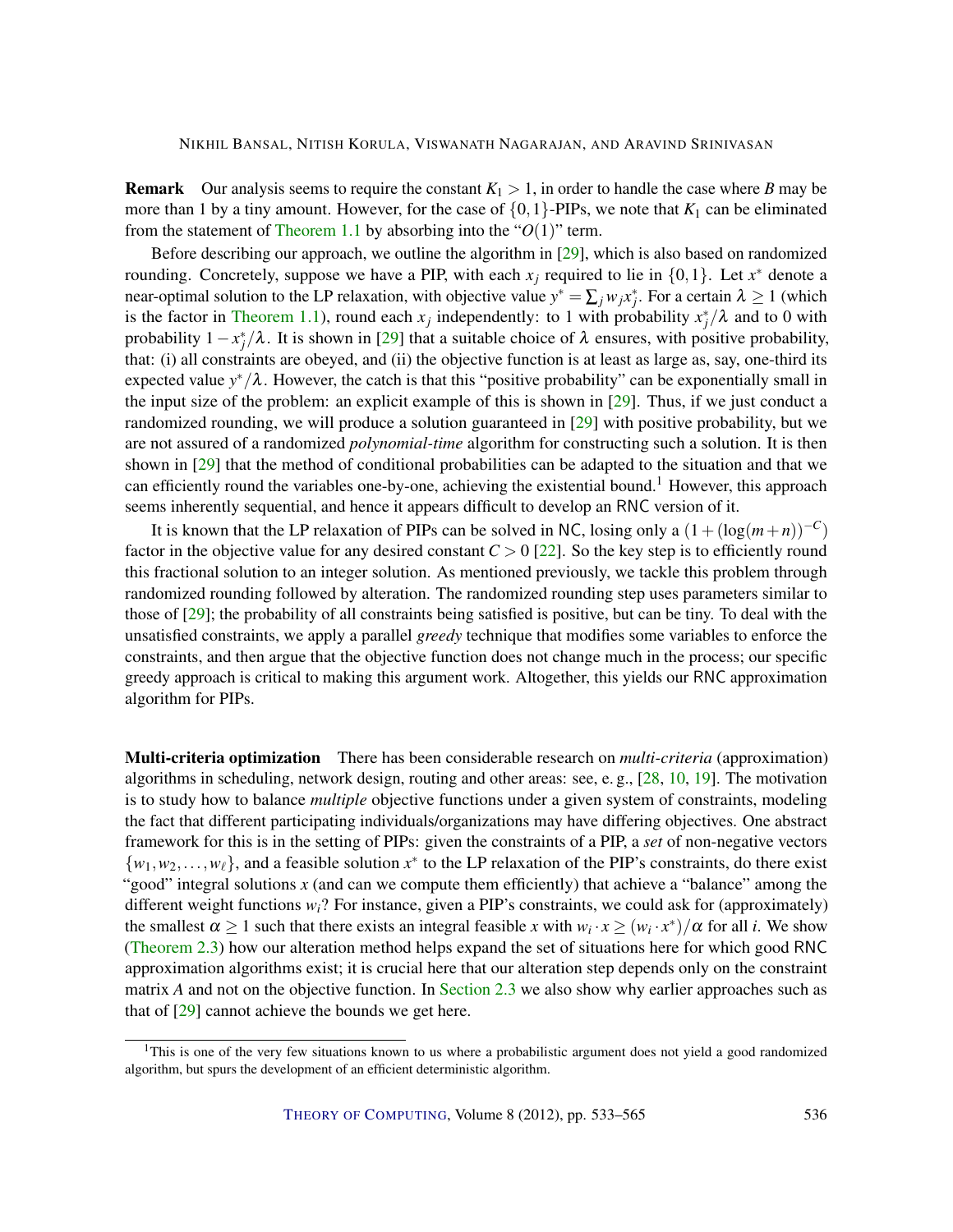## <span id="page-4-3"></span>1.1.2 *k*-column-sparse packing integer programs

Recall that a *k*-column-sparse PIP is one in which each item *j* participates in at most *k* constraints (i. e.,  $\forall i, |N(i)| \leq k$ ). We present improved approximation bounds in this case.

## <span id="page-4-0"></span>**Theorem 1.2.** *There is a randomized*  $(ek + o(k))$ *-approximation algorithm for k-CS-PIP.*

This improves over the previously best known  $O(k^2)$  approximation ratio, due independently to Chekuri, Ene and Korula [\[9\]](#page-29-2) and Pritchard and Chakrabarty [\[25\]](#page-30-5).

Our algorithm is based on solving a *strengthened* version of the natural LP relaxation of *k*-CS-PIP, and then performing randomized rounding followed by suitable alterations. We use essentially the same greedy alteration step as for general PIPs. A similar approach can be used with the natural LP relaxation for *k*-CS-PIP, obtained by simply dropping the integrality constraints on the variables; this gives a slightly weaker 8*k*-approximation bound. To obtain the  $ek + o(k)$  bound, we construct a stronger LP relaxation by adding additional valid inequalities for *k*-CS-PIP. The analysis of our rounding procedure is based on exploiting these additional constraints and using the positive correlation between various probabilistic events via the FKG inequality.

Our result is almost the best possible that one can hope for using the LP based approach. We show that the integrality gap of the strengthened LP is at least  $2k - 1$ , so our analysis is tight up to a small constant factor  $e/2 \approx 1.36$  for large values of k. Even without restricting to LP based approaches, an  $O(k)$  approximation is nearly best possible since it is NP-hard to obtain an  $o(k/\log k)$ -approximation for the special case of  $k$ -set packing  $[15]$ .

Our second main result for column-sparse packing is for the more general problem of maximizing a monotone submodular function over packing constraints that are *k*-column sparse. This problem is a common generalization of maximizing a submodular function over (i) *k*-dimensional knapsack [\[20\]](#page-30-6), and (ii) intersection of *k* partition matroids [\[13\]](#page-29-4).

<span id="page-4-1"></span>Theorem 1.3. *There is a randomized algorithm for maximizing any non-negative monotone submodular function (given by a value oracle) over k-column sparse packing constraints, achieving approximation ratio*

$$
\left(\frac{e^2}{e-1}\right)k + o(k).
$$

Our algorithm uses the continuous greedy algorithm of Vondrák [\[31\]](#page-30-7) in conjunction with our randomized rounding plus alteration based approach. However, it turns out that the analysis of the approximation guarantee is much more intricate: in particular, we need a generalization of a result of Feige [\[11\]](#page-29-5) that shows that submodular functions are also *fractionally subadditive*. See [Section](#page-20-0) [4](#page-20-0) for a statement of the new result, [Theorem](#page-23-0) [4.3,](#page-23-0) and related context. This generalization is based on an interesting connection between submodular functions and the FKG inequality. We believe that this result might be of further use in the study of submodular optimization.

Finally, we also obtain improved results for *k*-CS-PIP when capacities are large relative to the sizes, i. e., as a function of the parameter  $B := \min_i b_i$ .

<span id="page-4-2"></span>Theorem 1.4. *There is an approximation algorithm for k*-CS-PIP *achieving approximation ratio*

$$
4e \cdot \left(e\left[\left.B\right]k+c\right)^{1/\left\lfloor B\right\rfloor}
$$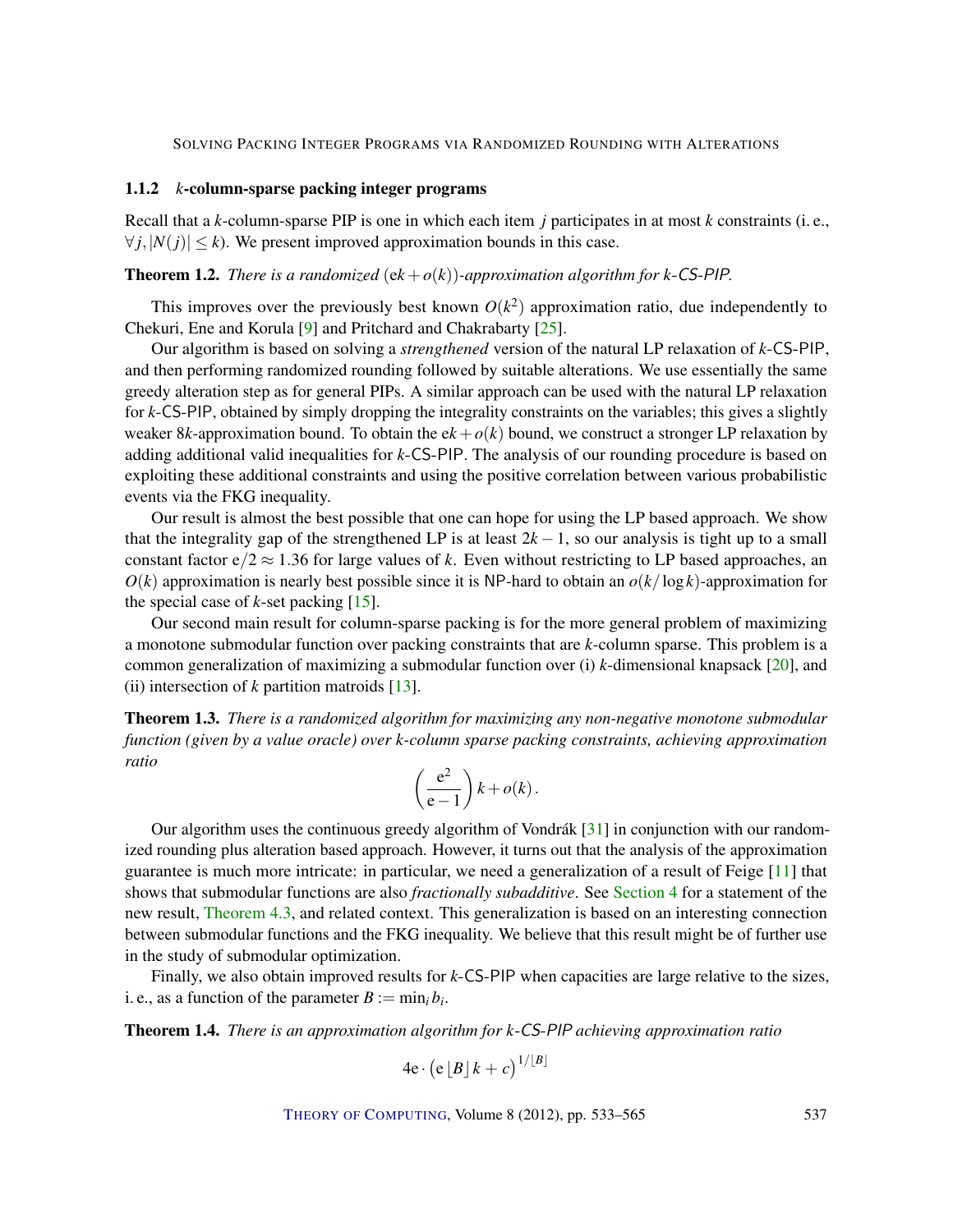<span id="page-5-0"></span>*and an approximation algorithm for maximizing any non-negative monotone submodular function over k-column sparse packing constraints achieving approximation ratio*

$$
\frac{4e^2}{e-1} \cdot (e [B] k + c)^{1/[B]};
$$

*here*  $c > 0$  *is a fixed constant.* 

Notice that we always have  $B \ge 1$ , so the approximation factor here is  $O(k^{1/[B]})$ . We also show that this result is tight up to constant factors, relative to its LP relaxation.

## 1.2 Related previous work

As already mentioned, the best known approximation bounds for general PIPs are due to [\[29\]](#page-30-1); this obtained the ratios stated in [Theorem](#page-2-0) [1.1](#page-2-0) using a *sequential* algorithm. Simple randomized rounding, as in [\[26\]](#page-30-8), yields an approximation ratio of  $O(m^{1/B})$  for general PIPs and  $O(m^{1/(B+1)})$  for  $\{0,1\}$ -PIPs. The crux of  $[29]$  is that much better bounds can be obtained via an analysis of correlations.<sup>2</sup> It is shown in [\[18\]](#page-29-6) that the improved bounds for {0,1}-PIPs can be extended to the special case of *column restricted PIPs*, where in each column, all the non-zero entries are identical.

The *column sparse* case of PIPs (*k*-CS-PIP) was explicitly considered only recently, by Pritchard [\[24\]](#page-30-9). In a somewhat surprising result, [\[24\]](#page-30-9) gave an algorithm for *k*-CS-PIP where the approximation ratio only depends on *k*; this is very useful when *k* is small. This result is surprising because in contrast, no such guarantee is possible for *k*-row sparse PIPs. In particular, the independent set problem on general graphs is a 2-row sparse PIP, but is NP-hard to approximate within  $n^{1-\epsilon}$  (for any  $\epsilon > 0$ ) [\[33\]](#page-31-4). Pritchard's algorithm [\[24\]](#page-30-9) had an approximation ratio of  $2^k \cdot k^2$ . This was based on iteratively solving an LP relaxation, and then applying a randomized selection procedure. Subsequently, in independent work, Chekuri et al. [\[9\]](#page-29-2) and Pritchard and Chakrabarty [\[25\]](#page-30-5) showed that this final step could be derandomized, yielding an improved bound of  $O(k^2)$ . All these previous results crucially use the structural properties of basic feasible solutions of the LP relaxation. However, as stated above, our  $O(k)$ -approximation algorithm is based on randomized rounding with alterations and does not use properties of basic solutions. This is crucial for the submodular maximization version of the problem, as a solution to the fractional relaxation there does not have these properties.

Related issues have been considered in discrepancy theory, where the goal is to round a fractional solution to a *k*-column sparse linear program so that the capacity violation for any constraint is minimized. A celebrated result of Beck and Fiala [\[5\]](#page-28-1) shows that the capacity violation is at most  $O(k)$ . A major open question in discrepancy theory is whether the above bound can be improved to  $O(\sqrt{k})$ , or even  $O(k^{1-\epsilon})$ for a fixed  $\varepsilon > 0$ . While the result of [\[24\]](#page-30-9) uses techniques similar to that of [\[5\]](#page-28-1), a crucial difference in our problem is that no constraint can be violated at all. In fact, at the end of [Section](#page-12-0) [3,](#page-12-0) we show another crucial qualitative difference between discrepancy and *k*-CS-PIP.

Various special cases of *k*-CS-PIP have been extensively studied. One important special case is the *k-set packing* problem, where, given a collection of sets of cardinality at most *k*, the goal is to find the maximum weight sub-collection of mutually disjoint sets. This is equivalent to *k*-CS-PIP where the

<sup>&</sup>lt;sup>2</sup>Recall the parameter  $B = \min_i b_i$ . If, say,  $B = 1$  and  $A \in \{0,1\}^{m \times n}$  for a given PIP, [\[26\]](#page-30-8) shows how to construct an integral solution of value  $v = \Omega(y^*/\sqrt{m})$ ; [\[29\]](#page-30-1) constructs a solution of value  $\Omega(v^2)$  in this case.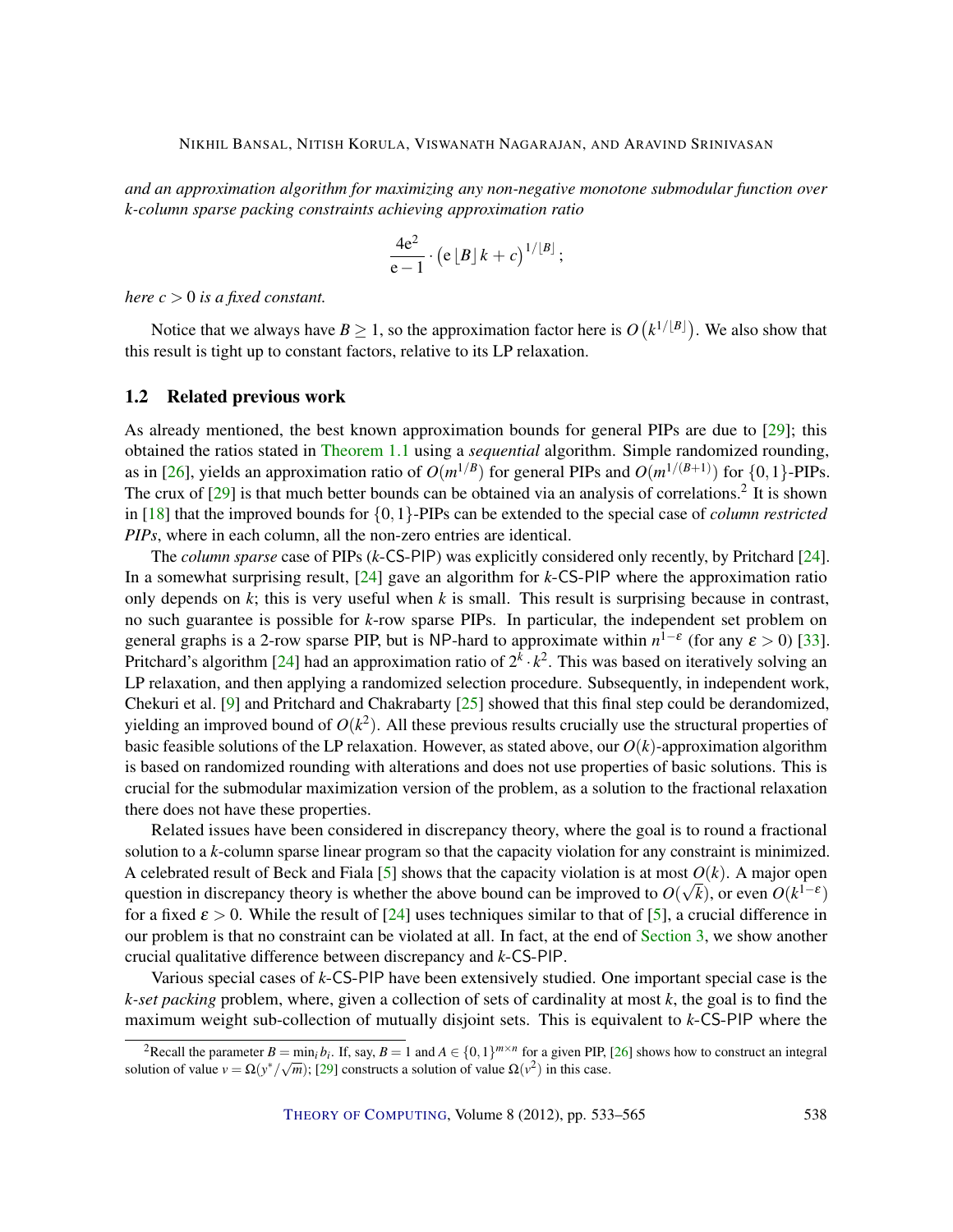<span id="page-6-0"></span>constraint matrix *A* has only 0-1 entries. Note that for  $k = 2$  this is *maximum weight matching* which can be solved in polynomial time, and for  $k = 3$  the problem becomes APX-hard [\[15\]](#page-29-3). After a long line of work [\[16,](#page-29-0) [2,](#page-28-2) [8,](#page-29-7) [6\]](#page-29-8), the best approximation ratio known for this problem is  $((k+1)/2) + \varepsilon$  obtained using local search techniques [\[6\]](#page-29-8). An improved bound of  $(k/2) + \varepsilon$  is also known [\[16\]](#page-29-0) for the unweighted case, i. e., when the weight vector  $w = 1$ . It is also known that the natural LP relaxation for this problem has integrality gap at least  $k - 1 + 1/k$ , and in particular this holds for the projective plane instance of order *k* −1. Hazan, Safra and Schwartz [\[15\]](#page-29-3) showed that *k*-set packing is NP-hard to approximate within Ω(*k*/log*k*). Another special case of *k*-CS-PIP is the independent set problem in graphs with maximum degree at most *k*. This is equivalent to *k*-CS-PIP where the constraint matrix *A* is 0-1, and each row is 2-sparse. This problem has an  $O(k \log \log k / \log k)$ -approximation [\[14\]](#page-29-9), and is  $\Omega(k / \log^2 k)$ -hard to approximate [\[3\]](#page-28-3), assuming the Unique Games Conjecture [\[17\]](#page-29-10).

There is a large body of work on constrained maximization of submodular functions; we only cite the relevant papers here. Călinescu, Chekuri, Pál and Vondrák [[7\]](#page-29-11) introduced a continuous relaxation (called the *multi-linear extension* or extension-by-expectation) of submodular functions. They gave an elegant e/(e−1)-approximation algorithm for maximizing this continuous relaxation over any "downward monotone" polytope  $P$ , as long as there is a polynomial-time algorithm for maximizing linear functions over  $\mathcal{P}$ ; see also [\[31\]](#page-30-7). We use this continuous relaxation in our algorithm for submodular maximization over *k*-sparse packing constraints. As noted earlier, *k*-sparse packing constraints generalize both *k*partition matroids and *k*-dimensional knapsacks. Nemhauser, Wolsey and Fisher [\[13\]](#page-29-4) gave a  $(k+1)$ approximation for submodular maximization over the intersection of *k* partition matroids. When *k* is constant, Lee, Mirrokni, Nagarajan and Sviridenko [\[21\]](#page-30-10) improved this to  $k + \varepsilon$ ; very recently, Ward [\[32\]](#page-31-5) improved this further to  $(k+3)/2$  (which also holds under more general constraints introduced by [\[12\]](#page-29-12)). Kulik, Shachnai and Tamir [\[20\]](#page-30-6) gave an  $(e/(e-1) + \varepsilon)$ -approximation for submodular maximization over *k*-dimensional knapsacks when *k* is constant; if *k* is part of the input, the best known approximation bound is  $O(k)$ .

## 1.3 Organization

In [Section](#page-7-0) [2,](#page-7-0) we study general PIPs and prove [Theorem](#page-2-0) [1.1.](#page-2-0) This also introduces the framework of randomized rounding with alteration. Additionally, in [Section](#page-11-1) [2.3,](#page-11-1) we describe how our approach extends to packing problems with multiple objectives.

In [Section](#page-12-0) [3,](#page-12-0) we move on to column sparse PIPs. We begin with the natural LP relaxation for *k*-CS-PIP and describe a simple algorithm with approximation ratio 8*k*. We then present a stronger relaxation, and use it to obtain the better result in [Theorem](#page-4-0) [1.2.](#page-4-0) We also present an integrality gap of  $2k-1$  for this strengthened LP, implying that our result is almost tight.

In [Section](#page-20-0) [4,](#page-20-0) we consider *k*-column sparse packing problems over a submodular objective and prove [Theorem](#page-4-1) [1.3.](#page-4-1) In [Section](#page-25-0) [5,](#page-25-0) we deal with *k*-CS-PIP when the sizes of items may be small relative to the capacities of constraints and prove [Theorem](#page-4-2) [1.4.](#page-4-2)

We remark that we do not include some of the results from the conference paper [\[30\]](#page-30-0) here, including the extensive details of space-bounded derandomization and the Group Steiner Tree problem: this is so as to not distract from the main ideas presented here.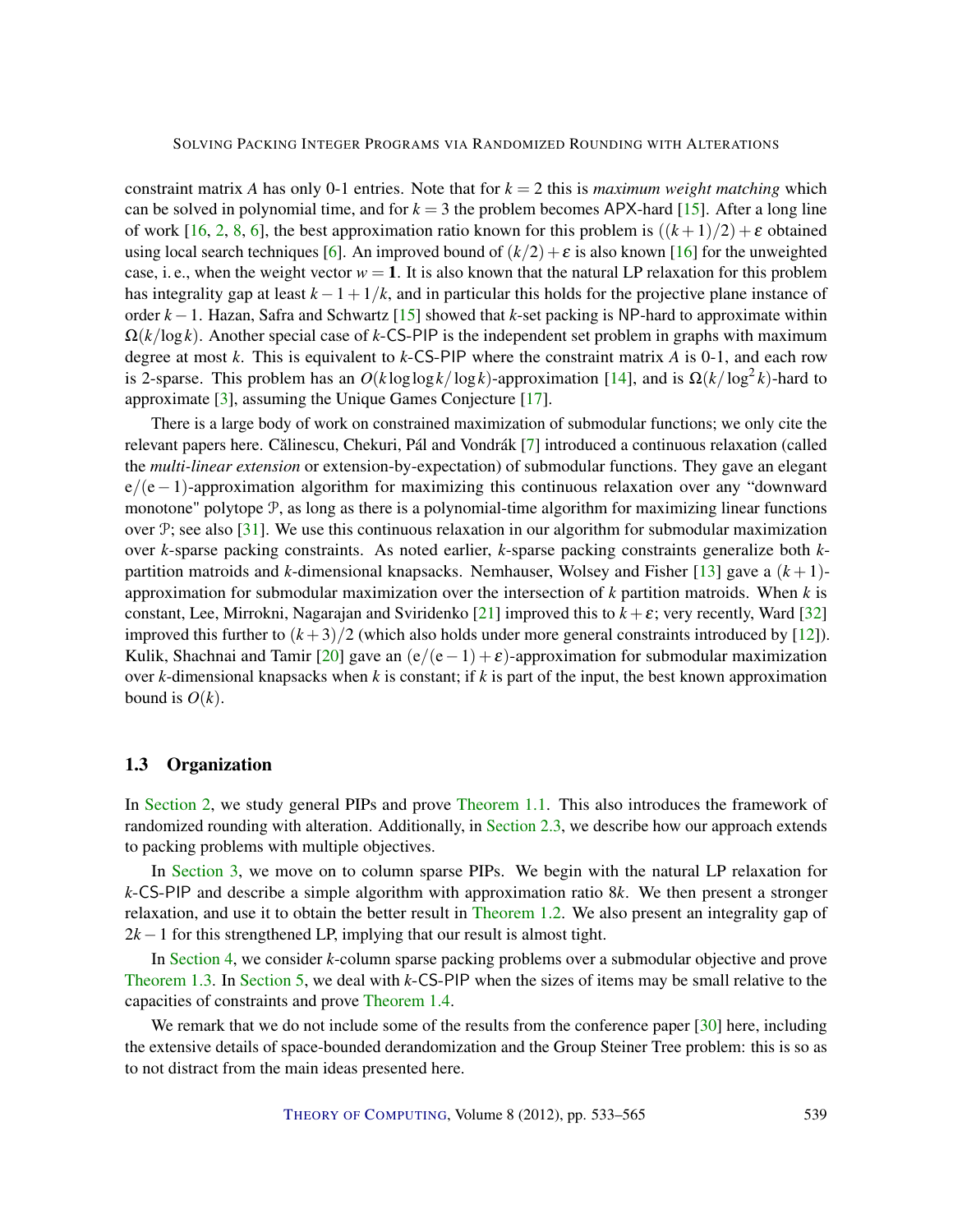# <span id="page-7-5"></span><span id="page-7-0"></span>2 Improved RNC algorithm for general PIPs

**Preliminaries** We first recall the Chernoff-Hoeffding bounds [\[23,](#page-30-11) [1\]](#page-28-4). Let  $Z_1, Z_2, \ldots, Z_\ell$  be *independent* random variables, each taking values in [0, 1]. Let  $Z = \sum_i Z_i$  and  $\mathbb{E}[Z] = \mu$ . Then,

<span id="page-7-4"></span><span id="page-7-3"></span><span id="page-7-2"></span>
$$
\Pr[Z \ge t \cdot \mu] \le G(\mu, t) := (e/t)^{t \cdot \mu}, \quad \forall t \ge 1.
$$
 (2.1)

Throughout this paper, all logarithms are taken to the base 2.

As described before, the randomized rounding involves selecting item *j* with probability  $x_j^*/\lambda$  for a suitable scaling parameter  $\lambda \geq 1$ ; the choice of  $\lambda$  is determined by the bounds above. Recall that  $y^* = \sum_j w_j x_j^*$  denotes the optimal LP objective value for a PIP; also recall the parameter  $B = \min_i b_i$ . As in [\[29\]](#page-30-1), the scaling parameter  $\lambda$  is chosen to be:

$$
K_0 \cdot \left(1 + (K_1 m/y^*)^{1/B}\right)
$$
 if  $A \in \{0, 1\}^{m \times n}$ , and (2.2)

$$
K_0 \cdot \left(1 + (K_1 m/y^*)^{1/(B-1)}\right) \qquad \qquad \text{otherwise}, \tag{2.3}
$$

where  $K_0 > 1$  and  $K_1 \geq 1$  are constants that will be fixed later. We present a randomized algorithm that finds an integral solution of value at least  $\Omega(y^*/\lambda)$ . Note that the approximation guarantee  $O(\lambda)$  is better for the case  $A \in \{0,1\}^{m \times n}$  than for the general case where  $A \in [0,1]^{m \times n}$ . As mentioned earlier, this approximation bound was first obtained by [\[29\]](#page-30-1). However, our analysis is much simpler, and our algorithm admits an efficient parallel implementation, i. e., an RNC algorithm.

[Section](#page-7-1) [2.1](#page-7-1) presents our algorithm that involves randomized rounding followed by alteration; and in [Section](#page-8-0) [2.2](#page-8-0) we give the analysis.

## <span id="page-7-1"></span>2.1 The basic algorithm

Given a PIP, for any desired constant  $C > 0$ , there is an NC algorithm to find a feasible solution  $x^*$  to its LP relaxation with objective function value at least  $1-(\log(m+n))^{-C}$  times the optimal LP objective value [\[22\]](#page-30-2).

**Randomized rounding** Given the vector  $x^*$ , we choose a suitable  $\lambda$  according to [\(2.2\)](#page-7-2)-[\(2.3\)](#page-7-3). Then we do the following randomized rounding: independently for each *j*, round  $x_j$  to 1 with probability  $x_j^*/\lambda$  and to 0 with probability  $1 - x_j^* / \lambda$ . Let  $X_j \in \{0, 1\}$  denote the outcome of the rounding for each item  $j \in [n]$ . This step is basically the same as in [\[26,](#page-30-8) [29\]](#page-30-1). However, some constraints of the PIP may be violated, and we alter  $\vec{X} = \langle X_1, \ldots, X_n \rangle$  to correct these violations.

Alteration For each violated constraint  $i \in [m]$ , we run the following process  $\mathcal{F}_i$  to enforce the constraint. Let *L*<sub>*i*</sub> be the permutation  $\langle \sigma(i,1), \sigma(i,2), \ldots, \sigma(i,n) \rangle$  of [*n*] such that:

$$
a_{i,\sigma(i,1)} \geq a_{i,\sigma(i,2)} \geq \cdots \geq a_{i,\sigma(i,n)}
$$

where ties are broken arbitrarily. So *L<sup>i</sup>* orders all items in non-increasing order of their size in the *i*th constraint. Now, process  $\mathcal{F}_i$  traverses items in the order  $L_i$  and for each item  $j = \sigma(i,k)$ , sets  $X_j \leftarrow 0$  if

$$
\sum_{\ell=k}^n a_{i,\sigma(i,\ell)} \cdot X_{\sigma(i,\ell)} > b_i.
$$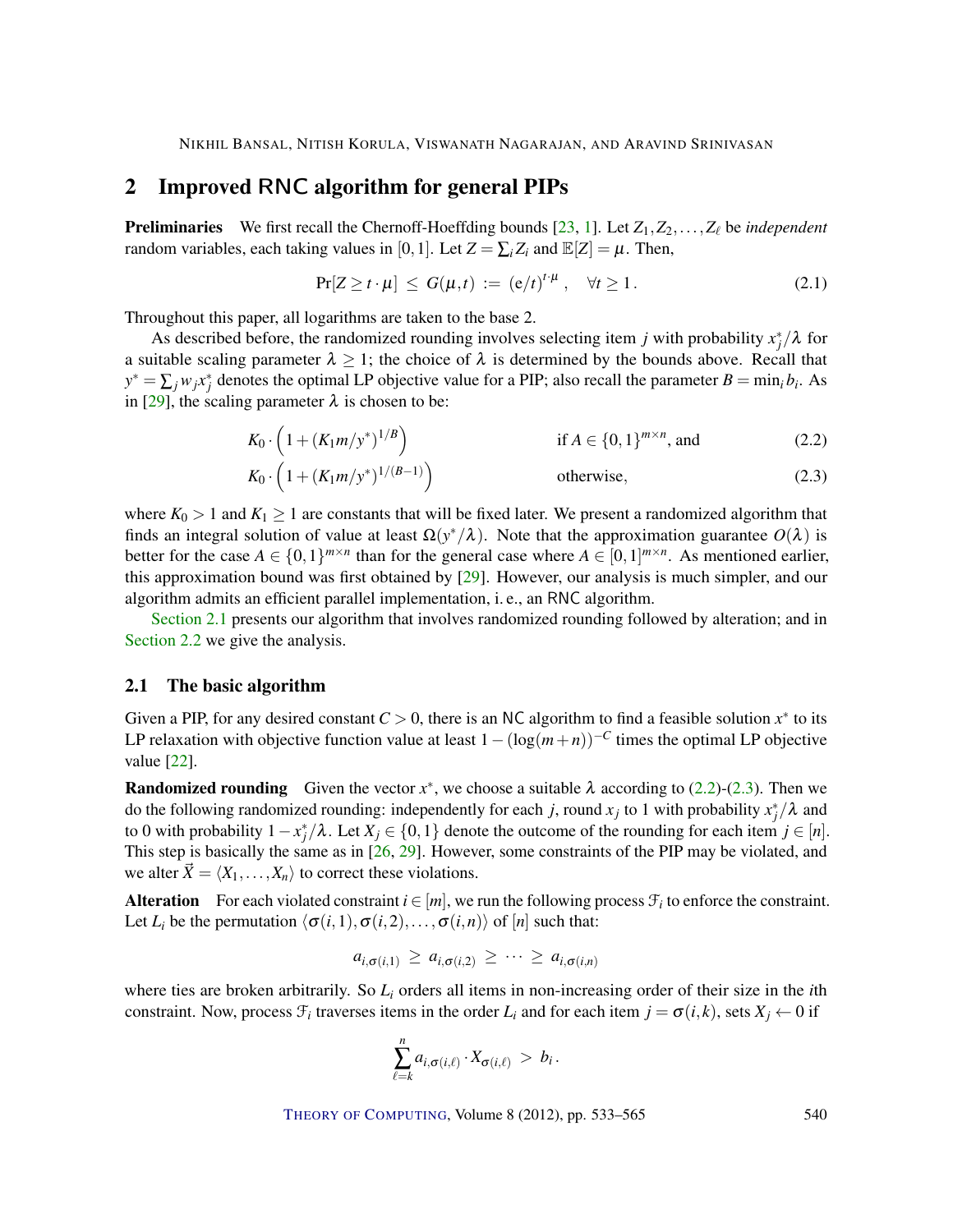In other words,  $\mathcal{F}_i$  rounds down items in the order  $L_i$  until constraint *i* is satisfied.

It is easy to see that our alteration can be implemented in NC by a parallel prefix computation. Also, this is done in parallel for all constraints *i* that were violated; these parallel threads  $\mathcal{F}_1,\ldots,\mathcal{F}_m$  do not interact with each other. After this alteration, all constraints will be satisfied. The alteration is greedy in the sense that each  $\mathcal{F}_i$ , guided by its permutation  $L_i$ , tries to alter as few variables as possible.

For each variable  $j \in [n]$  let  $R_j$  denote the outcome of randomized rounding, i. e., the value *before* alteration; and let  $X_j$  denote its value *after* the alteration. So  $\vec{X}$  is the final integral solution.

**Example** Suppose the *i*th constraint is  $0.4x_2 + 0.5x_3 + 0.3x_5 + 0.5x_7 + 0.35x_8 \le 1$ , and that randomized rounding set  $X_3 := 0$  and each of  $X_2, X_5, X_7$  and  $X_8$  to 1. Then the *i*th constraint will round down precisely  $X_7$  and  $X_2$  to zero. (Now, some other constraint may round down  $X_8$ , in which case we could potentially revisit the *i*th constraint and try to set, say, *X*<sup>2</sup> back to 1. We do not analyze such possible optimizations.)

## <span id="page-8-0"></span>2.2 Analysis of the algorithm

Recall the notation from above. Suppose we run the "randomized rounding and alteration" of [Section](#page-7-1) [2.1,](#page-7-1) with  $\lambda$  as in [\(2.2\)](#page-7-2) and [\(2.3\)](#page-7-3). Let  $U_i$  be the random variable denoting the number of variables altered in row  $i \in [m]$ , by process  $\mathcal{F}_i$ . (Suppose  $\mathcal{F}_i$  stops at some index *j* in the list  $L_i$ . Note that  $\mathcal{F}_{i'}$ , for some  $i' \neq i$ , may turn some variable  $X_{j'}$  from 1 to 0, with *j'* appearing *after j* in  $L_i$ . Such variables *j'* are *not* counted in calculating *U<sup>i</sup>* .)

Notation (i) For  $k = 1, 2, \ldots$ , let  $L_{i,k}$  be the sub-list of  $L_i$  such that for all  $j \in L_{i,k}$ ,  $a_{i,j} \in (2^{-k}, 2^{-k+1}]$ . Note that  $L_i$  is the concatenation of  $L_{i,1}, L_{i,2}, \ldots$  (ii) Define  $L_{i,\geq k}$  to be the set obtained by collecting together the elements of  $L_{i,t}$ , for all  $t \geq k$ . (iii) Let  $Z_i$  denote the largest  $k$  for which some element of  $L_{i,k}$  was reset from 1 to 0 by  $\mathcal{F}_i$ ; set  $Z_i = 0$  if the *i*th constraint was not violated. (iv) A  $\{0,1\}$ -PIP is one where the sizes  $A \in \{0, 1\}^{m \times n}$ .

Good upper-tail bounds for the  $U_i$  will be crucial to our analysis: [Lemma](#page-8-1) [2.1](#page-8-1) provides such bounds. Parts [\(a\)](#page-8-2) and [\(b\)](#page-8-3) of [Lemma](#page-8-1) [2.1](#page-8-1) will respectively help handle the cases of "large" *Z<sup>i</sup>* and "small" *Z<sup>i</sup>* . In the statement of the lemma, the function *G* is from the Chernoff bound inequality  $(2.1)$ .

<span id="page-8-1"></span>**Lemma 2.1.** *Fix a PIP and a fractional solution*  $x^*$ ; *let i*  $\in$  [*m*], *and*  $k, y \ge 1$  *be integers. Then:* 

- <span id="page-8-2"></span>*a.*  $Pr[Z_i \ge k] \le G(b_i 2^{k-1}/\lambda, \lambda)$ .
- <span id="page-8-3"></span>*b. If*  $\lambda \geq 3$ *, then*  $Pr[Z_i = k \wedge U_i \geq y] \leq O((e/\lambda)^{b_i+0.5(\lceil y/k \rceil-1)}).$
- <span id="page-8-4"></span>*c. For* {0,1}*-PIPs*,  $Pr[U_i \ge y] \le G(b_i/\lambda, \lambda(1 + y/b_i)).$

*Proof.* Part [\(a\)](#page-8-2):  $Z_i \ge k$  implies that  $\sum_{j \in L_{i,\ge k}} a_{i,j} R_j > b_i$ , i.e., that  $\sum_{j \in L_{i,\ge k}} 2^{k-1} a_{i,j} R_j > 2^{k-1} b_i$ . Since  $\mathbb{E}[R_j] = x_j^*/\lambda$ ,  $\mathbb{E}[\sum_j a_{i,j}R_j] \le b_i/\lambda$ ; so

$$
\mathbb{E}\biggl[\sum_{j\in L_{i,\geq k}} 2^{k-1}a_{i,j}R_j\biggr] \,\leq\, b_i2^{k-1}/\lambda\,.
$$

Also,  $2^{k-1}a_{i,j} \in [0,1]$  for all  $j \in L_{i, k}$ . Bound [\(2.1\)](#page-7-4) now completes the proof.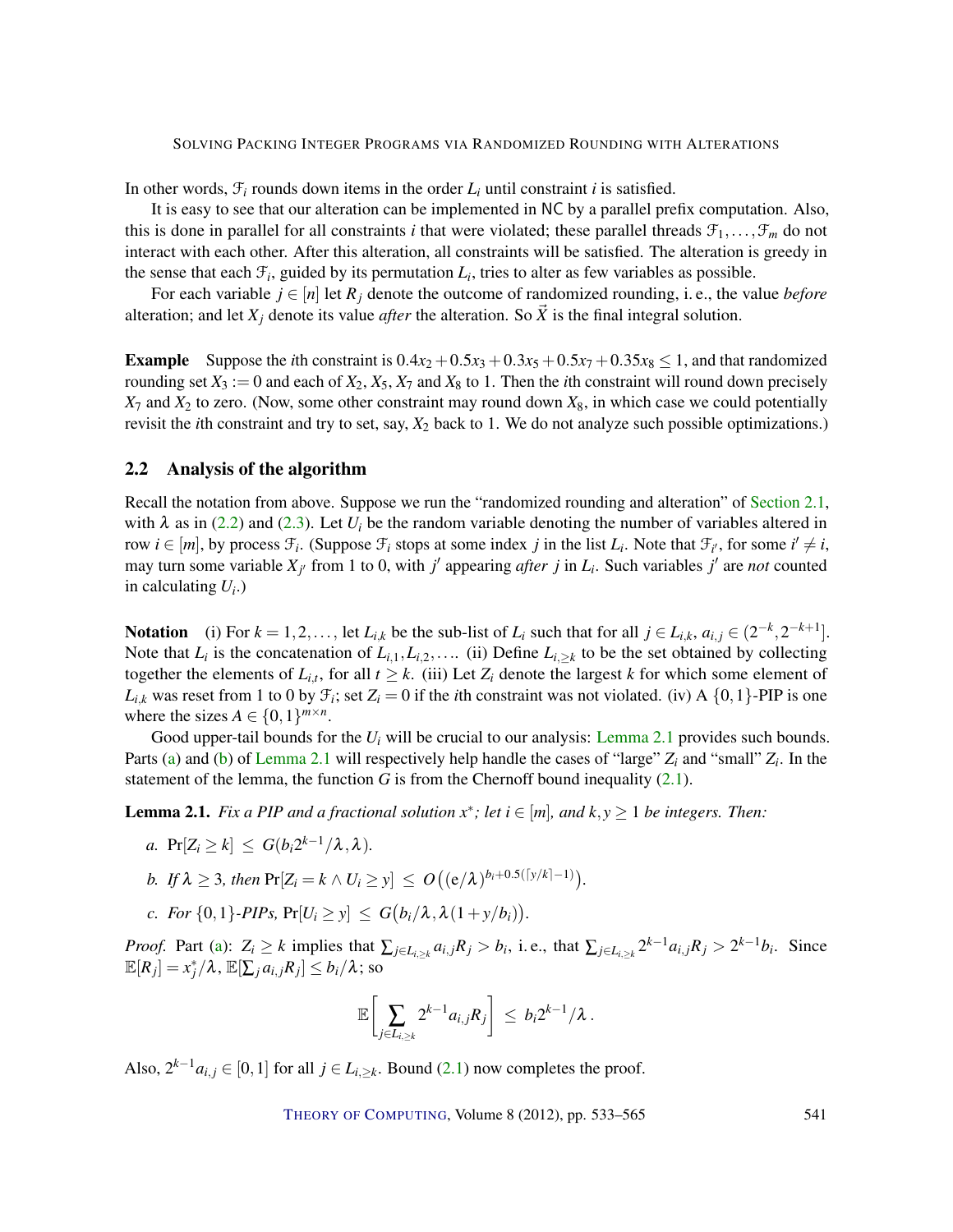Part [\(b\)](#page-8-3): Let  $U_{i,\ell}$  denote the number of elements of  $L_{i,\ell}$  that are altered by  $\mathcal{F}_i$ . Now,  $U_i = \sum_{\ell} U_{i,\ell}$ ; also, if  $Z_i = k$ , then  $U_{i,\ell} = 0$  for  $\ell > k$ . So, the event  $\{Z_i = k \land U_i \geq y\}$  implies the existence of  $\ell \in [k]$  with  $U_{i,\ell} \geq \lceil y/k \rceil$ . This in turn implies that

$$
\sum_{j\in L_{i,\geq \ell}} a_{i,j} R_j > b_i + (\lceil y/k \rceil - 1) 2^{-\ell},
$$

since resetting any element of  $L_{i,\ell}$  from 1 to 0 decreases  $\sum_j a_{i,j} R_j$  by more than  $2^{-\ell}$ . Let  $\theta := \lfloor y/k \rfloor - 1$ for notational convenience; note that  $\theta \ge 0$  since  $y \ge 1$ . So,

<span id="page-9-0"></span>
$$
\Pr[Z_i = k \wedge U_i \geq y] \leq \sum_{\ell=1}^k \Pr\bigg[\sum_{j \in L_{i, \geq \ell}} 2^{\ell-1} a_{i,j} R_j > b_i 2^{\ell-1} + \theta/2\bigg]. \tag{2.4}
$$

 $\Box$ 

We have that

$$
\mathbb{E}\bigg[\sum_{j\in L_{i,\geq \ell}} 2^{\ell-1}a_{i,j}R_j\bigg]\,\leq\, b_i2^{\ell-1}/\lambda\,,
$$

and that  $2^{\ell-1}a_{i,j} \in [0,1]$  for all  $j \in L_{i,\geq \ell}$ . Using [\(2.1\)](#page-7-4) to bound [\(2.4\)](#page-9-0), we get the bound

$$
\sum_{\ell=1}^k G\big(b_i 2^{\ell-1}/\lambda, \lambda(1+\theta 2^{-\ell}/b_i)\big) \leq \sum_{\ell=1}^k \left(\frac{e}{\lambda(1+\theta 2^{-\ell}/b_i)}\right)^{b_i 2^{\ell-1}+0.5\theta}
$$

$$
\leq \sum_{\ell=1}^k (e/\lambda)^{b_i 2^{\ell-1}+0.5\theta} = O\Big((e/\lambda)^{b_i+0.5\theta}\Big).
$$

The second inequality uses  $b_i \ge 1$  and  $\theta \ge 0$ ; the equality is by  $\lambda \ge 3$  and a geometric summation. Part [\(c\)](#page-8-4): Here,  $U_i \ge y$  if and only if  $\sum_i a_{i,j} R_i \ge b_i + y$ ; we now employ [\(2.1\)](#page-7-4).

This concludes the proof of [Lemma](#page-8-1) [2.1.](#page-8-1)

**Remark** Observe how the greedy nature of  $\mathcal{F}_i$  helps much in establishing [Lemma](#page-8-1) [2.1.](#page-8-1)

<span id="page-9-3"></span>**Lemma 2.2.** *There are constants*  $K_2, K_3, K_4 > 0$  *such that the following hold. Fix any PIP and any*  $i \in [m]$ ; suppose  $\lambda \geq 3$ . Define  $p = (e/\lambda)^B$  for general PIPs, and  $p = (e/\lambda)^{B+1}$  for  $\{0,1\}$ -PIPs. Then:

- <span id="page-9-1"></span>*a. For any integer*  $y \ge 4$ ,  $Pr[U_i \ge y] \le K_2 p \cdot e^{-K_3 y / \log y}$ .
- <span id="page-9-2"></span>*b.*  $\mathbb{E}[U_i] \leq K_4 p$ .

*Proof.* Part [\(a\)](#page-9-1): In case of  $\{0,1\}$ -PIPs, a stronger version of part (a) easily follows from part [\(c\)](#page-8-4) of [Lemma](#page-8-1) [2.1:](#page-8-1)

$$
\Pr[U_i \geq y] \leq G\big(b_i/\lambda, \lambda(1+y/b_i)\big) = \left[\frac{e}{\lambda(1+y/b_i)}\right]^{b_i+y} \leq (e/\lambda)^{b_i+1} \cdot (e/\lambda)^{y-1}
$$
  
 
$$
\leq p \cdot (e/\lambda)^{y/2} \leq p \cdot e^{-c_1 \cdot y},
$$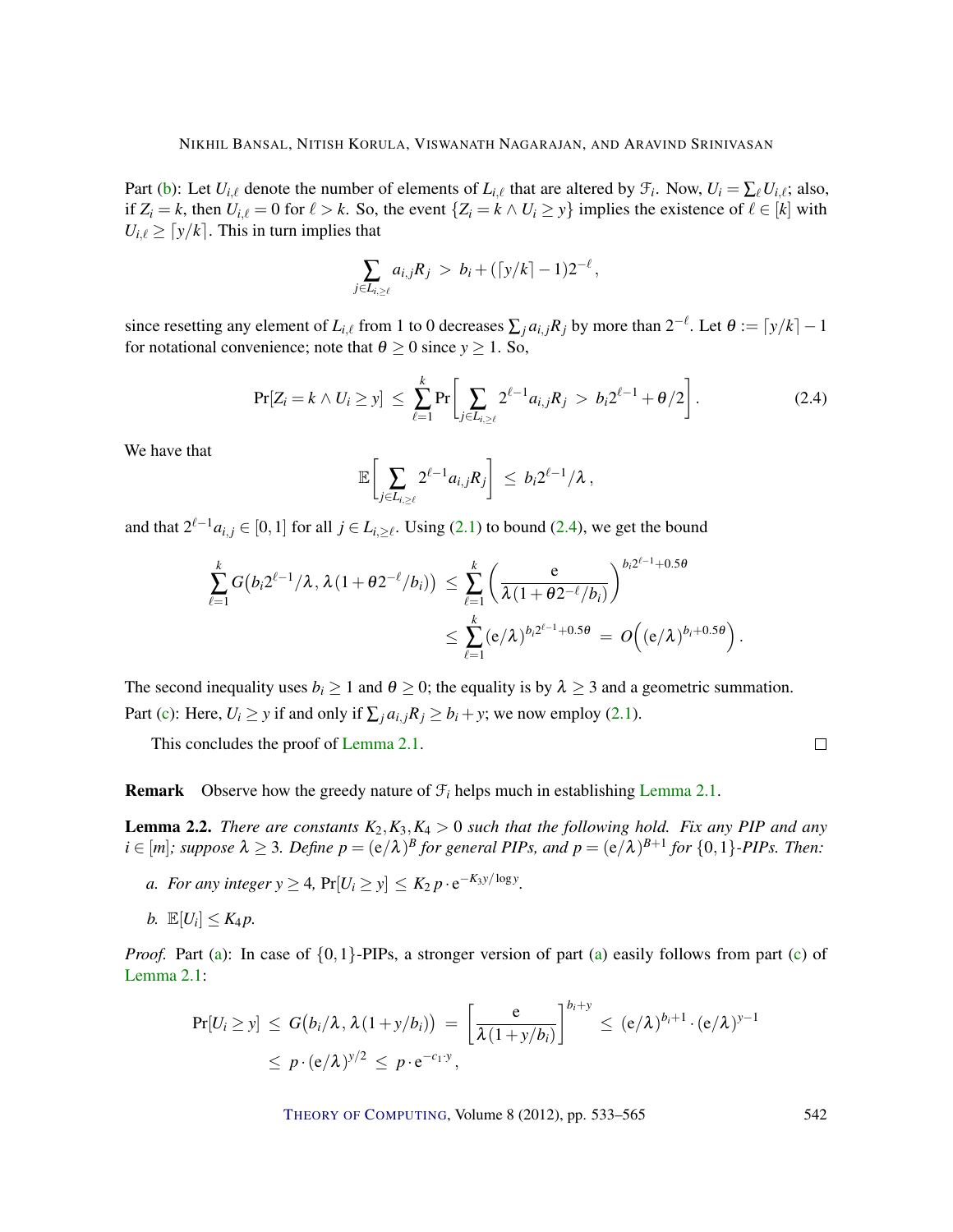where  $c_1 > 0$  is a constant. In the above we use  $\lambda \geq 3 > e$ ; also, the second-last inequality used  $p = (e/\lambda)^{B+1} \ge (e/\lambda)^{b_i+1}$  and  $y \ge 2$ .

Now consider general PIPs, where  $p = (e/\lambda)^B$ . Choose  $r = \lfloor \log y \rfloor + 1$ . We have:

<span id="page-10-0"></span>
$$
Pr[U_i \ge y] = \sum_{k \ge 1} Pr[Z_i = k \land U_i \ge y] \le \sum_{k=1}^r Pr[Z_i = k \land U_i \ge y] + Pr[Z_i \ge r+1]. \tag{2.5}
$$

Using part [\(a\)](#page-8-2) of [Lemma](#page-8-1) [2.1](#page-8-1) we have,

<span id="page-10-1"></span>
$$
\Pr[Z_i \geq r+1] \leq G(b_i \cdot 2^r/\lambda, \lambda) \leq (e/\lambda)^{b_i \cdot y} \leq (e/\lambda)^{b_i} \cdot (e/\lambda)^{y/2} \leq p \cdot e^{-c_2 \cdot y}, \qquad (2.6)
$$

where  $c_2 > 0$  is a constant. The second inequality uses  $r \ge \log y$ ; the third inequality uses  $b_i \ge 1$ ,  $y \ge 2$ and  $e/\lambda < 1$ ; the last inequality uses  $p = (e/\lambda)^B$  and  $B \le b_i$ .

Next we upper bound the summation  $\sum_{k=1}^{r} Pr[Z_i = k \wedge U_i \geq y]$ . Notice that since  $y \geq 4$ ,  $r = \lfloor log y \rfloor + 1$ and  $1 \le k \le r$ , we have  $\left[\frac{y}{k}\right] - 1 \ge \frac{y}{r} - 1 \ge \frac{y}{4 \log y}$ . Applying part [\(b\)](#page-8-3) of [Lemma](#page-8-1) [2.1,](#page-8-1)

$$
\sum_{k=1}^{r} \Pr[Z_i = k \wedge U_i \geq y] \leq O(1) \sum_{k=1}^{r} (e/\lambda)^{b_i + 0.5(\lceil y/k \rceil - 1)} \leq O(1) \cdot r \cdot (e/\lambda)^{b_i + \frac{y}{8 \log y}} \leq O(1) \cdot (e/\lambda)^{b_i} \cdot e^{C_3(\log \log y - \frac{y}{8 \log y})} \leq O(1) \cdot (e/\lambda)^{b_i} \cdot e^{-c_4 \cdot \frac{y}{\log y}}
$$
(2.7)

where  $c_3$ ,  $c_4 > 0$  are constants. Since  $p = (e/\lambda)^B \ge (e/\lambda)^{b_i}$ , combining [\(2.5\)](#page-10-0), [\(2.6\)](#page-10-1) and [\(2.7\)](#page-10-2) implies part [\(a\)](#page-9-1).

Part [\(b\)](#page-9-2): Note that

$$
\mathbb{E}[U_i] = \sum_{y \geq 1} \Pr[U_i \geq y] \leq 3 \cdot \Pr[U_i \geq 1] + \sum_{y \geq 4} \Pr[U_i \geq y].
$$

Applying part [\(a\)](#page-9-1) to the second term,

<span id="page-10-2"></span>
$$
\sum_{y\geq 4} \Pr[U_i \geq y] \leq K_2 \cdot p \sum_{y\geq 4} e^{-K_3 \cdot \frac{y}{\log y}} \leq K'_4 \cdot p,
$$

where  $K_4' > 0$  is a constant.

Next we show that  $Pr[U_i \ge 1] \le p$ , which suffices to prove part [\(b\)](#page-9-2). For a  $\{0,1\}$ -PIP, by part [\(c\)](#page-8-4) of [Lemma](#page-8-1) [2.1,](#page-8-1)

$$
\Pr[U_i \geq 1] \leq G(b_i/\lambda, \lambda + \lambda/b_i) \leq (e/\lambda)^{b_i+1} \leq (e/\lambda)^{B+1} = p.
$$

For a general PIP, using the Chernoff bound [\(2.1\)](#page-7-4),

$$
Pr[U_i \geq 1] = Pr\Bigl[\sum_j a_{i,j} \cdot R_j > b_i\Bigr] \leq G(b_i/\lambda, \lambda) = (e/\lambda)^{b_i} \leq (e/\lambda)^B = p.
$$

We are now ready to analyze our RNC alteration algorithm. The expected objective value after the randomized rounding is  $y^*/\lambda$ . Since  $w_j \le 1$  for all *j*, the expected reduction in the objective value caused by the alteration is at most  $\sum_{i \in [m]} \mathbb{E}[U_i] \leq K_4mp$ , by part [\(b\)](#page-9-2) of [Lemma](#page-9-3) [2.2.](#page-9-3) (This is an overcount since the same altered variable  $j$  may get counted by several  $U_i$ .) For a general PIP, by  $(2.3)$  we have:

$$
K_4 m \cdot p = K_4 m \cdot (e/\lambda)^B = \frac{y^*}{\lambda} \cdot \left(eK_4 \cdot \frac{m}{y^*} \cdot (e/\lambda)^{B-1}\right) \leq \frac{y^*}{\lambda} \cdot \left(eK_4 (e/K_0)^{B-1} \cdot \frac{m}{y^*} \frac{y^*}{K_1 m}\right) \leq \frac{y^*}{2\lambda},
$$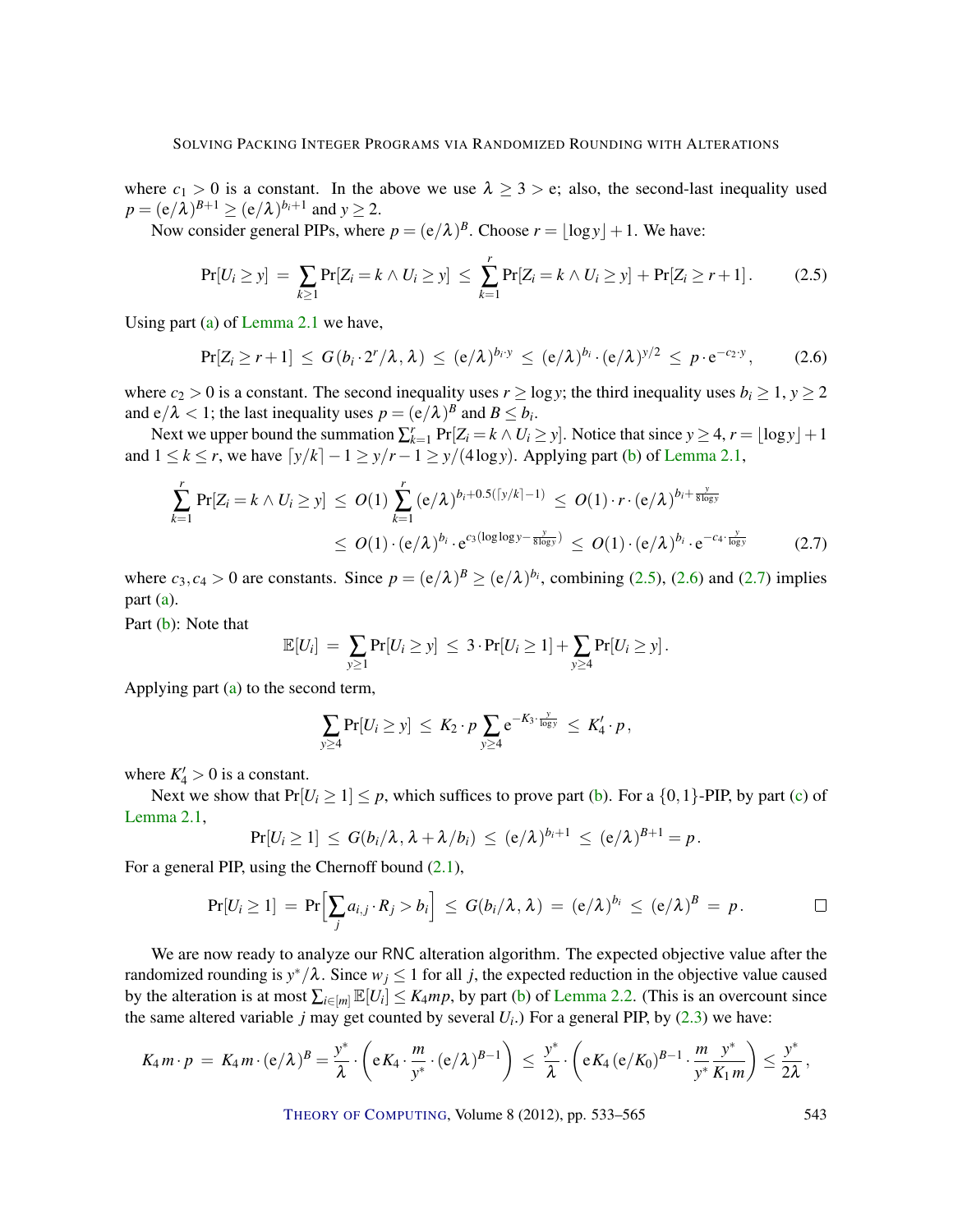<span id="page-11-5"></span>by setting  $K_0 \ge e$  and  $K_1 \ge 2eK_4$ . Similarly, for a  $\{0,1\}$ -PIP, using  $p = (e/\lambda)^{B+1}$  and the choice of  $\lambda$ from [\(2.2\)](#page-7-2), we obtain  $K_4 m \cdot p \leq y^*/(2\lambda)$ .

Thus, the expected final objective value is at least  $y^*/\lambda - K_4mp \geq y^*/(2\lambda)$ . This proves [Theorem](#page-2-0) [1.1.](#page-2-0)

## <span id="page-11-1"></span>2.3 Multi-criteria PIPs

We now work with multi-criteria PIPs, generalizing the results from the previous subsection. The basic setting is as follows: suppose, as in a PIP, we are given a system of *m* linear constraints  $Ax \leq b$ , subject to each  $x_j \in \{0,1\}$ . Furthermore, instead of just one objective function, suppose we are given a collection of non-negative vectors  $\{\vec{w_1}, \vec{w_2}, \dots, \vec{w_\ell}\}$ . The question is: given a feasible solution  $\vec{x}^*$  to the LP relaxation of the constraints, do good *integral* feasible solutions  $\vec{x}$  exist that can be computed/approximated efficiently and that achieve a "good balance" among the different  $\vec{w}_i$ ? For instance, we focus in this section on the case where all the  $\vec{w}_i$  have equal importance; so, we could ask for approximating the smallest  $\alpha \geq 1$  such that there exists an integral feasible  $\vec{x}$  with  $\vec{w}_i \cdot \vec{x} \ge (\vec{w}_i \cdot \vec{x}^*)/\alpha$  for all weight vectors  $w_i$ .

We now show how our algorithm and analysis from above can be extended. For simplicity, we consider here the case where all the values  $\vec{w}_i \cdot \vec{x}^*$  are of the same "order of magnitude": say, in the range  $[y^*/2, y^*]$ . Our result also holds in the general case, where we use  $y^* = \min_{i \in [\ell]} \vec{w}_i \cdot \vec{x}^*$ . Basically, [Theorem](#page-11-0) [2.3](#page-11-0) says that we can get essentially the same approximation guarantee of  $O(\lambda)$  as for a single objective, even if we have up to  $exp(C_1y^*/\lambda)$  objective functions  $\vec{w}_i$ . (See [\(2.2\)](#page-7-2), [\(2.3\)](#page-7-3) for the value of  $\lambda$ .)

<span id="page-11-0"></span>**Theorem 2.3.** *There are constants*  $C_1 > 0$ ,  $K_0 > 1$  *and*  $K_1 \geq 1$  *such that the following holds. Suppose we are given:*

- <span id="page-11-2"></span>*a. the constraints*  $Ax \leq b$  *of a PIP*;
- *b. a feasible solution*~*x* ∗ *to the LP relaxation of these constraints, and*
- <span id="page-11-3"></span>*c. a collection of non-negative vectors*  $\{\vec{w_1}, \vec{w_2}, \dots, \vec{w_\ell}\}$  *such that* max $_{i \in [n]} w_i(j) \leq 1$  *for all*  $i \in [\ell]$ *, and there exists*  $y^*$  *with*  $\vec{w}_i \cdot \vec{x}^* \in [y^*/2, y^*]$  for all *i.*

*Let*  $\lambda$  *be as in* [\(2.2\)](#page-7-2) *and* [\(2.3\)](#page-7-3)*, and suppose*  $\ell$ *, the number of given*  $\vec{w}_i$ *, is at most*  $\exp(C_1 y^* / \lambda)$ *. Then, there exists an integral feasible solution*  $\vec{z}$  *to the constraints in* [\(a\)](#page-11-2), such that  $\vec{w}_i\cdot\vec{z}\geq \vec{w}_i\cdot\vec{x}^*/(2\lambda)$  for all i; *furthermore, we can compute such a*~*z in* RNC*.*

*Proof.* We use the same notation as previously; as described earlier, the basic algorithm is to conduct a randomized rounding with  $Pr[x_j = 1] = x_j^*/\lambda$  for each *j*, and then to conduct our alteration. Recall that  $R_i \in \{0,1\}$  (for each  $j \in [n]$ ) denotes the outcome of randomized rounding, before the alteration step. For each  $i \in [\ell]$ , we have  $\mathbb{E}[\vec{w}_i \cdot \vec{R}] = \vec{w}_i \cdot \vec{x}^*/\lambda \geq y^*/(2\lambda)$ , by assumption [\(c\)](#page-11-3) of the theorem. Using a lower-tail Chernoff bound ([\[23,](#page-30-11) Theorem 4.2]) shows that for a certain absolute constant  $C' > 0$ ,

$$
\Pr[\vec{w}_i \cdot \vec{R} \leq \vec{w}_i \cdot \vec{x}^*/(1.5\lambda)] \leq \exp(-C'y^*/\lambda).
$$

So, the probability of existence of some  $i \in [\ell]$  for which " $\vec{w}_i \cdot \vec{R} \le \vec{w}_i \cdot \vec{x}^*/(1.5\lambda)$ " holds, is at most

<span id="page-11-4"></span>
$$
\ell \cdot \exp(-C'y^*/\lambda) \le \exp(-(C'-C_1)y^*/\lambda). \tag{2.8}
$$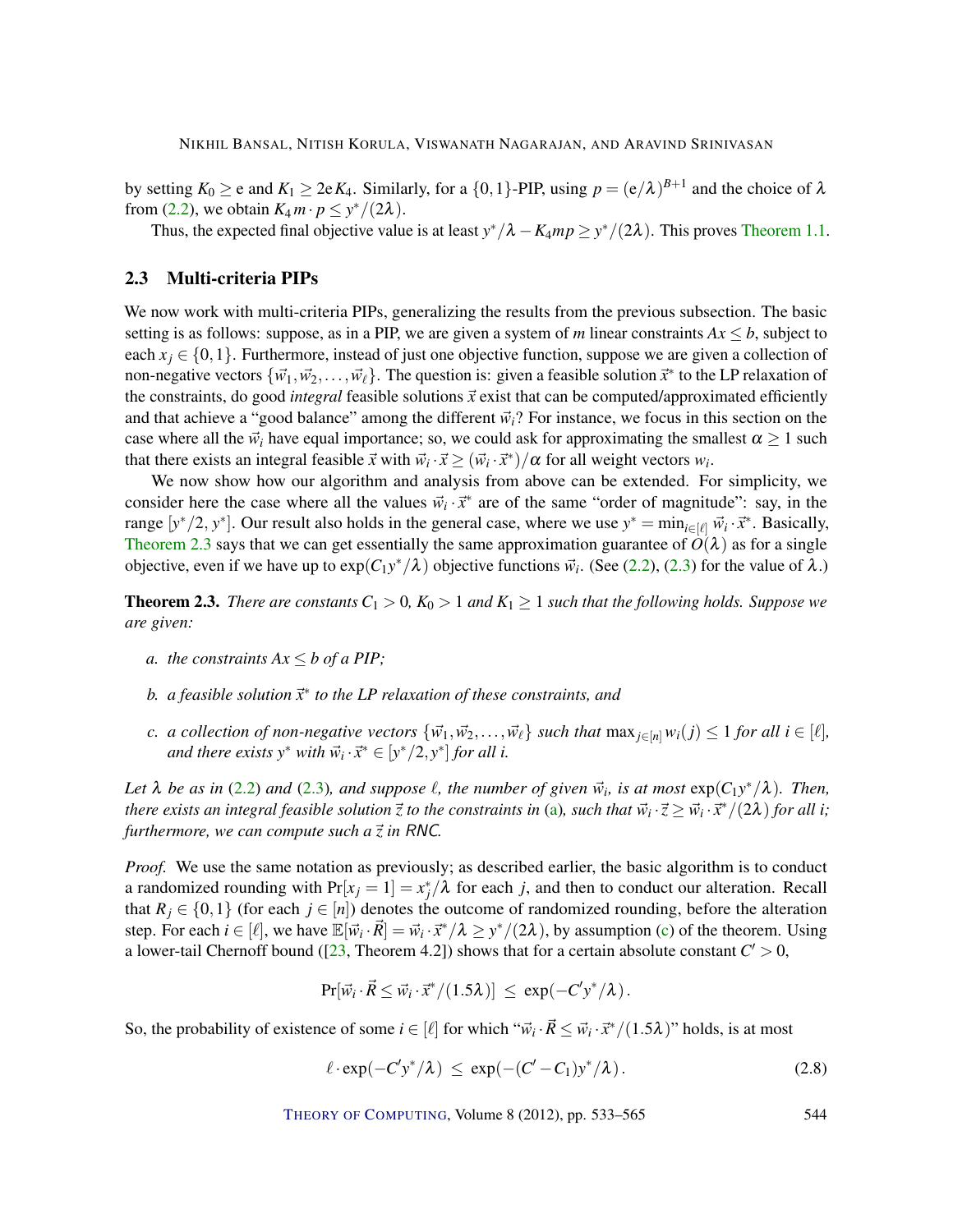<span id="page-12-2"></span>We may assume that  $y^*/\lambda \ge (\ln 2)/C_1$ , since otherwise  $\ell \le \exp(C_1 y^*/\lambda)$  implies that  $\ell = 1$ , leaving us with the "one objective function" case, which we have handled before. Therefore we have from  $(2.8)$  that

<span id="page-12-1"></span>
$$
\Pr\left[\exists i \in [\ell] : \vec{w}_i \cdot \vec{R} \le \vec{w}_i \cdot \vec{x}^*/(1.5\lambda)\right] \le \exp\left(-(C'-C_1) \cdot (\ln 2)/C_1\right). \tag{2.9}
$$

[Lemma](#page-9-3) [2.2\(](#page-9-3)[b\)](#page-9-2) shows that  $\mathbb{E}[\sum_{i \in [m]} U_i] \leq K_4mp$  (also recall definition of *p*). By Markov's inequality,

$$
\Pr\bigg[\sum_{i\in[m]}U_i\geq K_4C_2mp\bigg]\,\leq\,\frac{1}{C_2}
$$

for any  $C_2 \geq 1$ . Thus if  $C_1 < C'$  and  $C_2$  is a large enough constant such that the sum of  $1/C_2$  and [\(2.9\)](#page-12-1) is less than, and bounded away, from 1, then with positive constant probability, we have: (i) for all  $i \in [\ell], \vec{w}_i \cdot \vec{R} > \vec{w}_i \cdot \vec{x}^*/(1.5\lambda)$  and (ii) the total number of altered variables is at most  $K_4C_2mp$ . Let  $\vec{X}$ denote the values of variables after alteration. Then with constant probability, for all  $i \in [\ell]$ , the value  $\vec{w}_i \cdot \vec{X} \ge \vec{w}_i \cdot \vec{x}^*/(1.5\lambda) - K_4 C_2 m p$ , since  $\max_{j \in [n]} w_i(j) \le 1$ . This can be ensured to be at least  $\vec{w}_i \cdot \vec{x}^*/(2\lambda)$ by taking *K*<sup>0</sup> and *K*<sup>1</sup> large enough, using the definition of *p* from [Lemma](#page-9-3) [2.2,](#page-9-3) and using the fact that  $\vec{w}_i \cdot \vec{x}^* \geq y^*/2$  for all *i*. Thus we have proved [Theorem](#page-11-0) [2.3.](#page-11-0)  $\Box$ 

The primary reason why the above works is that the tail bound on  $\sum_{i\in[m]}U_i$  works in place of approaches such as that of  $[29]$  which try to handle the very low (in some cases exponentially small) probability of satisfying *all* the *m* constraints  $Ax \leq b$ . We note that one can use the FKG inequality (see [Theorem](#page-16-0) [3.4\)](#page-16-0)—instead of a union bound—in [\(2.8\)](#page-11-4) to get somewhat better bounds on  $\ell$  than the bound  $exp(C_1y^*/\lambda)$ .

# <span id="page-12-0"></span>3 Approximation algorithm for *k*-CS-PIP

Problem definition and notation In *k*-CS-PIP, we are given a PIP in which each item *j* participates in at most *k* constraints; the goal is to find a maximum-weight subset of items that satisfies all the constraints. For each  $j \in [n]$ , recall that  $N(j) := \{i \in [m] \mid a_{ij} > 0\}$  is the set of constraints that *j* participates in; since the PIP is *k*-column sparse PIP, we have  $|N(j)| \leq k$  for each  $j \in [n]$ . For notational convenience, throughout Sections [3](#page-12-0) and [4,](#page-20-0) we assume (without loss of generality, by scaling) that the *right-hand side of each constraint in a PIP is one.* As before, we continue to have each  $a_{ij} \leq 1$ . In Sections [3](#page-12-0) and [4,](#page-20-0) we measure performance of our algorithms in terms of the column sparsity *k*.

Before presenting our algorithm, we describe a (seemingly correct) alteration step that does not quite work. Understanding why this easier algorithm fails gives useful insight into the design of the correct alteration step. Then we present a simple analysis of an 8*k*-approximation algorithm [\(Section](#page-13-0) [3.1\)](#page-13-0), and obtain the improved result [\(Theorem](#page-4-0) [1.2\)](#page-4-0) in [Section](#page-16-1) [3.2.](#page-16-1)

A strawman algorithm Consider the following algorithm. Let  $x^*$  be some feasible solution to the natural LP relaxation of *k*-CS-PIP (i.e., dropping integrality). For each element  $j \in [n]$ , select it independently at random with probability  $x_j^*/(2k)$ . Let S be the chosen set of items. For any constraint *i* ∈ [*m*], if it is violated, then discard all items in  $S \cap P(i)$  (i.e., items *j* ∈ S for which *a*<sub>*ij*</sub> > 0).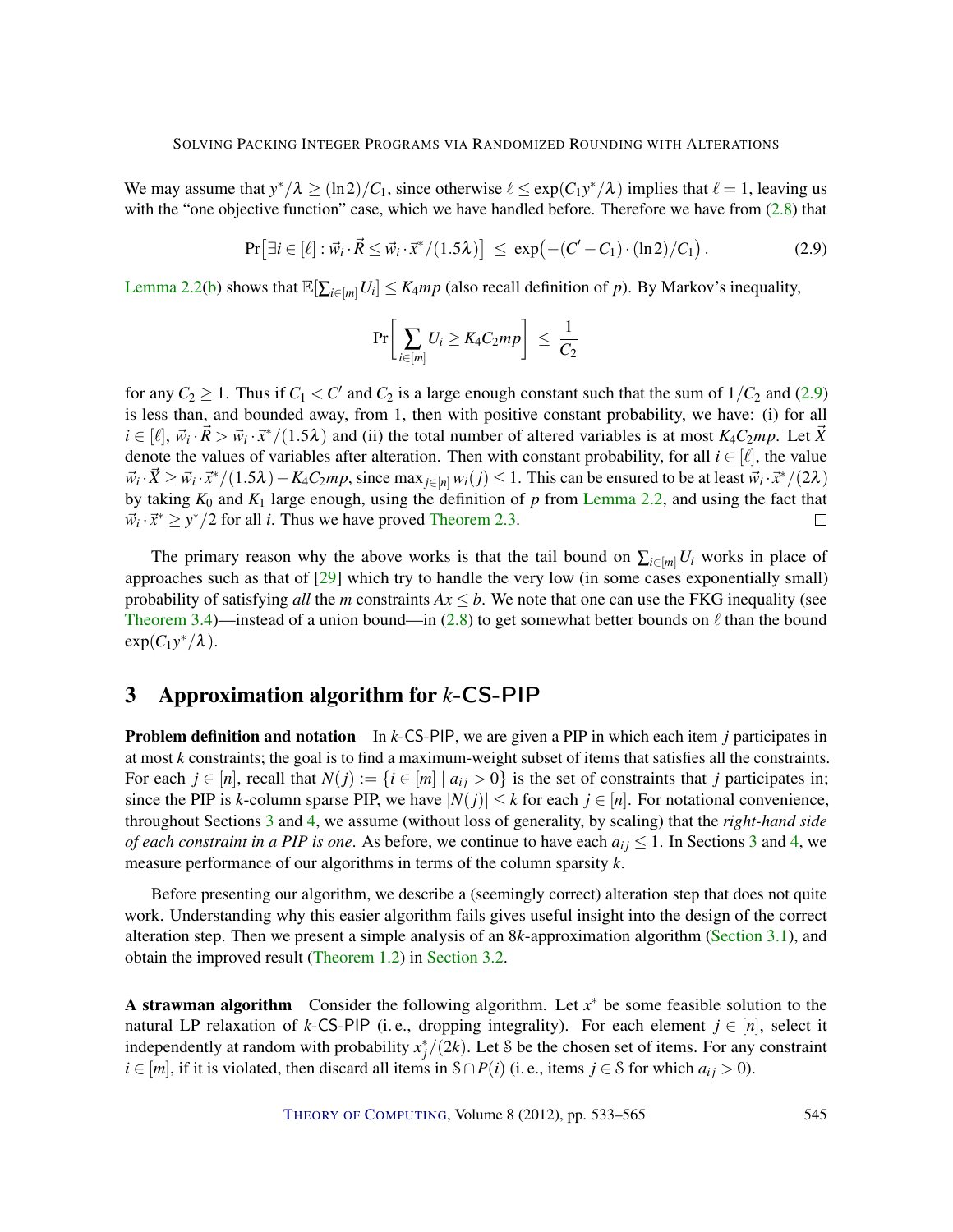Since the probabilities are scaled down by  $2k$ , by Markov's inequality any one constraint *i* is violated with probability at most  $1/(2k)$ . Hence, any single constraint will discard its items with probability at most 1/2*k*. By the *k*-sparse property, each element can be discarded by at most *k* constraints, and hence by union bound over those *k* constraints, it is discarded with probability at most  $k \cdot (1/2k) = 1/2$ . Since an element is chosen in S with probability  $x_j^*/2k$ , this appears to imply that it lies in the overall solution with probability at least  $x_j^*/(4k)$ , implying that the proposed algorithm is a 4*k* approximation.

However, the above argument is not correct. Consider the following example. Suppose there is a single constraint (and so  $k = 1$ ),

$$
x_1 + \frac{1}{M}x_2 + \frac{1}{M}x_3 + \frac{1}{M}x_4 + \dots + \frac{1}{M}x_M \le 1
$$

where  $M \gg 1$  is a large integer. Clearly, setting  $x_j^* = 1/2$  for  $i = 1, ..., M$  is a feasible solution. Now consider the execution of the strawman algorithm. Note that whenever item 1 is chosen in S, it is very likely that some item other than 1 will also be chosen (since  $M \gg 1$  and we pick each item independently with probability  $x_j^*/2k = 1/4$ ; in this case, item 1 would be discarded. Thus the final solution will *almost always not contain* item 1, violating the claim that it lies in the final solution with probability at least  $x_1^*/4k = 1/8.$ 

The key point is that we must consider the probability of an item being discarded by some constraint, *conditional* on it being chosen in the set S. Thus, the alteration step described above is not good because for item 1 in the above example, the probability it is discarded is close to one, not at most half. This is not a problem if either all item sizes are small (i. e., say  $a_{ij} \leq 1/2$ ), or all item sizes are large (say  $a_{ij} \approx 1$ ). The algorithm we analyze shows that the difficult case is indeed when some constraints contain both large and small items, as in the example above.

## <span id="page-13-0"></span>3.1 A simple algorithm for *k*-CS-PIP

In this subsection, we use the natural LP relaxation for *k*-CS-PIP (i. e., dropping the integrality condition) and obtain an 8*k*-approximation algorithm. An item  $j \in [n]$  is called *big* for constraint  $i \in [m]$  if  $a_{ij} > 1/2$ ; and *j* is *small* for constraint *i* if  $0 < a_{ij} \leq 1/2$ . The algorithm first solves the LP relaxation to obtain an optimal fractional solution *x* ∗ . Then we round to an integral solution as follows. With foresight, set  $\alpha = 4$ .

- 1. Sample each item  $j \in [n]$  independently with probability  $x_j^*/(\alpha k)$ . Let S denote the set of chosen items. We call an item in S an S-item.
- 2. For each item *j*, mark *j* (for deletion) if, for any constraint  $i \in N(j)$ , either:
	- S contains some *other* item  $j' \in [n] \setminus \{j\}$  which is big for constraint *i* or
	- the sum of sizes of S-items that are small for *i* exceeds 1 (i. e., the capacity).
- 3. Delete all marked items, and return  $S'$ , the set of remaining items.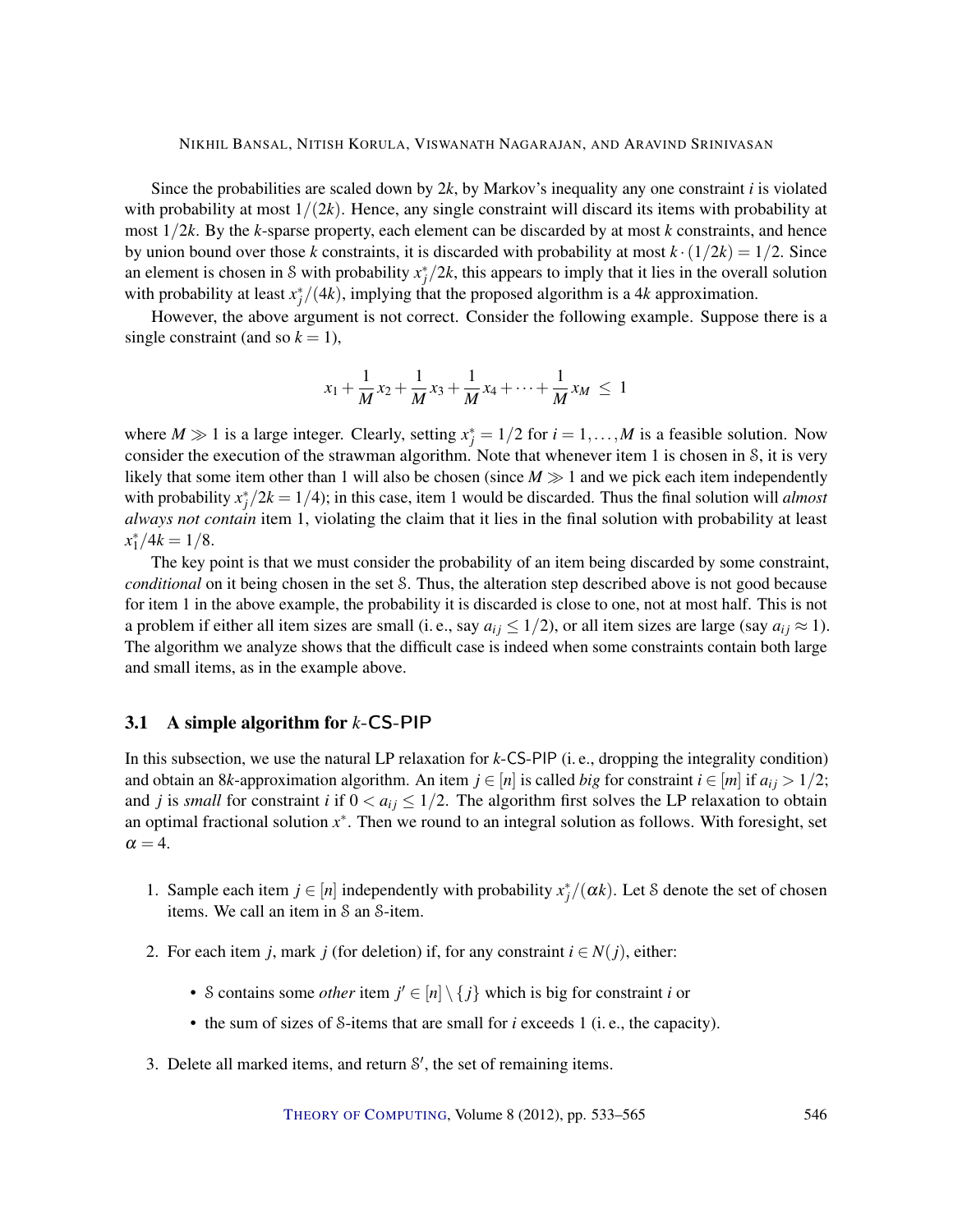Analysis We will show that this algorithm gives an 8*k*-approximation.

<span id="page-14-2"></span>Lemma 3.1. *Solution* S 0 *is feasible with probability one.*

*Proof.* Consider any fixed constraint  $i \in [m]$ .

- 1. Suppose there is some  $j' \in S'$  that is big for *i*. Then the algorithm guarantees that  $j'$  will be the only item in S' (either small or big) that participates in constraint *i*: consider any other S-item *j* participating in *i*; *j* must have been deleted from *S* because *S* contains another item (namely *j'*) that is big for constraint *i*. Thus,  $j'$  is the only item in S' participating in constraint *i*, and so the constraint is trivially satisfied, as all sizes  $\leq 1$ .
- 2. The other case is when all items in S' are small for *i*. Let  $j \in S'$  be some item that is small for *i* (if there are none such, then constraint *i* is trivially satisfied). Since *j* was not deleted from S, it must be that the total size of S-items that are small for *i* did not exceed 1. Now,  $S' \subseteq S$ , and so this condition is also true for items in  $S'$ .

Thus every constraint is satisfied by solution  $S'$  and we obtain the lemma.

We now prove the main lemma.

<span id="page-14-3"></span>**Lemma 3.2.** *For any item*  $j \in [n]$ *, the probability*  $Pr[j \in S' | j \in S] \geq 1 - 2/\alpha$ *. Equivalently, the probability that item j is deleted from* S *conditioned on it being chosen in* S *is at most*  $2/\alpha$ *.* 

*Proof.* For any item *j* and constraint  $i \in N(j)$ , let  $B_{ij}$  denote the event that *j* is marked for deletion from S because there is some other S-item that is big for constraint *i*. Let  $\mathcal{G}_i$  denote the event that the total size of S-items that are small for constraint *i* exceeds 1. For any item  $j \in [n]$  and constraint  $i \in N(j)$ , we will show that:

<span id="page-14-0"></span>
$$
\Pr[\mathcal{B}_{ij} \mid j \in \mathcal{S}] + \Pr[\mathcal{G}_i \mid j \in \mathcal{S}] \le \frac{2}{\alpha k}.
$$
 (3.1)

 $\Box$ 

We prove [\(3.1\)](#page-14-0) using the following intuition: the total extent to which the LP selects items that are *big* for any constraint cannot be more than 2 (each big item has size at least  $1/2$ ); therefore,  $B_{ij}$  is unlikely to occur since we scaled down probabilities by factor  $\alpha k$ . Ignoring for a moment the conditioning on  $j \in \mathcal{S}$ , event G*<sup>i</sup>* is also unlikely, by Markov's inequality. But items are selected for S independently, so if *j* is big for constraint *i*, then its presence in S does not affect the event  $\mathcal{G}_i$  at all. If *j* is small for constraint *i*, then *even if*  $j \in \mathcal{S}$ , the total size of S-items is unlikely to exceed 1.

We now prove  $(3.1)$  formally, using some care to save a factor of 2. Let  $B(i)$  denote the set of items that are big for constraint *i*, and  $Y_i := \sum_{\ell \in B(i)} x_{\ell}^*$ . Recall that constraints are scaled so that  $b_i = 1$ ; so the LP constraint  $\sum_j a_{ij} \cdot x_j^* \le 1$  implies that  $Y_i \le 2$  (since each  $\ell \in B(i)$  has size  $a_{i\ell} > 1/2$ ). Now by a union bound,

<span id="page-14-1"></span>
$$
\Pr[\mathcal{B}_{ij} \mid j \in \mathcal{S}] \le \frac{1}{\alpha k} \sum_{\ell \in B(i) \setminus \{j\}} x_{\ell}^* \le \frac{Y_i}{\alpha k} \,. \tag{3.2}
$$

Now, let *S*(*i*) denote the set of items that are small for constraint *i*. Notice that if *j* is big for *i*, then event  $G_i$  occurs only if the total *i*-size of S-items in  $S(i) = S(i) \setminus j$  exceeds 1. On the other hand, if *j* is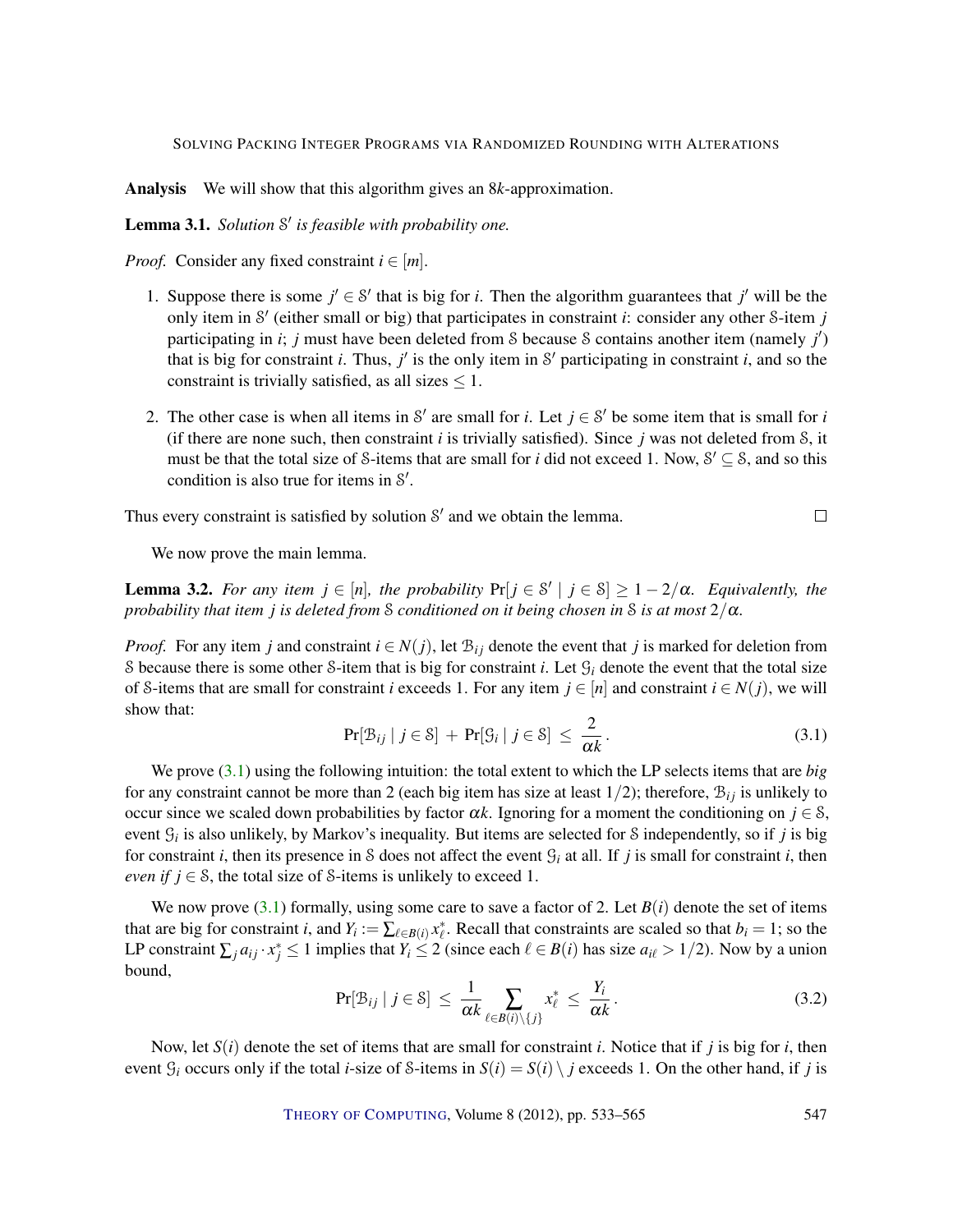small for *i*, then event  $G_i$  occurs only if the total *i*-size of *S*-items in  $S(i)$  exceeds 1; since  $a_{ij} \leq 1/2$ , this means the total *i*-size of *S*-items in  $S(i) \setminus j$  must exceed 1/2. Thus, whether *j* is big or small,

$$
Pr[S_i | j \in S] \le Pr[i\text{-size of items } S \cap (S(i) \setminus j) > 1/2 | j \in S].
$$

We now bound the right-hand side in the above inequality. Using the LP constraint *i*,

<span id="page-15-0"></span>
$$
\sum_{\ell \in S(i)\backslash j} a_{i\ell} \cdot x_{\ell}^* \leq 1 - \sum_{\ell \in B(i)} a_{i\ell} \cdot x_{\ell}^* \leq 1 - \frac{Y_i}{2}.
$$
 (3.3)

Since each item *j'* is chosen into S with probability  $x_{j'}^*/(\alpha k)$ , inequality [\(3.3\)](#page-15-0) implies that the expected *i*-size of  $S \cap (S(i) \setminus j)$  is at most

$$
\frac{1}{\alpha k}\left(1-\frac{Y_i}{2}\right).
$$

By Markov's inequality, the probability that the *i*-size of these items exceeds 1/2 is at most

$$
\frac{2}{\alpha k}\left(1-\frac{Y_i}{2}\right).
$$

Since items are chosen independently and  $j \notin S(i) \setminus j$ ,

$$
\Pr[i\text{-size of items } \mathcal{S} \cap (S(i) \setminus j) > 1/2 \mid j \in \mathcal{S}] \leq \frac{2}{\alpha k} \left(1 - \frac{Y_i}{2}\right).
$$

Thus,

$$
Pr[S_i | j \in S] \leq \frac{2}{\alpha k} \left(1 - \frac{Y_i}{2}\right) = \frac{2}{\alpha k} - \frac{Y_i}{\alpha k}.
$$

Combined with inequality  $(3.2)$  we obtain  $(3.1)$ :

$$
\Pr[\mathcal{B}_{ij} \mid j \in \mathcal{S}] + \Pr[\mathcal{G}_i \mid j \in \mathcal{S}] \ \leq \ \frac{Y_i}{\alpha k} + \Pr[\mathcal{G}_i \mid j \in \mathcal{S}] \ \leq \ \frac{Y_i}{\alpha k} + \frac{2}{\alpha k} - \frac{Y_i}{\alpha k} = \frac{2}{\alpha k}.
$$

To see that [\(3.1\)](#page-14-0) implies the lemma, for any item *j*, simply take the union bound over all  $i \in N(i)$ . Thus, the probability that *j* is deleted from S conditional on it being chosen in S is at most  $2/\alpha$ . Equivalently,  $Pr[j \in \mathcal{S}' \mid j \in \mathcal{S}] \ge 1 - 2/\alpha$ .  $\Box$ 

We are now ready to present the 8*k*-approximation:

Theorem 3.3. *There is a randomized* 8*k-approximation algorithm for k*-CS-PIP*.*

*Proof.* First observe that our algorithm always outputs a feasible solution [\(Lemma](#page-14-2) [3.1\)](#page-14-2). To bound the objective value, recall that  $Pr[j \in \mathcal{S}] = x_j^*/(\alpha k)$  for all  $j \in [n]$ . Hence [Lemma](#page-14-3) [3.2](#page-14-3) implies that

$$
Pr[j \in \mathcal{S}'] = Pr[j \in \mathcal{S}] \cdot Pr[j \in \mathcal{S}' \mid j \in \mathcal{S}] \ge \frac{x_j^*}{\alpha k} \cdot \left(1 - \frac{2}{\alpha}\right)
$$

for all  $j \in [n]$ . Finally using linearity of expectation and  $\alpha = 4$ , we obtain the theorem.

*Remark:* The analysis above only uses Markov's inequality conditioned on a single item being chosen in set S. Thus a pairwise independent distribution suffices to choose the set S, and hence the algorithm can be easily derandomized. Furthermore, it is easy to see that this algorithm can be implemented in RNC.

THEORY OF C[OMPUTING](http://dx.doi.org/10.4086/toc), Volume 8 (2012), pp. 533–565 548

 $\Box$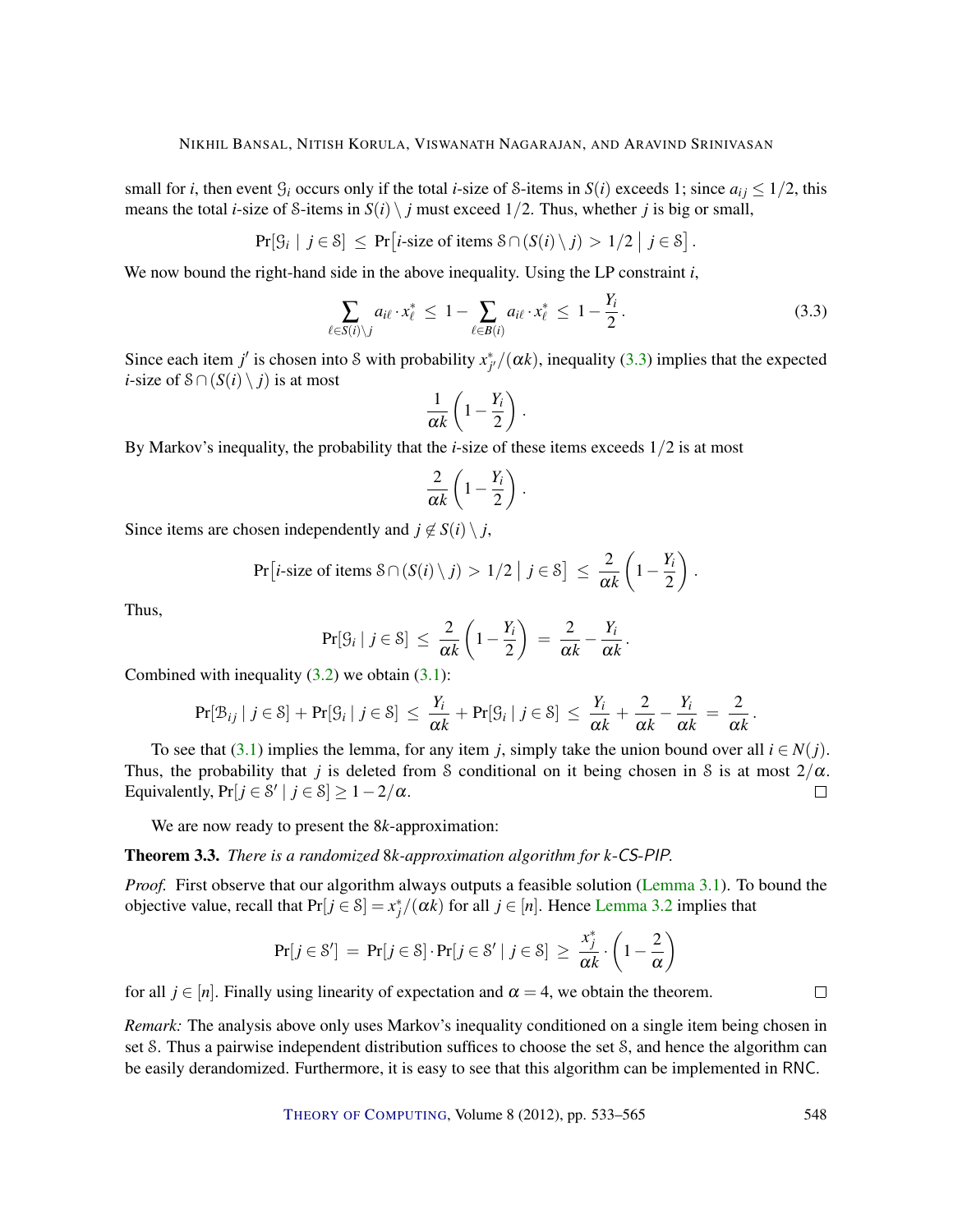## <span id="page-16-5"></span><span id="page-16-1"></span>3.2 A stronger LP, and improved approximation

We now present our strengthened LP and the  $(ek+o(k))$ -approximation algorithm for *k*-CS-PIP. We will make use of the FKG inequality in the following form; see [\[1\]](#page-28-4) for a proof.

<span id="page-16-0"></span>**Theorem 3.4.** *Given a set*  $[N] = \{1, 2, ..., N\}$  *and*  $p_1, ..., p_N \in [0, 1]$ *, let*  $\mathcal{I} \subseteq [N]$  *be obtained by choosing*  $e$ *ach*  $j \in [N]$  *into* J *independently with probability*  $p_j$ . Let  $g_1, g_2, \ldots, g_\ell : 2^{[N]} \to \mathbb{R}_+$  be decreasing set *functions. Then:*

$$
\mathbb{E}\big[\Pi_{i=1}^{\ell} g_i(\mathfrak{I})\big] \geq \Pi_{i=1}^{\ell} \mathbb{E}[g_i(\mathfrak{I})].
$$

Recall that a set function *g* is *decreasing* if for any subsets  $A \subseteq B$ , we have  $g(A) \geq g(B)$ . A useful special case of this theorem is when the set functions are  $0-1$  valued: in this case they correspond to indicator random variables and the expectations above are just probabilities.

**Stronger LP relaxation** An item *j* is called *big* for constraint *i* if  $a_{ij} > 1/2$ . For each constraint  $i \in [m]$ , let  $B(i) = \{ j \in [n] \mid a_{ij} > 1/2 \}$  denote the set of big items. Since no two items that are big for some constraint can be chosen in an integral solution, the inequality  $\sum_{i \in B(i)} x_i \leq 1$  is valid for each  $i \in [m]$ . The strengthened LP relaxation that we consider is as follows.

$$
\max \sum_{j=1}^{n} w_j x_j \tag{3.4}
$$

such that 
$$
\sum_{j=1}^{n} a_{ij} \cdot x_j \le 1 \qquad \forall i \in [m],
$$
 (3.5)

<span id="page-16-4"></span><span id="page-16-2"></span>
$$
\sum_{j \in B(i)} x_j \le 1 \qquad \qquad \forall i \in [m], \tag{3.6}
$$

<span id="page-16-3"></span>
$$
0 \le x_j \le 1 \qquad \forall j \in [n]. \tag{3.7}
$$

Algorithm The algorithm obtains an optimal solution  $x^*$  to the LP relaxation [\(3.4\)](#page-16-2)-[\(3.7\)](#page-16-3), and rounds it to an integral solution S' as follows (parameter  $\alpha$  will be set to 1 later).

- 1. Pick each item  $j \in [n]$  independently with probability  $x_j^*/(\alpha k)$ . Let S denote the set of chosen items.
- 2. For any item *j* and constraint  $i \in N(j)$ , let  $E_{ij}$  denote the event that the items  $\{j' \in S \mid a_{ij'} \ge a_{ij}\}$ have total size (in constraint *i*) exceeding one. Mark *j* for deletion if  $E_{ij}$  occurs for any  $i \in N(j)$ .
- 3. Return set  $S' \subseteq S$  consisting of all items  $j \in S$  not marked for deletion.

Note the rule for deleting an item from S. In particular, whether item *j* is deleted from constraint *i* only depends on items that are at least as large as *j* in constraint *i*. Observe that this alteration step considers items in reverse order to the algorithm for general PIPs in [Section](#page-7-0) [2.](#page-7-0)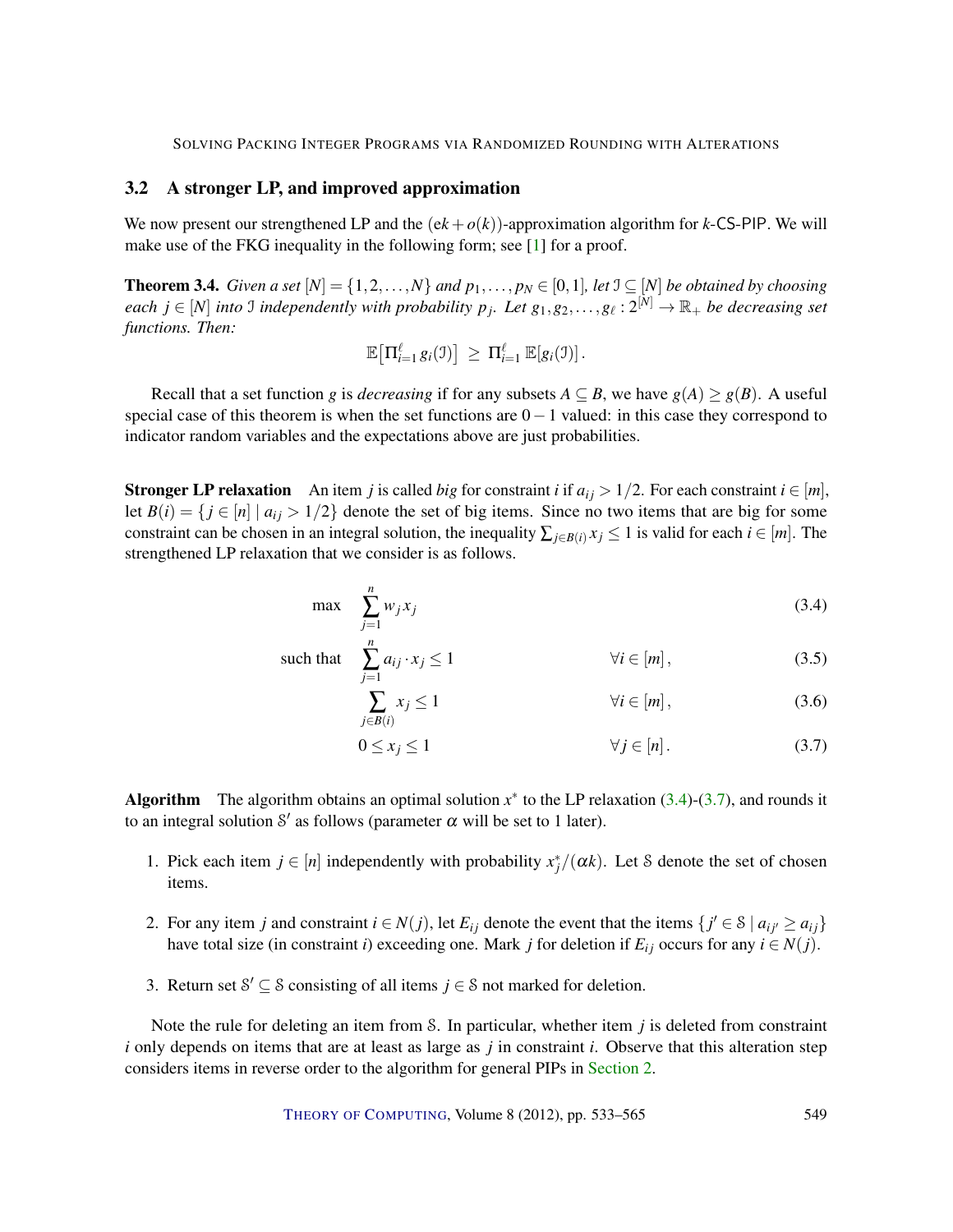Analysis It is clear that  $S'$  is feasible with probability one. The main lemma is the following, where we show that each item appears in  $S'$  with good probability.

<span id="page-17-2"></span>**Lemma 3.5.** *For every item*  $j \in [n]$  *and constraint*  $i \in N(j)$ *, we have* 

$$
\Pr[E_{ij} \mid j \in \mathcal{S}] \ \leq \ \frac{1}{\alpha k} \left( 1 + \left( \frac{2}{\alpha k} \right)^{1/3} \right).
$$

*Proof.* Let  $\ell := (4\alpha k)^{1/3}$ . We classify items in relation to constraints as:

- Item  $j \in [n]$  is *big* for constraint  $i \in [m]$  if  $a_{ij} > \frac{1}{2}$  $rac{1}{2}$ .
- Item *j*  $\in$  [*n*] is *medium* for constraint *i*  $\in$  [*m*] if  $\frac{1}{\ell} \le a_{ij} \le \frac{1}{2}$  $rac{1}{2}$ .
- Item  $j \in [n]$  is *tiny* for constraint  $i \in [m]$  if  $a_{ij} < \frac{1}{\ell}$ .

For any constraint  $i \in [m]$ , let  $B(i)$ ,  $M(i)$ ,  $T(i)$  respectively denote the set of big, medium, tiny items for *i*. In the next three claims, we bound  $Pr[E_{ij} | i \in S]$  when item *j* is big, medium, and tiny respectively.

<span id="page-17-0"></span>**Claim 3.6.** *For any*  $j \in [n]$  *and*  $i \in [m]$  *such that item j is big for constraint i,* 

$$
\Pr[E_{ij} \mid j \in \mathcal{S}] \ \leq \ \frac{1}{\alpha k}.
$$

*Proof.* The event  $E_{ij}$  occurs if some item that is at least as large as *j* for constraint *i* is chosen in S. Since  $j$  is big in constraint  $i$ ,  $E_{ij}$  occurs only if some big item other than  $i$  is chosen for  $S$ . Now by the union bound, the probability that some item from  $B(i) \setminus \{j\}$  is chosen into S is:

$$
\Pr\big[ (B(i) \setminus \{j\}) \cap \mathcal{S} \neq \emptyset \; \big| \; j \in \mathcal{S} \big] \; \leq \; \sum_{j' \in B(i) \setminus \{j\}} \frac{x^*_{j'}}{\alpha k} \; \leq \; \frac{1}{\alpha k} \sum_{j' \in B(i)} x^*_{j'} \; \leq \; \frac{1}{\alpha k} \,,
$$

where the last inequality follows from the new LP constraint [\(3.6\)](#page-16-4) on big items for *j*.

 $\Box$ 

<span id="page-17-1"></span>**Claim 3.7.** *For any*  $j \in [n]$ ,  $i \in [m]$  *such that item*  $j$  *is medium for constraint i,* 

$$
\Pr[E_{ij} \mid j \in \mathcal{S}] \ \leq \ \frac{1}{\alpha k} \left( 1 + \frac{\ell^2}{2\alpha k} \right).
$$

*Proof.* Here, if event  $E_{ij}$  occurs then it must be that either some big item is chosen or (otherwise) at least two medium items other than  $j$  are chosen, i. e.,  $E_{ij}$  implies that either

$$
\mathcal{S} \cap B(i) \neq \emptyset \quad \text{or} \quad \big|\mathcal{S} \cap (M(i) \setminus \{j\})\big| \geq 2\,.
$$

This is because *j* together with any *one* other medium item is not enough to reach the capacity of constraint *i*. (Since *j* is medium, we do not consider tiny items for constraint *i* in determining whether *j* should be deleted.)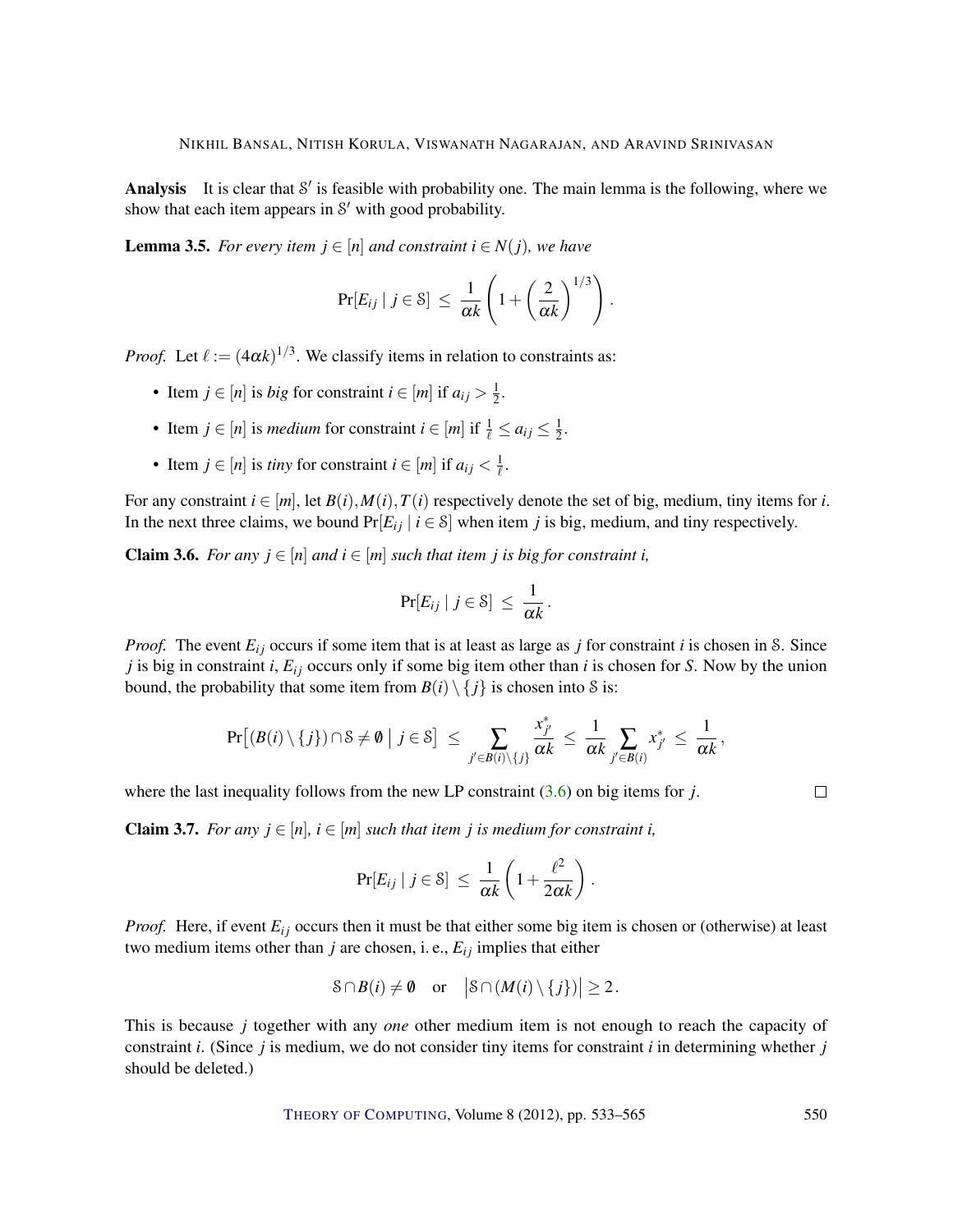Just as in [Claim](#page-17-0) [3.6,](#page-17-0) we have that the probability some big item for *i* is chosen is at most  $1/(\alpha k)$ , i.e.,

$$
\Pr\left[\mathcal{S}\cap B(i)\neq\emptyset\mid j\in\mathcal{S}\right]\,\leq\,\frac{1}{\alpha k}.
$$

Now consider the probability that  $|\mathcal{S} \cap (M(i) \setminus \{j\})| \geq 2$ , conditioned on  $j \in \mathcal{S}$ . We will show that this probability is much smaller than  $1/\alpha k$ . Since each item  $h \in M(i) \setminus \{j\}$  is chosen independently with probability  $x_h^*/(\alpha k)$  (even given  $j \in \mathcal{S}$ ):

$$
\Pr\Big[ \big| \mathcal{S} \cap (M(i) \setminus \{j\}) \big| \ge 2 \ \Big| \ j \in \mathcal{S} \Big] \ \le \ \frac{1}{2} \cdot \left( \sum_{h \in M(i)} \frac{x_h^*}{\alpha k} \right)^2 \ \le \ \frac{\ell^2}{2\alpha^2 k^2}
$$

where the last inequality follows from the fact that

$$
1 \geq \sum_{h \in M(i)} a_{ih} \cdot x_h^* \geq \frac{1}{\ell} \sum_{h \in M(i)} x_h^*
$$

(recall each item in  $M(i)$  has size at least  $1/\ell$ ). Combining these two cases, we have the desired upper bound on  $Pr[E_{ij} | j \in \mathcal{S}].$  $\Box$ 

<span id="page-18-0"></span>**Claim 3.8.** *For any*  $j \in [n]$ ,  $i \in [m]$  *such that item j is tiny for constraint i,* 

$$
\Pr[E_{ij} \mid j \in \mathcal{S}] \ \leq \ \frac{1}{\alpha k} \left( 1 + \frac{2}{\ell} \right).
$$

*Proof.* Since *j* is tiny, if event  $E_{ij}$  occurs then the total size (in constraint *i*) of items  $S \setminus \{j\}$  is greater than  $1 - 1/\ell$ . So,

$$
\Pr[E_{ij} \mid j \in \mathcal{S}] \leq \Pr\bigg[\sum_{h \in \mathcal{S} \setminus \{j\}} a_{ih} > 1 - \frac{1}{\ell}\bigg] \leq \frac{1}{\alpha k} \cdot \frac{\ell}{\ell - 1} \leq \frac{1}{\alpha k} \left(1 + \frac{2}{\ell}\right)
$$

where the first inequality follows from the above observation and the fact that  $S \setminus \{j\}$  is independent of the event *j*  $\in$  *S*, the second is Markov's inequality, and the last uses  $\ell \ge 2$ .  $\Box$ 

Thus, for any item *j* and constraint  $i \in N(j)$ ,

$$
\Pr[E_{ij} \mid j \in \mathcal{S}] \leq \frac{1}{\alpha k} \max \left\{ \left( 1 + \frac{2}{\ell} \right), \left( 1 + \frac{\ell^2}{2\alpha k} \right) \right\}.
$$

From the choice of  $\ell = (4\alpha k)^{1/3}$ , which makes the probability in Claims [3.7](#page-17-1) and [3.8](#page-18-0) equal, we obtain the lemma.  $\Box$ 

We now prove the main result of this section

<span id="page-18-1"></span>**Lemma 3.9.** *For each*  $j \in [n]$ *,* 

$$
\Pr[j \in \mathcal{S}' \mid j \in \mathcal{S}] \, \ge \, \left(1 - \frac{1}{\alpha k} \left(1 + \left(\frac{2}{\alpha k}\right)^{1/3}\right)\right)^k.
$$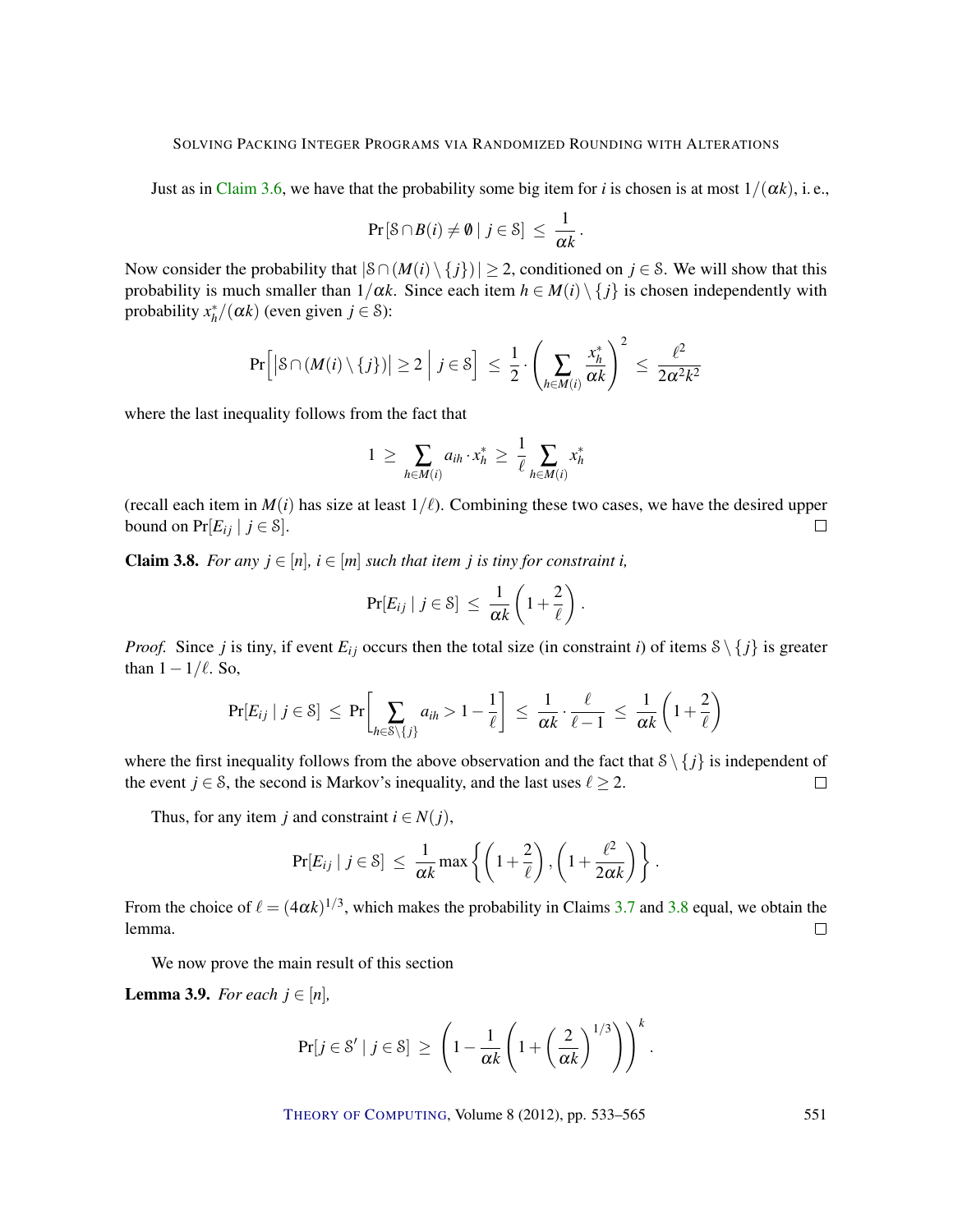<span id="page-19-0"></span>*Proof.* For any item *j* and constraint  $i \in N(j)$ , the conditional event  $(\neg E_{ij} \mid j \in S)$  is a *decreasing* function over the choice of items in set  $[n] \setminus \{j\}$ . Thus, by the FKG inequality [\(Theorem](#page-16-0) [3.4\)](#page-16-0), for any fixed item  $j \in [n]$ , the probability that no event  $(E_{ij} | j \in S)$  occurs is:

$$
\Pr\bigg[\bigwedge_{i\in N(j)}\neg E_{ij}\;\bigg|\;j\in\mathcal{S}\bigg]\;\geq\;\prod_{i\in N(j)}\Pr[\neg E_{ij}\;|\;j\in\mathcal{S}]\,.
$$

From [Lemma](#page-17-2) [3.5,](#page-17-2)

$$
\Pr[\neg E_{ij} \mid j \in \mathcal{S}] \geq 1 - \frac{1}{\alpha k} \left( 1 + \left( \frac{2}{\alpha k} \right)^{1/3} \right).
$$

As each item is in at most *k* constraints, we obtain the theorem.

Now, by setting  $\alpha = 1$ ,<sup>3</sup> we have

$$
\Pr[j \in \mathcal{S}] = 1/k \quad \text{and} \quad \Pr[j \in \mathcal{S}' \mid j \in \mathcal{S}] \ge \frac{1}{e + o(1)},
$$

which immediately implies [Theorem](#page-4-0) [1.2.](#page-4-0)

Remark This algorithm can be derandomized using conditional expectation and pessimistic estimators, since we can exactly compute estimates of the relevant probabilities. Also, the algorithm can be easily implemented in RNC, as in [Section](#page-7-0) [2.](#page-7-0)

Integrality gap of LP [\(3.4\)](#page-16-2)-[\(3.7\)](#page-16-3) Recall that the LP relaxation for the *k*-set packing problem has an integrality gap of  $k - 1 + 1/k$ , as shown by the instance given by the projective plane of order  $k - 1$ , where  $k-1$  is a prime power. If we have the same size-matrix and set each capacity to  $2-\varepsilon$ , this directly implies an integrality gap arbitrarily close to  $2(k-1+1/k)$  for the (weak) LP relaxation for *k*-CS-PIP. This is because the LP can set each  $x_j = (2 - \varepsilon)/k$  hence obtaining a profit of  $(2 - \varepsilon)(k - 1 + 1/k)$ , while the integral solution can only choose one item. However, for our stronger LP relaxation [\(3.4\)](#page-16-2)-[\(3.7\)](#page-16-3) used in this section, this example does not work and the projective plane instance only implies a gap of  $k-1+1/k$  (note that here each item is big in every constraint that it appears in).

However, using a different instance of *k*-CS-PIP, we show that even the stronger LP relaxation has an integrality gap at least  $2k - 1$ . Consider the instance on  $n = m = 2k - 1$  items and constraints defined as follows. We view the indices  $[n] = \{0, 1, \dots, n-1\}$  as integers modulo *n*. The weights  $w_i = 1$  for all  $j \in [n]$ . The sizes are:

$$
\forall i, j \in [n], \qquad a_{ij} := \begin{cases} 1 & \text{if } i = j, \\ \varepsilon & \text{if } j \in \{i+1 \text{ mod } n, \dots, i+k-1 \text{ mod } n\}, \\ 0 & \text{otherwise}, \end{cases}
$$

where  $\varepsilon > 0$  is arbitrarily small, in particular  $\varepsilon \ll 1/(nk)$ .

 $\Box$ 

 $\Box$ 

<sup>&</sup>lt;sup>3</sup>Note that this is optimal only asymptotically. In the case of  $k = 2$ , for instance, it is better to choose  $\alpha \approx 2.8$  which results in an approximation factor  $\approx$  11.6; a better bound is known [\[27\]](#page-30-12) for this special case.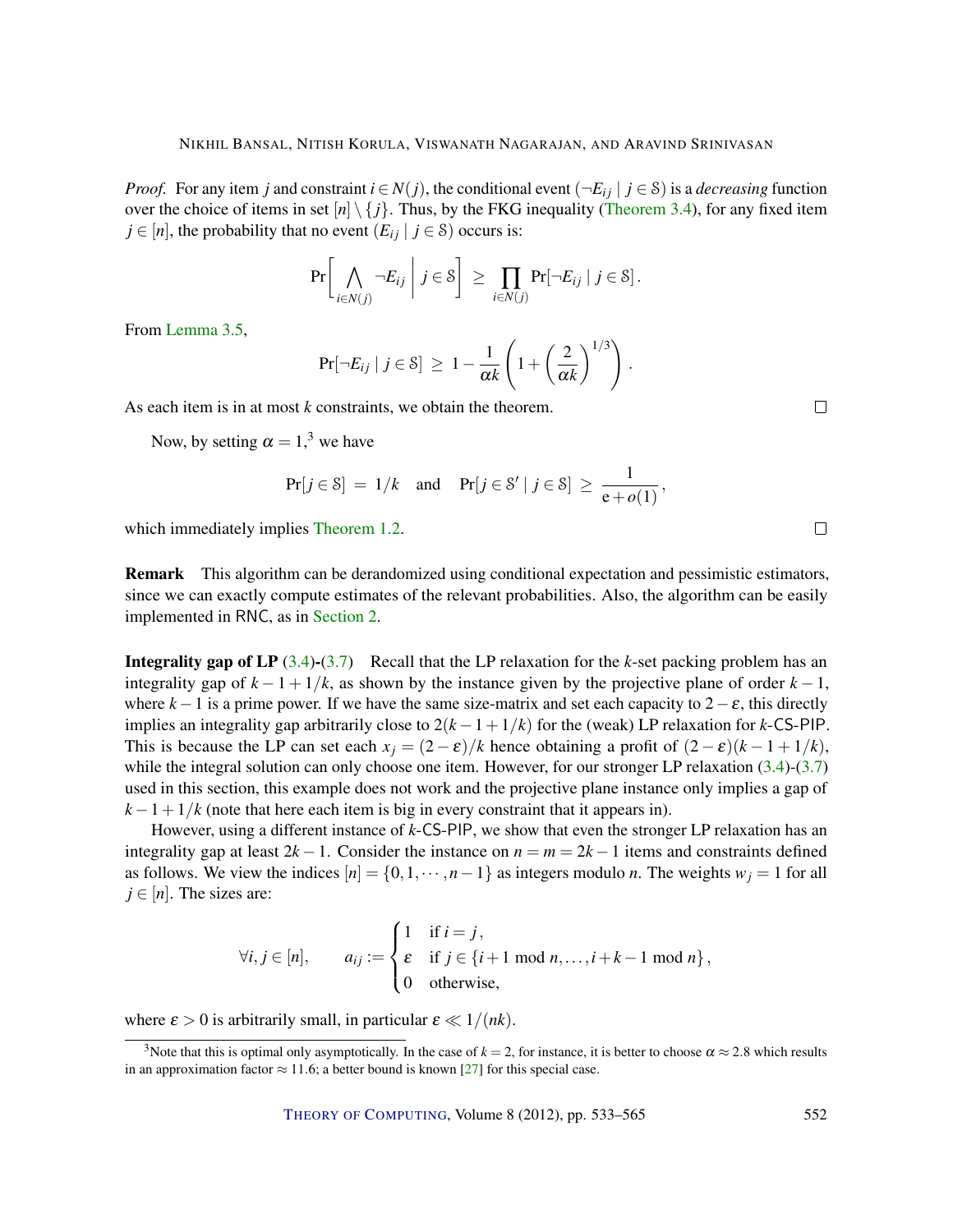<span id="page-20-2"></span>Observe that setting  $x_j = 1 - k\varepsilon$  for all  $j \in [n]$  is a feasible fractional solution to the strengthened LP  $(3.4)-(3.7)$  $(3.4)-(3.7)$  $(3.4)-(3.7)$ ; each constraint has only one big item and so the new constraint  $(3.6)$  is satisfied. Thus the optimal LP value is at least  $(1 - k\varepsilon) \cdot n \approx n = 2k - 1$ .

On the other hand, we claim that the optimal integral solution can only choose one item and hence has value 1. For the sake of contradiction, suppose that it chooses two items  $j, h \in [n]$ . Then there is some constraint *i* (either *i* = *j* or *i* = *h*) that implies either  $x_j + \varepsilon \cdot x_h \le 1$  or  $x_h + \varepsilon \cdot x_j \le 1$ ; in either case constraint *i* would be violated.

Thus the integrality gap of the LP we consider is at least  $2k - 1$ , for every  $k \ge 1$ .

Bad example for possible generalization A natural extension of the *k*-CS-PIP result is to consider PIPs where the  $\ell_1$ -norm of each column is upper-bounded by  $k$  (when capacities are all-ones). We observe that unlike *k*-CS-PIP, the LP relaxation for this generalization has an  $\Omega(n)$  integrality gap. The example has  $m = n$ ; sizes  $a_{ii} = 1$  for all  $j \in [n]$ , and  $a_{ij} = 1/n$  for all  $j \neq i$ ; and all weights one. The  $\ell_1$ -norm of each column is at most 2. Clearly, the optimal integral solution has value one. On the other hand, picking each item to the extent of  $1/2$  is a feasible LP solution of value  $n/2$ .

This integrality gap is in sharp contrast to the results on *discrepancy of sparse matrices*, where the classic Beck-Fiala bound of  $O(k)$  applies also to matrices with entries in  $[-1,1]$ , just as well as  $\{-1,0,1\}$ entries; here *k* denotes an upper-bound on the  $\ell_1$ -norm of the columns.

## <span id="page-20-0"></span>4 Submodular objective functions

We now consider the more general case where the objective we seek to maximize is an arbitrary nonnegative *monotone submodular function*. A function  $f: 2^{[n]} \to \mathbb{R}_+$  on groundset  $[n] = \{1, \ldots, n\}$  is called submodular if for every  $A, B \subseteq [n]$ ,  $f(A \cup B) + f(A \cap B) \le f(A) + f(B)$ . Function *f* is monotone if for each  $A \subseteq B \subseteq [n]$ ,  $f(A) \le f(B)$ . The problem we consider is:

<span id="page-20-1"></span>
$$
\max\left\{f(T)\mid \sum_{j\in T} a_{ij} \le b_i, \forall i \in [m]; T \subseteq [n]\right\}.
$$
\n(4.1)

As is standard when dealing with submodular functions, we only assume *value-oracle* access to the function (i. e., the algorithm can query any subset  $T \subseteq [n]$ , and it obtains the function value  $f(T)$  in constant time). Again, we let *k* denote the column-sparseness of the underlying constraint matrix. In this section we prove [Theorem](#page-4-1) [1.3,](#page-4-1) an  $O(k)$ -approximation algorithm for Problem  $(4.1)$ . The algorithm is similar to that for *k*-CS-PIP (where the objective was additive), and involves the following two steps.

- 1. Solve (approximately) a suitable continuous relaxation of [\(4.1\)](#page-20-1). This step follows directly from the algorithm of [\[31,](#page-30-7) [7\]](#page-29-11).
- 2. Perform the randomized rounding with alteration described in [Section](#page-12-0) [3.](#page-12-0) Although the algorithm is the same as for additive functions, the analysis requires considerably more work. In the process, we also establish a new property of submodular functions that generalizes *fractional subadditivity* [\[11\]](#page-29-5).

The non-negativity and monotonicity properties of the submodular function are used in both these steps.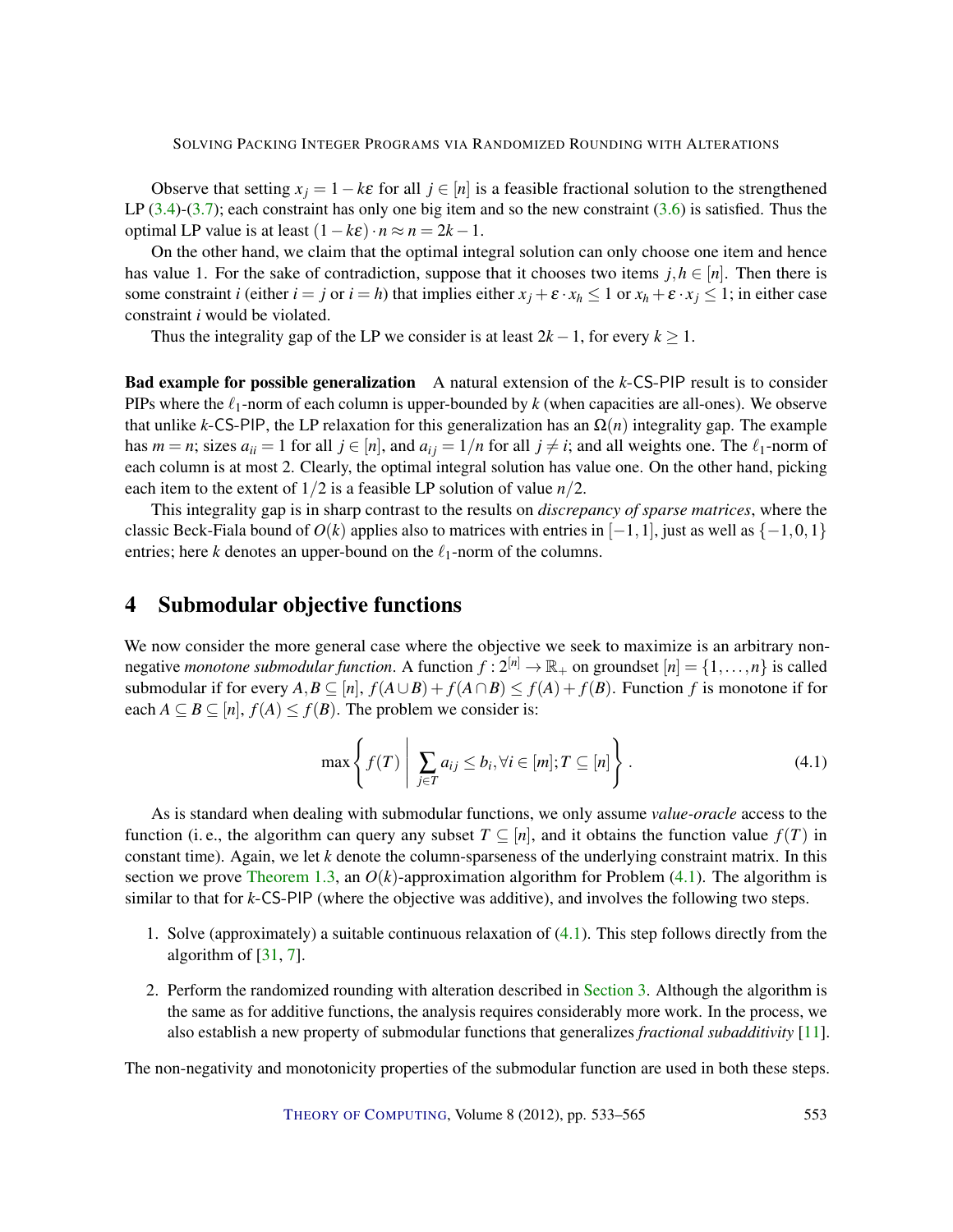<span id="page-21-3"></span>Solving the continuous relaxation The *extension-by-expectation* (also called the *multi-linear* extension) of a submodular function *f* is a continuous function  $F : [0,1]^n \to \mathbb{R}_+$  defined as follows:

$$
F(x) := \sum_{T \subseteq [n]} \left( \prod_{j \in T} x_j \cdot \prod_{j \notin T} (1 - x_j) \right) \cdot f(T).
$$

Note that  $F(x) = f(x)$  for  $x \in \{0,1\}^n$  and hence *F* is an extension of *f*. Even though *F* is a non-linear function, using the continuous greedy algorithm from [\[7\]](#page-29-11), we can obtain a  $(1-1/e)$ -approximation algorithm to the following *fractional relaxation* of [\(4.1\)](#page-20-1).

<span id="page-21-0"></span>
$$
\max\left\{F(x)\middle|\sum_{j=1}^{n}a_{ij}\cdot x_j\le b_i, \forall i\in[m]; 0\le x_j\le 1, \forall j\in[n]\right\}.
$$
\n(4.2)

In order to apply the algorithm from [\[7\]](#page-29-11), one needs to solve in polynomial time the problem of maximizing a *linear* objective over the constraints

$$
\left\{\sum_{j=1}^n a_{ij} \cdot x_j \le b_i, \ \forall i \in [m]; 0 \le x_j \le 1, \ \forall j \in [n]\right\}.
$$

This is indeed possible since it is a linear program on *n* variables and *m* constraints.

The rounding algorithm The rounding algorithm is identical to that for *k*-CS-PIP. Let *x* denote any feasible solution to Problem [\(4.2\)](#page-21-0). We apply the rounding algorithm for the additive case (from the previous section), to first obtain a (possibly infeasible) solution S ⊆ [*n*] and then a *feasible integral solution*  $S' \subseteq [n]$ . In the rest of this section, we prove the performance guarantee of this algorithm.

Fractional Subadditivity The following is a useful lemma (see Feige [\[11\]](#page-29-5)) showing that submodular functions are also fractionally subadditive.

<span id="page-21-1"></span>**Lemma 4.1** ([\[11\]](#page-29-5)). Let U be a set of elements and  $\{A_t \subseteq \mathcal{U}\}\$  be a collection of subsets with non*negative weights*  $\{\lambda_t\}$  *such that*  $\sum_{t|j\in\mathcal{A}_t}\lambda_t=1$  *for all elements*  $j\in\mathcal{U}$ *. Then, for any submodular function*  $f: 2^{\mathfrak{U}} \to \mathbb{R}_+$ , we have  $f(\mathfrak{U}) \leq \sum_t \lambda_t f(\mathcal{A}_t)$ .

The above result can be used to show that (the infeasible solution) S has good profit in expectation.

<span id="page-21-2"></span>**Lemma 4.2.** For any  $x \in [0,1]^n$  and  $0 \le p \le 1$ , let set S be constructed by selecting each item  $j \in [n]$ *independently with probability*  $p \cdot x_j$ . Then,  $\mathbb{E}[f(\mathcal{S})] \geq pF(x)$ . In particular, this implies that our rounding *algorithm that forms set* S *by independently selecting each element*  $j \in [n]$  *with probability*  $x_j/(\alpha k)$ *satisfies*  $\mathbb{E}[f(\mathcal{S})] \geq F(x)/(\alpha k)$ .

*Proof.* Consider the following equivalent procedure for constructing S: first, construct  $S_0$  by selecting each item *j* with probability  $x_j$ . Then construct S by retaining each element in  $S_0$  independently with probability *p*.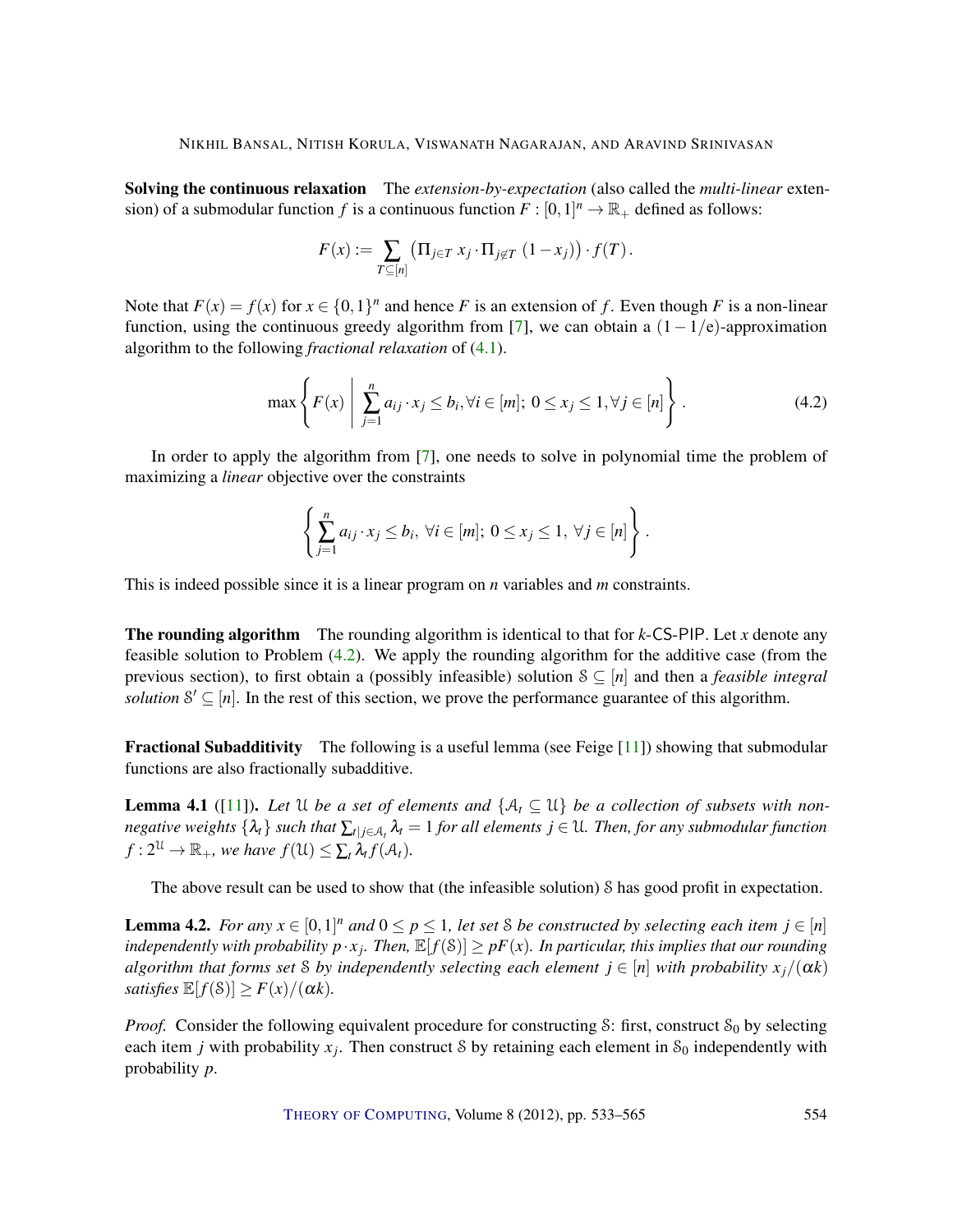By definition  $\mathbb{E}[f(\mathcal{S}_0)] = F(x)$ . For any fixed set  $T \subseteq [n]$ , consider the outcomes for set *S conditioned* on  $S_0 = T$ ; the set  $S \subseteq S_0$  is a random subset such that  $Pr[j \in S \mid S_0 = T] = p$  for all  $i \in T$ . Thus by [Lemma](#page-21-1) [4.1,](#page-21-1) we have  $\mathbb{E}[f(\mathcal{S}) | \mathcal{S}_0 = T] \geq p \cdot f(T)$ . Hence:

$$
\mathbb{E}[f(\mathcal{S})] = \sum_{T \subseteq [n]} \Pr[\mathcal{S}_0 = T] \cdot \mathbb{E}[f(\mathcal{S}) \mid \mathcal{S}_0 = T] \ge \sum_{T \subseteq [n]} \Pr[\mathcal{S}_0 = T] \cdot p f(T) = p \mathbb{E}[f(\mathcal{S}_0)] = p \cdot F(x).
$$

Thus we obtain the lemma.

However, we cannot complete the analysis using the approach in [Lemma](#page-18-1) [3.9.](#page-18-1) The problem is that even though S (which is chosen by random sampling) has good expected profit,  $\mathbb{E}[f(\mathcal{S})] = \Omega(1/k)F(x)$ (from [Lemma](#page-21-2) [4.2\)](#page-21-2), it may happen that the alteration step used to obtain S' from S throws away essentially all the profit. This was not an issue for linear objective functions since our alteration procedure guarantees that  $Pr[j \in S' | j \in S] = \Omega(1)$  for each  $j \in [n]$ , and if *f* is linear, this implies  $\mathbb{E}[f(S')] = \Omega(1) \mathbb{E}[f(S)]$ . However, this property is not enough for general submodular functions. Consider the following:

**Example** Let set  $S \subseteq [n]$  be drawn from the following distribution:

- With probability  $1/2n$ ,  $\delta = [n]$ .
- For each  $j \in [n]$ ,  $\mathcal{S} = \{j\}$  with probability  $1/2n$ .
- With probability  $1/2 1/2n$ ,  $\delta = \emptyset$ .

Now define  $S' = S$  if  $S = [n]$ , and  $S' = \emptyset$  otherwise. Note that for each  $j \in [n]$ , we have

$$
Pr[j \in S' | j \in S] = 1/2 = \Omega(1).
$$

However, consider the profit with respect to the "coverage" submodular function f, where  $f(T) = 1$  if  $T \neq \emptyset$  and is 0 otherwise. We have  $\mathbb{E}[f(\mathcal{S})] = 1/2 + 1/2n$ , but  $\mathbb{E}[f(\mathcal{S}')]$  is only  $1/2n \ll \mathbb{E}[f(\mathcal{S})]$ .

**Remark** Note that if S' itself was chosen randomly from S such that  $Pr[j \in S' | S = T] = \Omega(1)$  for *every*  $T \subseteq [n]$  *and*  $j \in T$ , then we would be done by [Lemma](#page-21-1) [4.1.](#page-21-1) Unfortunately, this is too much to hope for. In our rounding procedure, for any particular choice of S, set S' is a fixed subset of S; and there could be (bad) sets S, where after the alteration step we end up with sets S' such that  $|S'| \ll |S|$ .

However, it turns out that we can use the following two additional properties beyond just marginal probabilities to argue that S' has reasonable profit. First, the sets S constructed by our algorithm are drawn from a product distribution on the items; in contrast, the example above does not have this property. Second, our alteration procedure has the following "monotonicity" property: suppose  $T_1 \subseteq T_2 \subseteq [n]$ , and  $j \in S'$  when  $S = T_2$ . Then we are guaranteed that  $j \in S'$  when  $S = T_1$ . That is, if S contains additional items, it is more likely that *j* will be discarded by the alteration. The above example does not satisfy this property either. That these properties suffice is proved in [Corollary](#page-25-1) [4.4.](#page-25-1) Roughly speaking, the intuition is that, since *f* is submodular, the marginal contribution of item *j* to S is largest when S is "small," and this is also the case when *j* is most likely to be retained for S'. That is, for every  $j \in [n]$ , both  $Pr[j \in S' | j \in S]$ and the marginal contribution of *j* to  $f(S)$  are *decreasing* functions of S. To show [Corollary](#page-25-1) [4.4](#page-25-1) we need the following generalization of Feige's subadditivity lemma.

 $\Box$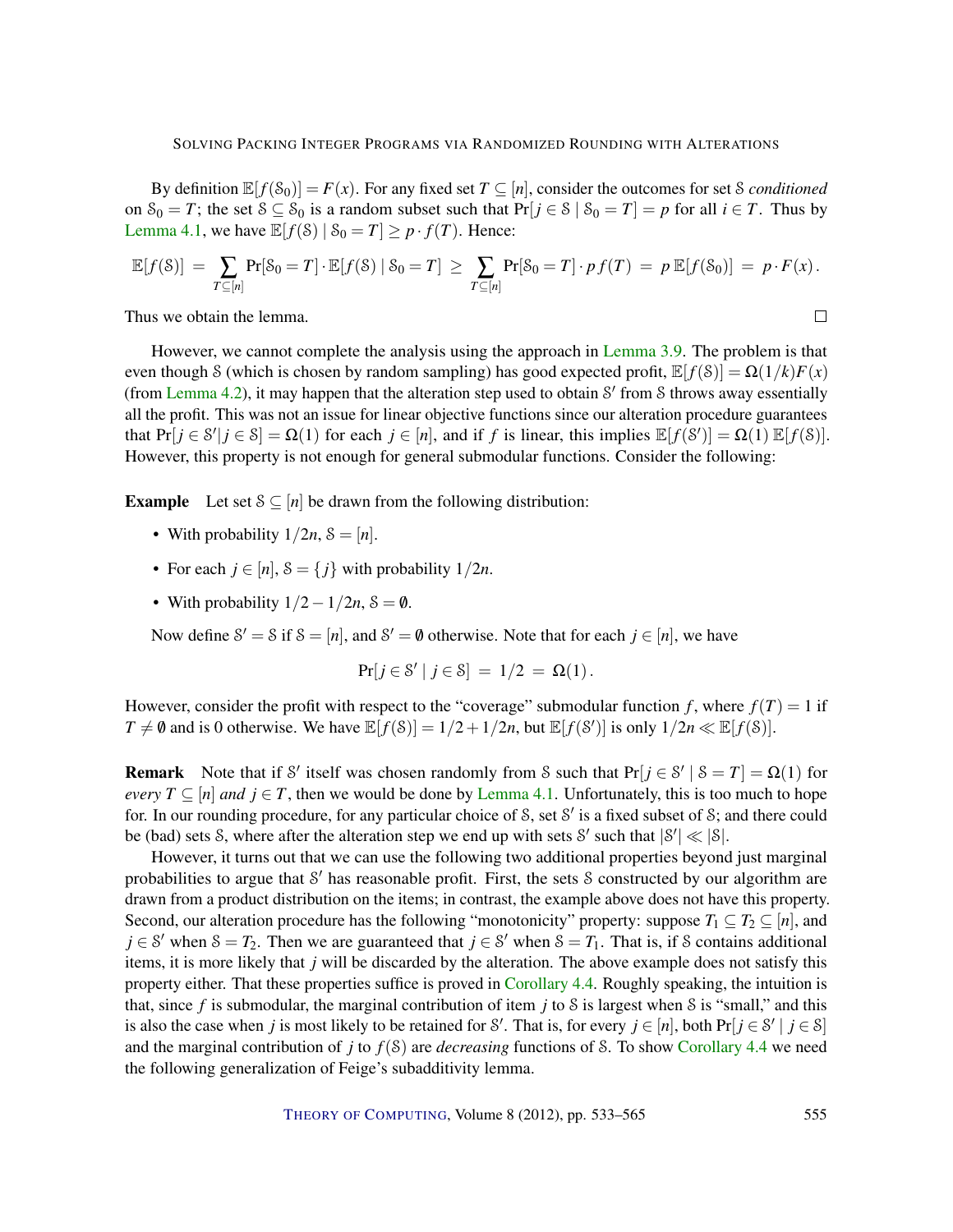<span id="page-23-0"></span>**Theorem 4.3.** Let  $[n]$  denote a groundset and  $x \in [0,1]^n$ .  $B \subseteq [n]$  is a random subset chosen according *to the product distribution with probabilities x.* A *is a random subset of* B *chosen as follows. For each*  $B \subseteq [n]$  *there is a distribution*  $D_B$  *on subsets of B: conditional on*  $B = B$ *, subset* A *is drawn according to*  $D_B$ *. Suppose that the following conditions hold for some*  $β > 0$ *:* 

*Marginal Property:*

<span id="page-23-1"></span>
$$
\forall j \in [n], \quad \Pr[j \in \mathcal{A} \mid j \in \mathcal{B}] \ge \beta. \tag{4.3}
$$

*Monotonicity Property:*

$$
\forall B \subseteq B' \subseteq [n], \forall j \in B, \quad \Pr[j \in A \mid B = B] \ge \Pr[j \in A \mid B = B'] \ . \tag{4.4}
$$

*Then, for any non-negative monotone submodular function f, we have*  $\mathbb{E}[f(\mathcal{A})] \geq \beta \cdot \mathbb{E}[f(\mathcal{B})]$ *.* 

*Proof.* The proof is by induction on *n*, the size of the groundset. The base case of  $n = 1$  is straightforward. So suppose  $n \geq 2$ . For any subsets  $A \subseteq B \subseteq [n]$  such that  $n \in A$ , by submodularity we have that *f*(*A*) ≥ *f*(*B*)− *f*(*B* \ {*n*}) + *f*(*A* \ {*n*}). So,

$$
\mathbb{E}[f(\mathcal{A})] = \mathbb{E}[f(\mathcal{A}) \cdot \mathbf{1}_{n \in \mathcal{A}}] + \mathbb{E}[f(\mathcal{A}) \cdot \mathbf{1}_{n \notin \mathcal{A}}] \geq \mathbb{E}[(f(\mathcal{B}) - f(\mathcal{B} \setminus n)) \cdot \mathbf{1}_{n \in \mathcal{A}}] + \mathbb{E}[f(\mathcal{A} \setminus n) \cdot \mathbf{1}_{n \in \mathcal{A}}] + \mathbb{E}[f(\mathcal{A} \setminus n) \cdot \mathbf{1}_{n \notin \mathcal{A}}] = \mathbb{E}[(f(\mathcal{B}) - f(\mathcal{B} \setminus n)) \cdot \mathbf{1}_{n \in \mathcal{A}}] + \mathbb{E}[f(\mathcal{A} \setminus n)].
$$
\n(4.5)

We will show that the first expectation in [\(4.5\)](#page-23-1) is at least  $\beta \cdot \mathbb{E}[f(\mathcal{B}) - f(\mathcal{B}\setminus n)]$  and the second expectation is at least  $\beta \cdot \mathbb{E}[f(\mathcal{B}\setminus n)]$ , which suffices to prove the theorem.

Bounding  $\mathbb{E}[(f(\mathcal{B}) - f(\mathcal{B}\setminus n))\cdot \mathbf{1}_{n\in\mathcal{A}}]$  For any set  $Y \subseteq [n-1]$ , define the following two functions:

$$
g(Y) := f(Y \cup \{n\}) - f(Y), \text{ and } h(Y) := \Pr[n \in \mathcal{A} \mid \mathcal{B} = Y \cup \{n\}].
$$

Clearly, both *g* and *h* are non-negative. Note that *g* is a decreasing set function due to submodularity of *f* . Moreover, function *h* is also decreasing by the monotonicity property with  $j = n$ . Now,

$$
\mathbb{E}[(f(\mathcal{B}) - f(\mathcal{B} \setminus n)) \cdot \mathbf{1}_{n \in \mathcal{A}}] = \sum_{Y \subseteq [n-1]} (f(Y \cup \{n\}) - f(Y)) \cdot \Pr[n \in \mathcal{A} \mid \mathcal{B} = Y \cup \{n\}] \cdot \Pr[\mathcal{B} = Y \cup \{n\}]
$$

$$
= \sum_{Y \subseteq [n-1]} g(Y) \cdot h(Y) \cdot \Pr[\mathcal{B} \setminus n = Y] \cdot x_n
$$

$$
= x_n \cdot \mathbb{E}[g(\mathcal{B} \setminus n) \cdot h(\mathcal{B} \setminus n)]. \tag{4.6}
$$

The first equality uses the fact that  $f(\mathcal{B}) - f(\mathcal{B} \setminus n) = 0$  when  $n \notin \mathcal{B}$ . The second equality uses the definition of *g* and *h*, and that  $Pr[n \in \mathcal{B}] = x_n$  independent of  $\mathcal{B} \setminus n$ .

Let  $C \subseteq [n-1]$  denote a random set with product distribution of marginal probabilities  $\{x_j\}_{j=1}^{n-1}$ . Notice that,

$$
\mathbb{E}[h(\mathcal{C})] = \sum_{Y \subseteq [n-1]} \Pr[\mathcal{C} = Y] \cdot \Pr[n \in \mathcal{A} \mid \mathcal{B} = Y \cup \{n\}]
$$
  
= 
$$
\sum_{Y \subseteq [n-1]} \frac{\Pr[\mathcal{B} = Y \cup \{n\}]}{x_n} \cdot \Pr[n \in \mathcal{A} \mid \mathcal{B} = Y \cup \{n\}] = \frac{\Pr[n \in \mathcal{A}]}{x_n} \ge \beta.
$$
 (4.7)

<span id="page-23-3"></span><span id="page-23-2"></span>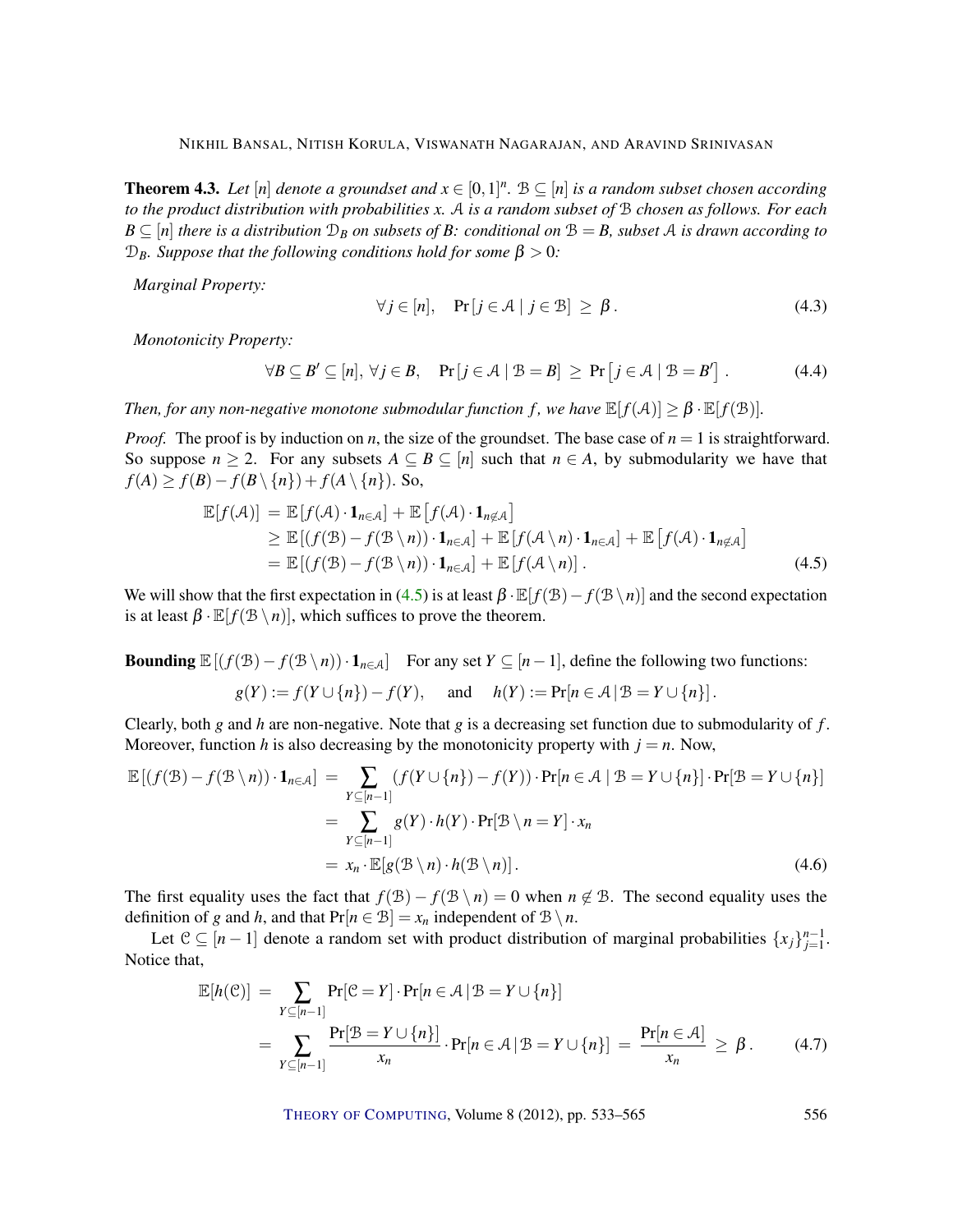The second equality is by the simple coupling  $C = B \setminus n$ , and the inequality uses the marginal property with  $j = n$ . Moreover,

<span id="page-24-0"></span>
$$
\mathbb{E}[f(\mathcal{B}) - f(\mathcal{B} \setminus n)] = \sum_{Y \subseteq [n-1]} \Pr[\mathcal{B} = Y \cup \{n\}] \cdot (f(Y \cup \{n\}) - f(Y)) = x_n \cdot \mathbb{E}[g(\mathcal{C})]. \tag{4.8}
$$

Applying the FKG inequality [\(Theorem](#page-16-0) [3.4\)](#page-16-0) on the *decreasing set functions g* and *h*, it follows that

$$
\mathbb{E}[g(\mathcal{C})\cdot h(\mathcal{C})] \geq \mathbb{E}[g(\mathcal{C})]\cdot \mathbb{E}[h(\mathcal{C})] \geq \beta \cdot \mathbb{E}[g(\mathcal{C})] = \frac{\beta}{x_n} \cdot \mathbb{E}[f(\mathcal{B}) - f(\mathcal{B}\setminus n)],
$$

where the second inequality is by [\(4.7\)](#page-23-2) and the equality by [\(4.8\)](#page-24-0). Since  $\mathbb{E}[g(\mathcal{C}) \cdot h(\mathcal{C})]$  is the same as  $\mathbb{E}[g(\mathcal{B}\setminus n)\cdot h(\mathcal{B}\setminus n)]$ , using [\(4.6\)](#page-23-3) with the above, we obtain:

<span id="page-24-1"></span>
$$
\mathbb{E}\left[\left(f(\mathcal{B}) - f(\mathcal{B} \setminus n)\right) \cdot \mathbf{1}_{n \in \mathcal{A}}\right] \geq \beta \cdot \mathbb{E}[f(\mathcal{B}) - f(\mathcal{B} \setminus n)].\tag{4.9}
$$

**Bounding**  $\mathbb{E}[f(A \setminus n)]$  Here we use the inductive hypothesis on groundset  $[n-1]$ . Let B' denote a random subset of  $[n-1]$  having the product distribution with probabilities  $\{x_j\}_{j=1}^{n-1}$ . Define  $\mathcal{A}' \subseteq \mathcal{B}'$  as follows. For each  $C \subseteq [n-1]$ , the distribution  $D'_C$  of A' conditional on  $B' = C$  is: with probability  $1 - x_n$ it returns random subset  $A' \leftarrow \mathcal{D}_C$ , and with probability  $x_n$  it returns  $A'' \setminus \{n\}$  where  $A'' \leftarrow \mathcal{D}_{C \cup \{n\}}$ . We now verify the two required properties.

From the definition of A', for any  $C \subseteq [n-1]$  and  $j \in C$ , we have

$$
Pr[j \in \mathcal{A}' \,|\, \mathcal{B}' = C] = x_n \cdot Pr[j \in \mathcal{A} \,|\, \mathcal{B} = C \cup \{n\}] + (1 - x_n) \cdot Pr[j \in \mathcal{A} \,|\, \mathcal{B} = C].
$$

The monotonicity property now follows directly from that of the original instance.

To see the marginal property, for any  $j \in [n-1]$ ,

$$
Pr[j \in \mathcal{A}'] = \sum_{Y \subseteq [n-1]} Pr[(j \in \mathcal{A}') \land (\mathcal{B}' = Y)]
$$
  
= 
$$
\sum_{Y \subseteq [n-1]} Pr[\mathcal{B}' = Y] \cdot (x_n \cdot Pr[j \in \mathcal{A} | \mathcal{B} = Y \cup \{n\}] + (1 - x_n) \cdot Pr[j \in \mathcal{A} | \mathcal{B} = Y])
$$
  
= 
$$
\sum_{Y \subseteq [n-1]} (Pr[(j \in \mathcal{A}) \land (\mathcal{B} = Y \cup \{n\})] + Pr[(j \in \mathcal{A}) \land (\mathcal{B} = Y)]
$$
  
= 
$$
Pr[j \in \mathcal{A}] \geq \beta \cdot x_j.
$$

The second equality uses the definition of distribution  $\mathcal{D}'_Y$ , the third equality is by coupling  $\mathcal{B}' = \mathcal{B} \setminus n$ , and the inequality is by the marginal property of the original instance on [*n*]. Since  $Pr[j \in \mathcal{B}'] = x_j$ , this proves the marginal property of the new instance.

Thus, using [Theorem](#page-4-1) [1.3](#page-4-1) inductively,  $\mathbb{E}[f(A')] \geq \beta \cdot \mathbb{E}[f(\mathcal{B}')]$ . Using the coupling  $\mathcal{B}' = \mathcal{B} \setminus n$  and  $A' = A \setminus n$ , we have:

<span id="page-24-2"></span>
$$
\mathbb{E}[f(\mathcal{A}\setminus n)] \geq \beta \cdot \mathbb{E}[f(\mathcal{B}\setminus n)]. \tag{4.10}
$$

 $\Box$ 

Combining  $(4.5)$ ,  $(4.9)$  and  $(4.10)$  completes the proof.

THEORY OF C[OMPUTING](http://dx.doi.org/10.4086/toc), Volume 8 (2012), pp. 533–565 557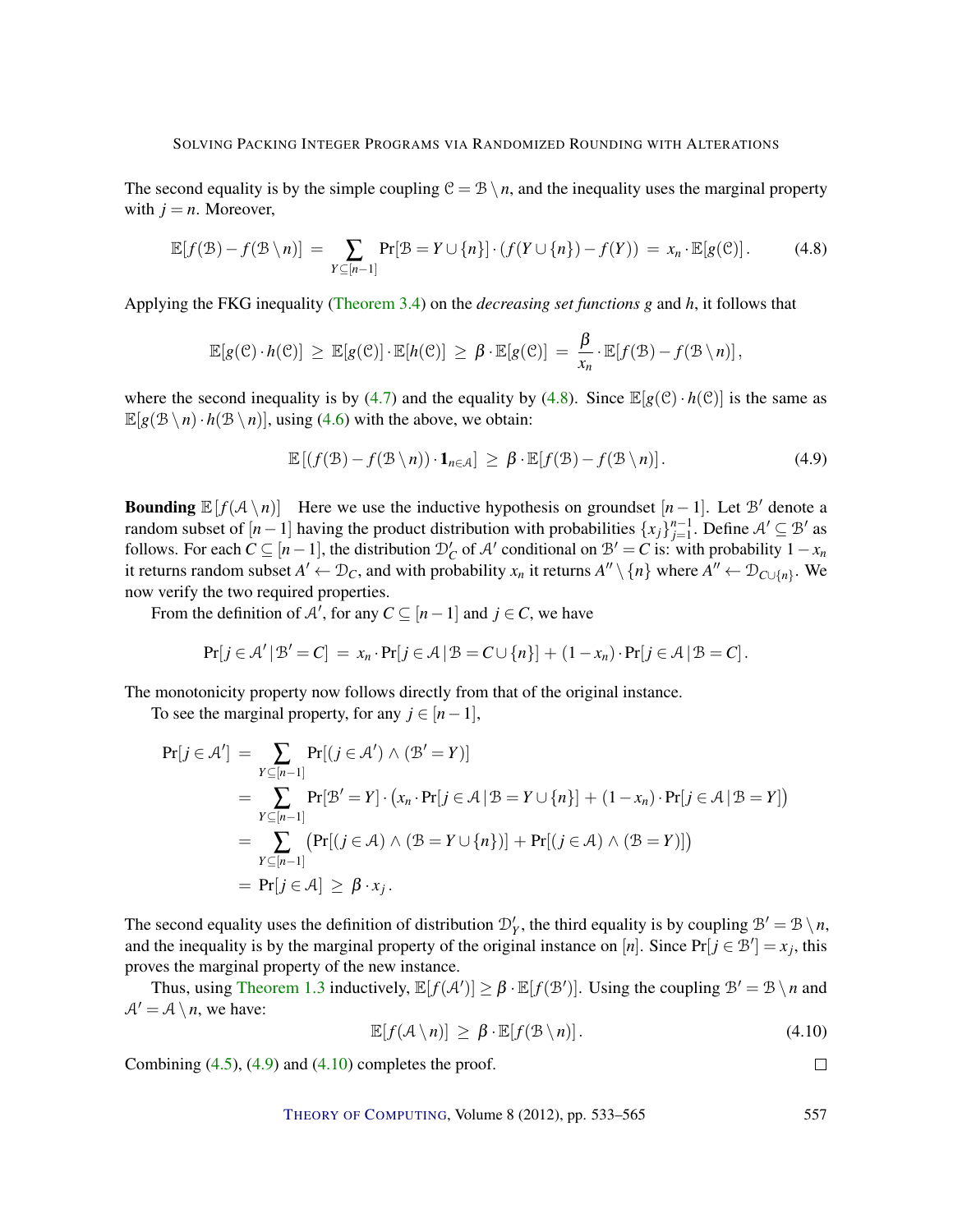<span id="page-25-2"></span>**Remark** It is easy to see that [Theorem](#page-23-0) [4.3](#page-23-0) generalizes [Lemma](#page-21-1) [4.1:](#page-21-1) let  $x_j = 1$  for each  $j \in [n]$ . The distribution  $\mathcal{D}_{[n]} \equiv \langle \mathcal{A}_t, \lambda_t / \sum_{\ell} \lambda_{\ell} \rangle_t$  is associated with  $B = [n]$ . For all other  $B' \subsetneq [n]$ , the distribution  $\mathcal{D}_{B'} \equiv \langle B', 1 \rangle$ . The monotonicity condition is trivially satisfied. By the assumption in [Lemma](#page-21-1) [4.1,](#page-21-1) the Marginal property holds with  $\beta = 1/\sum_{\ell} \lambda_{\ell}$ . Thus [Theorem](#page-23-0) [4.3](#page-23-0) applies and yields the conclusion in [Lemma](#page-21-1) [4.1.](#page-21-1)

<span id="page-25-1"></span>Corollary 4.4. *Let* S *be a random set drawn from a product distribution on* [*n*]*. Let* S <sup>0</sup> *be another random set where for each choice of* S, set S' is some subset of S. Suppose that for each  $j \in [n]$ ,

- $Pr_{\mathcal{S}}[j \in \mathcal{S}' \mid j \in \mathcal{S}] \geq \beta$ *, and*
- *for all*  $T_1 \subseteq T_2$  *with*  $T_1 \ni j$ *, if*  $j \in \mathcal{S}'$  *when*  $\mathcal{S} = T_2$  *then*  $j \in \mathcal{S}'$  *when*  $\mathcal{S} = T_1$ *.*

*Then*  $\mathbb{E}[f(\mathcal{S}')] \geq \beta \cdot \mathbb{E}[f(\mathcal{S})]$ *.* 

*Proof.* This is immediate from [Theorem](#page-23-0) [4.3;](#page-23-0) we use  $B = S$  and simply associate the single set distribution (i. e.,  $A = S'$ ) for each S. The two conditions stated above on S' imply the Marginal and Monotonicity properties respectively; and [Theorem](#page-23-0) [4.3](#page-23-0) yields  $\mathbb{E}[f(\mathcal{S}')] \geq \beta \mathbb{E}[f(\mathcal{S})]$ .  $\Box$ 

We are now ready to prove the performance guarantee of our algorithm. Observe that our rounding algorithm satisfies the hypothesis of [Corollary](#page-25-1) [4.4](#page-25-1) with  $\beta = 1/(e+o(1))$ , when parameter  $\alpha = 1$ . Moreover, by [Lemma](#page-21-2) [4.2,](#page-21-2) it follows that  $\mathbb{E}[f(\mathcal{S})] \geq F(x)/(\alpha k)$ . Thus,

$$
\mathbb{E}[f(\mathcal{S}')] \, \geq \, \frac{1}{\mathsf{e} + o(1)} \, \mathbb{E}[f(\mathcal{S})] \, \geq \, \frac{1}{\mathsf{e} k + o(k)} \cdot F(x) \, .
$$

Combined with the fact that *x* is an e/(e−1)-approximate solution to the continuous relaxation [\(4.2\)](#page-21-0), we have proved [Theorem](#page-4-1) [1.3.](#page-4-1)  $\Box$ 

# <span id="page-25-0"></span>5 *k*-CS-PIP algorithm for general *B*

In this section, we obtain substantially better approximation guarantees for *k*-CS-PIP when the capacities are large relative to the sizes: we will prove [Theorem](#page-4-2) [1.4.](#page-4-2)

Here, it is convenient to scale the sizes so that for every constraint  $i \in [m]$ , max $_{i \in P(i)} a_{ij} = 1$ . Recall from the introduction, that the parameter we use to measure the relative "slack" between sizes and capacities is  $B = \min_{i \in [m]} b_i \ge 1$ . We consider the *k*-CS-PIP problem as a function of both *k* and *B*, and obtain an improved approximation ratio of  $O((\lfloor B \rfloor k)^{1/\lfloor B \rfloor}) = O(k^{1/\lfloor B \rfloor})$ ; we also give a matching integrality gap (for every *k* and  $B \ge 1$ ) for the natural LP relaxation. Previously, Pritchard [\[24\]](#page-30-9) studied *k*-CS-PIP when *B* > *k* and obtained a ratio of  $(1 + k/B)/(1 - k/B)$ ; in contrast, we obtain asymptotically improved approximation ratios even when  $B = 2$ .

Set  $\alpha := 4e \cdot (\lfloor B \rfloor k)^{1/\lfloor B \rfloor}$ . The algorithm first solves the natural LP relaxation for *k*-CS-PIP to obtain fractional solution *x*. Then it proceeds as follows.

1. Sample each item  $j \in [n]$  independently with probability  $x_j/\alpha$ . Let S denote the set of chosen items.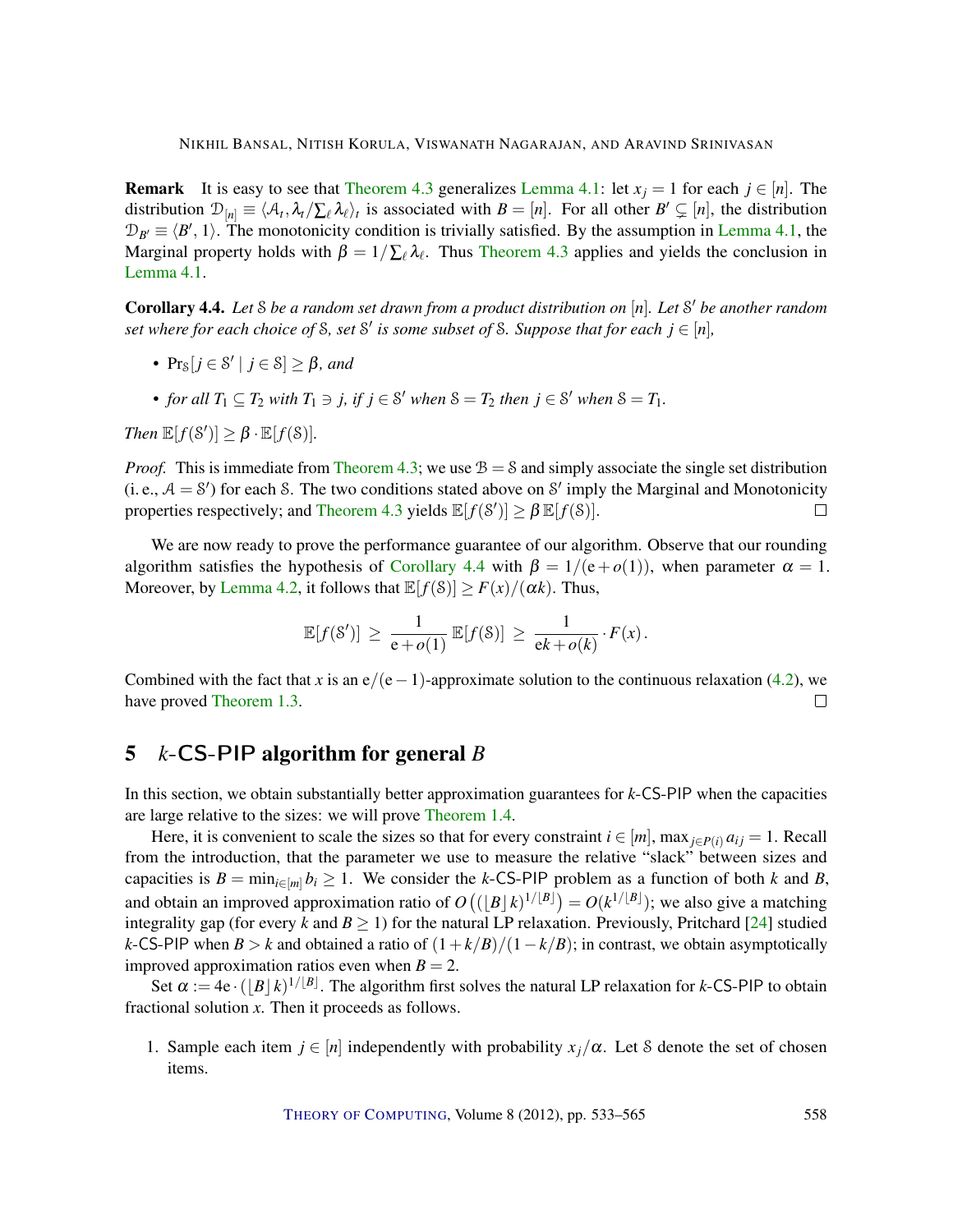2. Define *t*-sizes as follows: for every item *j* and constraint  $i \in N(j)$ , round up  $a_{ij}$  to

$$
t_{ij}\in\{2^{-a}\mid a\in\mathbb{Z}_{\geq0}\}\,,
$$

the next larger power of 2.

- 3. For any item *j* and constraint  $i \in N(j)$ , let  $E_{ij}$  denote the event that the items  $\{j' \in S \mid t_{ij} \geq t_{ij}\}$ have total *t*-size (in constraint *i*) exceeding  $b_i$ . Mark *j* for deletion if  $E_{ij}$  occurs for any  $i \in N(j)$ .
- 4. Return set  $S' \subseteq S$  consisting of all items  $j \in S$  not marked for deletion.

Note the differences from the algorithm in [Section](#page-12-0) [3:](#page-12-0) the scaling factor for randomized rounding is smaller, and the alteration step is more intricate (it uses slightly modified sizes). It is clear that  $S'$  is a feasible solution with probability one, since the original sizes are at most the *t*-sizes.

The approximation guarantee is proved using the following lemma.

<span id="page-26-0"></span>**Lemma 5.1.** *For each*  $j \in [n]$ *,* 

$$
\Pr[j \in \mathcal{S}' \mid j \in \mathcal{S}] \ \ge \ \left(1 - \frac{1}{k \lfloor B \rfloor}\right)^k.
$$

*Proof.* Fix any  $j \in [n]$  and  $i \in N(j)$ . Recall that  $E_{ij}$  is the event that items  $\{j' \in S \mid t_{ij'} \ge t_{ij}\}$  have total *t*-size (in constraint *i*) greater than *b<sup>i</sup>* .

We first bound  $Pr[E_{ij} | j \in \mathcal{S}]$ . Let  $t_{ij} = 2^{-\ell}$ , where  $\ell \in \mathbb{N}$ . Observe that all the *t*-sizes that are at least 2<sup>- $\ell$ </sup> are actually integral multiples of 2<sup>- $\ell$ </sup> (since they are all powers of two). Let

$$
\mathcal{I}_{ij} = \{j' \in [n] \mid t_{ij'} \geq t_{ij}\} \setminus \{j\},\
$$

and  $Y_{ij} := \sum_{j' \in \mathcal{I}_{ij}} t_{ij'} \cdot \mathbf{1}_{j' \in \mathcal{S}}$  where  $\mathbf{1}_{j' \in \mathcal{S}}$  are indicator random variables. The previous observation implies that  $Y_{ij}$  is always an integral multiple of  $2^{-\ell}$ . Note that

$$
Pr[E_{ij} | j \in \mathcal{S}] = Pr[Y_{ij} > b_i - 2^{-\ell} | j \in \mathcal{S}]
$$
  
\n
$$
\leq Pr[Y_{ij} > \lfloor b_i \rfloor - 2^{-\ell} | j \in \mathcal{S}] = Pr[Y_{ij} \geq \lfloor b_i \rfloor | j \in \mathcal{S}],
$$

where the last equality uses the fact that  $Y_{ij}$  is always a multiple of  $2^{-\ell}$ . Since each item is included into S independently, we also have  $Pr[Y_{ij} \geq b_i | j \in S] = Pr[Y_{ij} \geq b_i]$ . Now  $Y_{ij}$  is the sum of independent [0, 1] random variables with mean:

$$
\mathbb{E}[Y_{ij}] = \sum_{j' \in \mathcal{I}_{ij}} t_{ij'} \cdot \Pr[j' \in \mathcal{S}] \leq \sum_{j'=1}^n t_{ij'} \cdot \frac{x_{j'}}{\alpha} \leq \frac{2}{\alpha} \sum_{j'=1}^n a_{ij'} \cdot x_{j'} \leq \frac{2}{\alpha} b_i.
$$

Choose  $\delta$  such that  $(\delta + 1) \cdot \mathbb{E}[Y_i] = |b_i|$ , i. e., (using  $b_i \ge 1$ ),

$$
\delta+1\,=\,\frac{\lfloor b_i\rfloor}{\mathbb{E}[Y_{ij}]}\,\geq\,\frac{\alpha\lfloor b_i\rfloor}{2\cdot b_i}\,\geq\,\frac{\alpha}{4}\,.
$$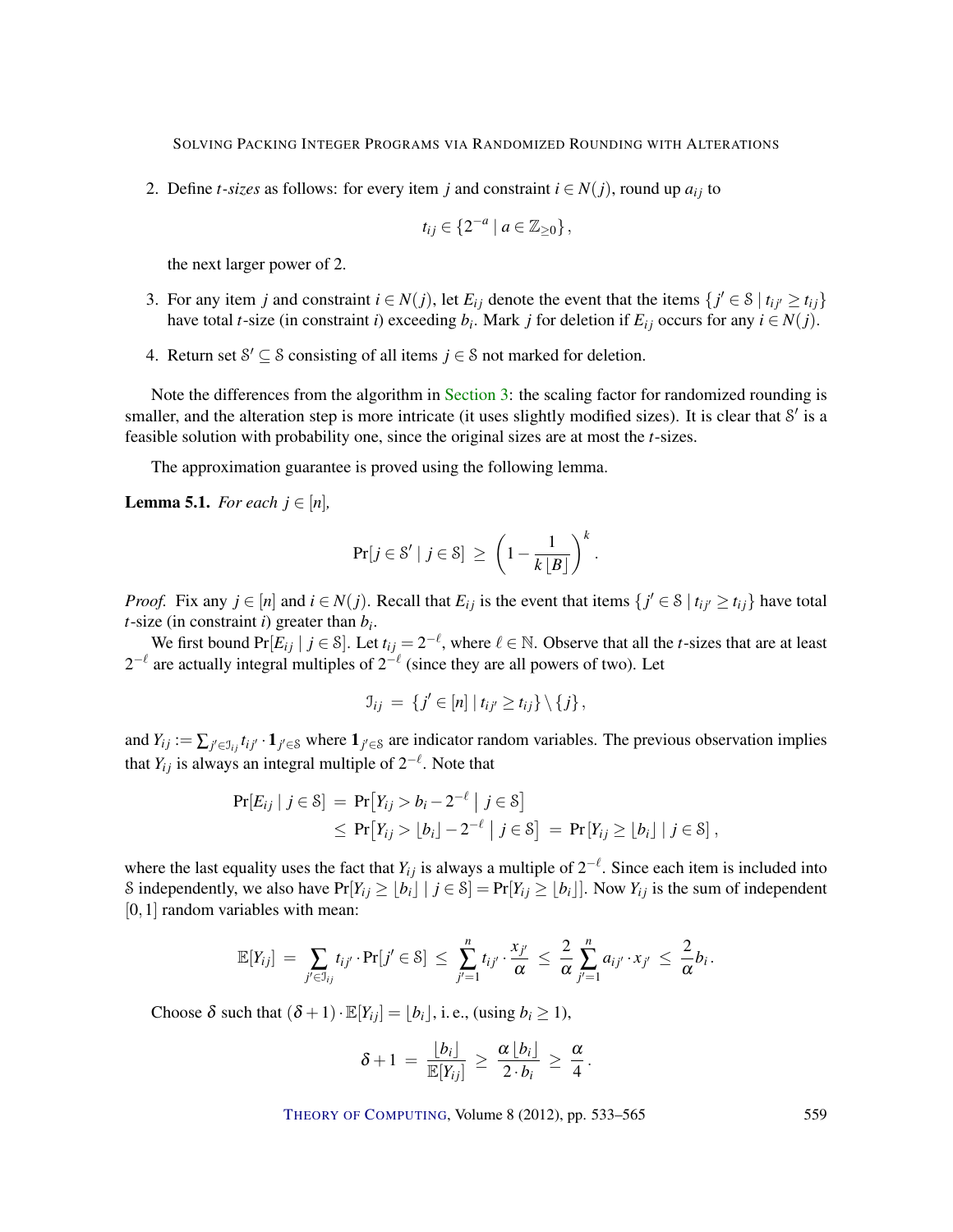<span id="page-27-1"></span>Now using the Chernoff bound  $(2.1)$ , we have:

$$
\Pr[Y_{ij} \geq \lfloor b_i \rfloor] = \Pr[Y_{ij} \geq (1+\delta) \cdot \mathbb{E}[Y_{ij}]] \leq \left(\frac{e}{\delta+1}\right)^{\lfloor b_i \rfloor} \leq \left(\frac{4e}{\alpha}\right)^{\lfloor b_i \rfloor} \leq \left(\frac{4e}{\alpha}\right)^{\lfloor B \rfloor}.
$$

The last inequality uses the fact that  $b_i \geq B$ . Finally, by the choice of  $\alpha = 4e \cdot (\lfloor B \rfloor k)^{1/\lfloor B \rfloor}$ ,

<span id="page-27-0"></span>
$$
\Pr[E_{ij} \mid j \in \mathcal{S}] \le \Pr[Y_{ij} \ge \lfloor b_i \rfloor] \le \frac{1}{k \lfloor B \rfloor}.
$$
\n(5.1)

.

As in the proof of [Lemma](#page-18-1) [3.9,](#page-18-1) for any fixed item  $j \in [n]$ , the conditional events  $\{E_{ij} | j \in \mathcal{S}\}_{i \in N(j)}$  are positively correlated. Thus using [\(5.1\)](#page-27-0) and the FKG inequality [\(Theorem](#page-16-0) [3.4\)](#page-16-0),

$$
\Pr[j \in \mathcal{S}' \mid j \in \mathcal{S}] = \Pr\bigg[\bigwedge_{i \in N(j)} \neg E_{ij} \bigg| j \in \mathcal{S}\bigg] \ge \prod_{i \in N(j)} \Pr[\neg E_{ij} \mid j \in \mathcal{S}] \ge \left(1 - \frac{1}{k \lfloor B \rfloor}\right)^k.
$$

This completes the proof of the lemma.

Notice that for any  $M \geq 2$ , we have

$$
(1 - 1/M)^{-M} = \exp(-M \cdot \ln(1 - 1/M)) = \exp(M \cdot (1/M + 1/(2M^2) + 1/(3M^3) + \cdots))
$$
  
= e + e/(2M) + O(1/M^2) \le e + c/M

for some constant  $c > 0$ . By [Lemma](#page-26-0) [5.1](#page-26-0) and using  $M = k |B|$  in this inequality,

$$
\Pr[j \in \mathcal{S}' \mid j \in \mathcal{S}] \ge \left(1 - \frac{1}{k \lfloor B \rfloor}\right)^k \ge \left(e + \frac{c}{k \lfloor B \rfloor}\right)^{-1/\lfloor B \rfloor}
$$

Since  $Pr[j \in S] = x_j/\alpha$ , plugging in the value of  $\alpha$ , we obtain

$$
Pr[j \in S'] \ge \frac{x_j}{4e \cdot (e\lfloor B\rfloor k + c)^{1/\lfloor B\rfloor}}.
$$

This proves the first part of [Theorem](#page-4-2) [1.4](#page-4-2) (for linear objectives).

This algorithm can also be used for maximizing *submodular* functions over such packing constraints (parameterized by *k* and *B*). Again, we would first (approximately) solve the continuous relaxation using [\[7\]](#page-29-11), and perform the above randomized rounding and alteration. [Corollary](#page-25-1) [4.4](#page-25-1) can be used with [Lemma](#page-26-0) [5.1](#page-26-0) to obtain a  $(4e^2/(e-1)) \cdot (e|B|k+c)^{1/[B]}$ -approximation algorithm.

This completes the proof of [Theorem](#page-4-2) [1.4.](#page-4-2)

**Integrality gap for general** *B* We show that the natural LP relaxation for *k*-CS-PIP has an  $\Omega(k^{1/[B]})$ integrality gap for every  $B \ge 1$ , matching the above approximation ratio up to constant factors. For any  $B \ge 1$ , let  $t := [B]$ . We construct an instance of *k*-CS-PIP with *n* columns and  $m = \binom{n}{t+1}$  $\binom{n}{t+1}$  constraints. For all  $j \in [n]$ , weight  $w_j = 1$ . For every  $(t + 1)$ -subset  $C \subseteq [n]$ , there is a constraint  $i(C)$  involving the

THEORY OF C[OMPUTING](http://dx.doi.org/10.4086/toc), Volume 8 (2012), pp. 533–565 560

$$
\Box
$$

 $\Box$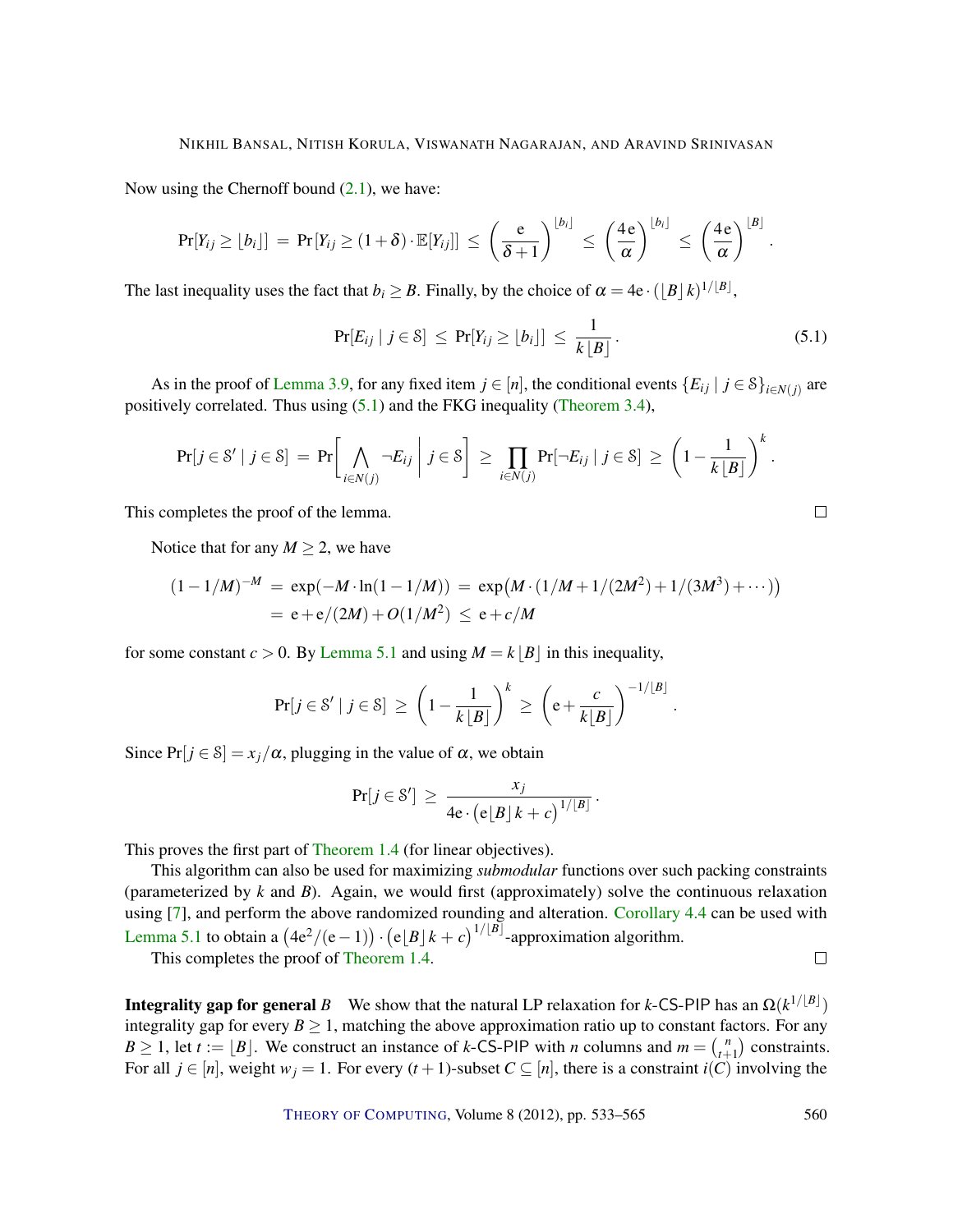<span id="page-28-5"></span>variables in *C*: set  $a_{i(C), j} = 1$  for all  $j \in C$ , and  $a_{i(C), j} = 0$  for  $j \notin C$ . For each constraint  $i \in [m]$ , the capacity  $b_i = B$ . Note that the column sparsity

$$
k = \binom{n-1}{t} \leq \left(\frac{ne}{t}\right)^t.
$$

Setting  $x_j = 1/2$  for all  $j \in [n]$  is a feasible fractional solution. Indeed, each constraint is occupied to extent

$$
\frac{t+1}{2} \leq \frac{B+1}{2} \leq B
$$

(since  $B \ge 1$ ). Thus the optimal LP value is at least  $n/2$ . On the other hand, the optimal integral solution has value at most *t*. Suppose for contradiction that the solution contains some  $t + 1$  items, indexed by  $C \subseteq [n]$ . Then consider the constraint  $i(C)$ , which is occupied to extent  $t + 1 = |B| + 1 > B$ , this contradicts the feasibility of the solution. Thus the integral optimum is *t*, and the integrality gap for this instance is at least

$$
\frac{n}{2t} \geq \frac{1}{2e} k^{1/[B]}.
$$

Acknowledgments Aravind Srinivasan thanks Moses Charikar, Chandra Chekuri, Magnús Halldórsson, Goran Konjevod, Seffi Naor, Jaikumar Radhakrishnan, R. Ravi and K.V. Subrahmanyam for helpful discussions. Nitish Korula thanks Chandra Chekuri and Alina Ene for detailed discussions on *k*-CS-PIP. We thank Deeparnab Chakrabarty and David Pritchard for discussions and sharing a copy of [\[25\]](#page-30-5). We also thank Jan Vondrák and Chandra Chekuri for pointing out an error in the earlier proof of [Theorem](#page-4-1) [1.3,](#page-4-1) which prompted us to prove [Theorem](#page-23-0) [4.3.](#page-23-0) Our thanks also to the IPCO and ToC referees for their helpful suggestions, which improved the presentation of the paper.

# References

- <span id="page-28-4"></span>[1] NOGA ALON AND JOEL SPENCER: *The Probabilistic Method*. Wiley-Interscience, 2008. [540,](#page-7-5) [549](#page-16-5)
- <span id="page-28-2"></span>[2] ESTHER M. ARKIN AND REFAEL HASSIN: On local search for weighted *k*-set packing. *Math. Oper. Res.*, 23(3):640–648, 1998. Preliminary version in [ESA'97.](http://dx.doi.org/10.1007/3-540-63397-9_2) [\[doi:10.1287/moor.23.3.640\]](http://dx.doi.org/10.1287/moor.23.3.640) [539](#page-6-0)
- <span id="page-28-3"></span>[3] PER AUSTRIN, SUBHASH KHOT, AND MULI SAFRA: Inapproximability of vertex cover and independent set in bounded degree graphs. *Theory of Computing*, 7(3):27–43, 2011. Preliminary version in [CCC'09.](http://dx.doi.org/10.1109/CCC.2009.38) [\[doi:10.4086/toc.2011.v007a003\]](http://dx.doi.org/10.4086/toc.2011.v007a003) [539](#page-6-0)
- <span id="page-28-0"></span>[4] NIKHIL BANSAL, NITISH KORULA, VISWANATH NAGARAJAN, AND ARAVIND SRINIVASAN: On *k*-column sparse packing programs. In *Proc. 14th Ann. Conf. on Integer Programming and Combinatorial Optimization (IPCO '10)*, pp. 369–382, 2010. [\[doi:10.1007/978-3-642-13036-6\\_28\]](http://dx.doi.org/10.1007/978-3-642-13036-6_28) [533](#page-0-0)
- <span id="page-28-1"></span>[5] JÓZSEF BECK AND TIBOR FIALA: "Integer-making" theorems. *Discrete Appl. Math.*, 3(1):1–8, 1981. [\[doi:10.1016/0166-218X\(81\)90022-6\]](http://dx.doi.org/10.1016/0166-218X(81)90022-6) [538](#page-5-0)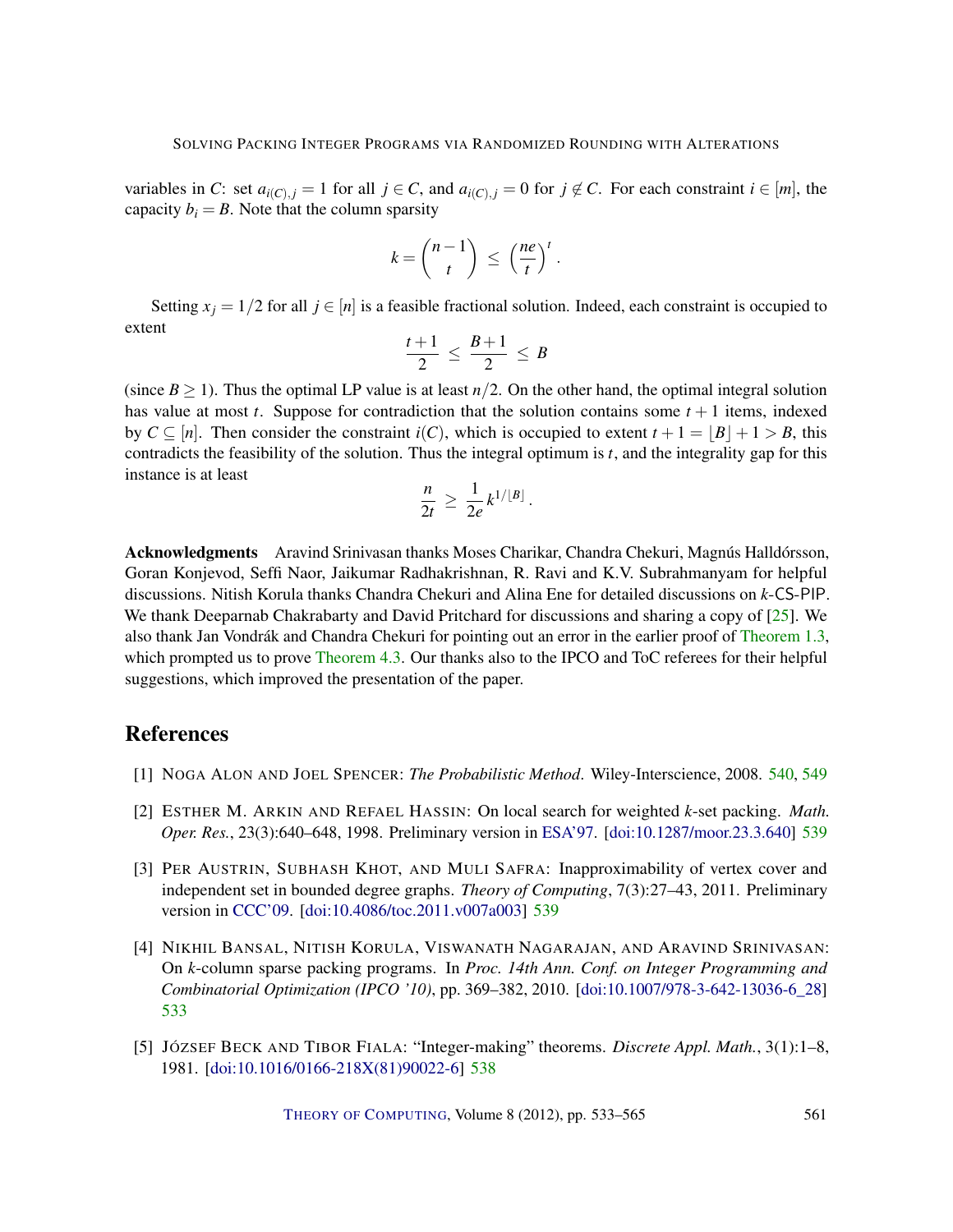- <span id="page-29-8"></span>[6] PIOTR BERMAN: A *d*/2 approximation for maximum weight independent set in *d*-claw free graphs. *Nord. J. Comput.*, 7(3):178–184, 2000. Preliminary version in [SWAT'00.](http://dx.doi.org/10.1007/3-540-44985-X_19) [539](#page-6-0)
- <span id="page-29-11"></span>[7] GRUIA CALINESCU, CHANDRA CHEKURI, MARTIN PÁL, AND JAN VONDRÁK: Maximizing a monotone submodular function subject to a matroid constraint. *SIAM J. Comput.*, 40(6):1740–1766, 2011. Combines results from [IPCO'07](http://dx.doi.org/10.1007/978-3-540-72792-7_15) and [STOC'08.](http://dx.doi.org/10.1145/1374376.1374389) [\[doi:10.1137/080733991\]](http://dx.doi.org/10.1137/080733991) [539,](#page-6-0) [553,](#page-20-2) [554,](#page-21-3) [560](#page-27-1)
- <span id="page-29-7"></span>[8] BARUN CHANDRA AND MAGNÚS M. HALLDÓRSSON: Greedy local improvement and weighted set packing approximation. *J. Algorithms*, 39(2):223–240, 2001. Preliminary version in [SODA'99.](http://dl.acm.org/citation.cfm?id=314500.314552) [\[doi:10.1006/jagm.2000.1155\]](http://dx.doi.org/10.1006/jagm.2000.1155) [539](#page-6-0)
- <span id="page-29-2"></span>[9] CHANDRA CHEKURI, ALINA ENE, AND NITISH KORULA: Personal communication, 2009. [537,](#page-4-3) [538](#page-5-0)
- <span id="page-29-1"></span>[10] FUNDA ERGÜN, RAKESH K. SINHA, AND LISA ZHANG: QoS routing with performance-dependent costs. In *19th Ann. Joint Conf. IEEE Computer and Communications Societies (INFOCOM'00)*, pp. 137–146, 2000. [\[doi:10.1109/INFCOM.2000.832182\]](http://dx.doi.org/10.1109/INFCOM.2000.832182) [536](#page-3-0)
- <span id="page-29-5"></span>[11] URIEL FEIGE: On maximizing welfare when utility functions are subadditive. *SIAM J. Comput.*, 39(1):122–142, 2009. Preliminary version in [STOC'06.](http://dx.doi.org/10.1145/1132516.1132523) [\[doi:10.1137/070680977\]](http://dx.doi.org/10.1137/070680977) [537,](#page-4-3) [553,](#page-20-2) [554](#page-21-3)
- <span id="page-29-12"></span>[12] MORAN FELDMAN, JOSEPH (SEFFI) NAOR, ROY SCHWARTZ, AND JUSTIN WARD: Improved approximations for *k*-exchange systems - (extended abstract). In *Proc. 19th Ann. European Symp. on Algorithms (ESA'11)*, pp. 784–798, 2011. [\[doi:10.1007/978-3-642-23719-5\\_66\]](http://dx.doi.org/10.1007/978-3-642-23719-5_66) [539](#page-6-0)
- <span id="page-29-4"></span>[13] M. L. FISHER, G. L. NEMHAUSER, AND L. A. WOLSEY: An analysis of approximations for maximizing submodular set functions II. *Math. Prog. Study*, 8:73–87, 1978. [\[doi:10.1007/BFb0121195\]](http://dx.doi.org/10.1007/BFb0121195) [537,](#page-4-3) [539](#page-6-0)
- <span id="page-29-9"></span>[14] ERAN HALPERIN: Improved approximation algorithms for the vertex cover problem in graphs and hypergraphs. *SIAM J. Comput.*, 31(5):1608–1623, 2002. Preliminary version in [SODA'00.](http://dl.acm.org/citation.cfm?id=338219.338269) [\[doi:10.1137/S0097539700381097\]](http://dx.doi.org/10.1137/S0097539700381097) [539](#page-6-0)
- <span id="page-29-3"></span>[15] ELAD HAZAN, SHMUEL SAFRA, AND ODED SCHWARTZ: On the complexity of approximating *k*-set packing. *Comput. Complexity*, 15(1):20–39, 2006. Preliminary version in [APPROX'03.](http://dx.doi.org/10.1007/978-3-540-45198-3_8) [\[doi:10.1007/s00037-006-0205-6\]](http://dx.doi.org/10.1007/s00037-006-0205-6) [537,](#page-4-3) [539](#page-6-0)
- <span id="page-29-0"></span>[16] COR A. J. HURKENS AND ALEXANDER SCHRIJVER: On the size of systems of sets every *t* of which have an SDR, with an application to the worst-case ratio of heuristics for packing problems. *SIAM J. Discrete Math.*, 2(1):68–72, 1989. [\[doi:10.1137/0402008\]](http://dx.doi.org/10.1137/0402008) [534,](#page-1-0) [539](#page-6-0)
- <span id="page-29-10"></span>[17] SUBHASH KHOT: On the power of unique 2-prover 1-round games. In *Proc. 34th STOC*, pp. 767–775. ACM Press, 2002. [\[doi:10.1145/509907.510017\]](http://dx.doi.org/10.1145/509907.510017) [539](#page-6-0)
- <span id="page-29-6"></span>[18] STAVROS G. KOLLIOPOULOS AND CLIFFORD STEIN: Approximating disjoint-path problems using packing integer programs. *Math. Program.*, 99(1):63–87, 2004. Preliminary version in [IPCO'98.](http://dx.doi.org/10.1007/3-540-69346-7_12) [\[doi:10.1007/s10107-002-0370-6\]](http://dx.doi.org/10.1007/s10107-002-0370-6) [538](#page-5-0)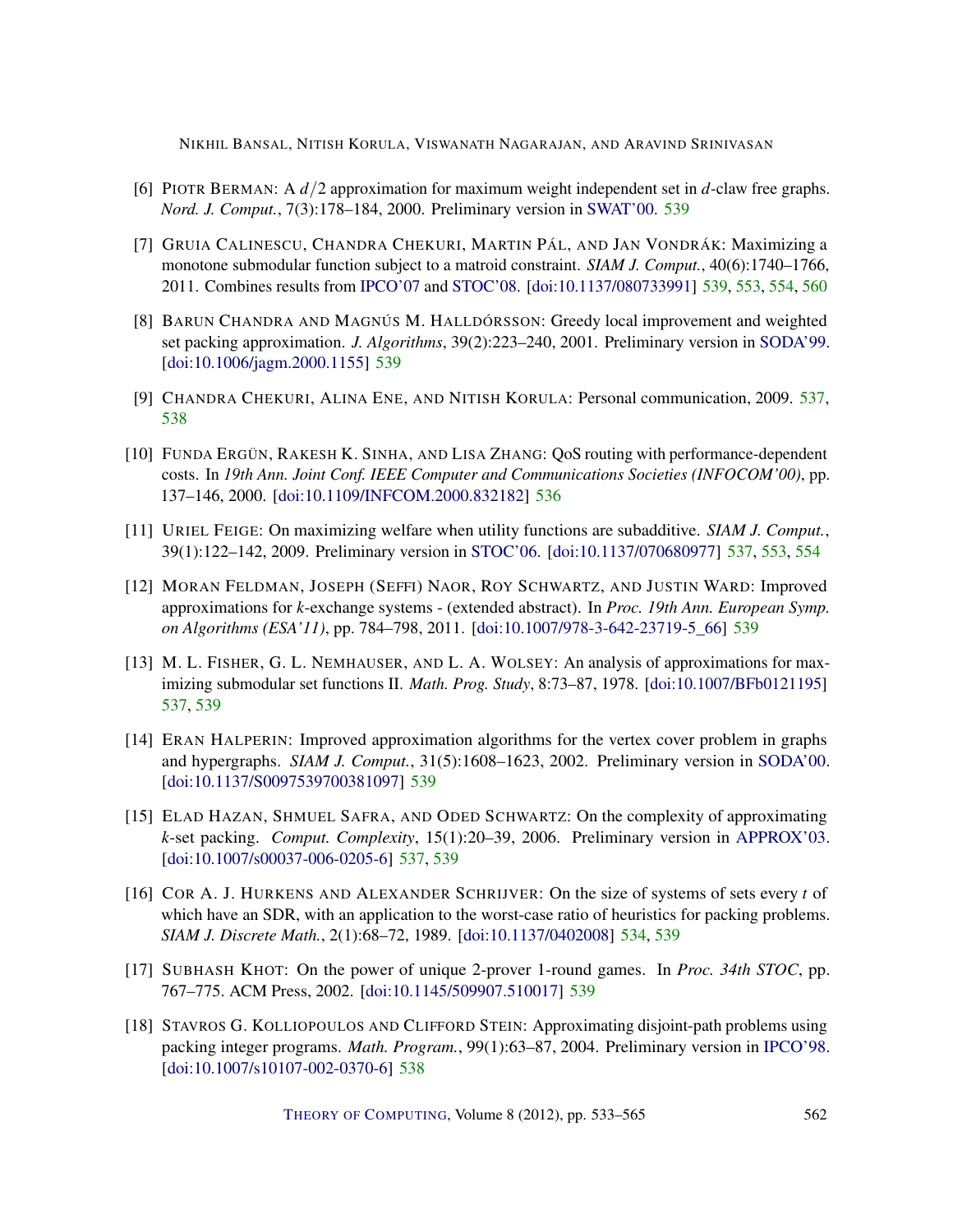- <span id="page-30-4"></span>[19] JOCHEN KÖNEMANN AND R. RAVI: A matter of degree: Improved approximation algorithms for degree-bounded minimum spanning trees. *SIAM J. Comput.*, 31(6):1783–1793, 2002. Preliminary version in [STOC'00.](http://dx.doi.org/10.1145/335305.335371) [\[doi:10.1137/S009753970036917X\]](http://dx.doi.org/10.1137/S009753970036917X) [536](#page-3-0)
- <span id="page-30-6"></span>[20] ARIEL KULIK, HADAS SHACHNAI, AND TAMI TAMIR: Maximizing submodular set functions subject to multiple linear constraints. In *Proc. 20th Ann. ACM-SIAM Symp. on Discrete Algorithms (SODA'09)*, pp. 545–554. ACM Press, 2009. [\[ACM:1496770.1496830\]](http://portal.acm.org/citation.cfm?id=1496770.1496830) [537,](#page-4-3) [539](#page-6-0)
- <span id="page-30-10"></span>[21] JON LEE, VAHAB S. MIRROKNI, VISWANATH NAGARAJAN, AND MAXIM SVIRIDENKO: Maximizing nonmonotone submodular functions under matroid or knapsack constraints. *SIAM J. Discrete Math.*, 23(4):2053–2078, 2010. Preliminary version in [STOC'09.](http://doi.acm.org/10.1145/1536414.1536459) [\[doi:10.1137/090750020\]](http://dx.doi.org/10.1137/090750020) [539](#page-6-0)
- <span id="page-30-2"></span>[22] MICHAEL LUBY AND NOAM NISAN: A parallel approximation algorithm for positive linear programming. In *Proc. 25th STOC*, pp. 448–457. ACM Press, 1993. [\[doi:10.1145/167088.167211\]](http://dx.doi.org/10.1145/167088.167211) [536,](#page-3-0) [540](#page-7-5)
- <span id="page-30-11"></span>[23] RAJEEV MOTWANI AND PRABHAKAR RAGHAVAN: *Randomized Algorithms*. Cambridge University Press, 1995. [540,](#page-7-5) [544](#page-11-5)
- <span id="page-30-9"></span>[24] DAVID PRITCHARD: Approximability of sparse integer programs. In *Proc. 17th Ann. European Symp. on Algorithms (ESA'09)*, pp. 83–94. Springer, 2009. [\[doi:10.1007/978-3-642-04128-0\\_8\]](http://dx.doi.org/10.1007/978-3-642-04128-0_8) [538,](#page-5-0) [558](#page-25-2)
- <span id="page-30-5"></span>[25] DAVID PRITCHARD AND DEEPARNAB CHAKRABARTY: Approximability of sparse integer programs. *Algorithmica*, 61(1):75–93, 2011. [\[doi:10.1007/s00453-010-9431-z\]](http://dx.doi.org/10.1007/s00453-010-9431-z) [537,](#page-4-3) [538,](#page-5-0) [561](#page-28-5)
- <span id="page-30-8"></span>[26] PRABHAKAR RAGHAVAN: Probabilistic construction of deterministic algorithms: Approximating packing integer programs. *J. Comput. System Sci.*, 37(2):130–143, 1988. Preliminary version in [FOCS'86.](http://dx.doi.org/10.1109/SFCS.1986.45) [\[doi:10.1016/0022-0000\(88\)90003-7\]](http://dx.doi.org/10.1016/0022-0000(88)90003-7) [538,](#page-5-0) [540](#page-7-5)
- <span id="page-30-12"></span>[27] F. BRUCE SHEPHERD AND ADRIAN VETTA: The demand-matching problem. *Math. Oper. Res.*, 32(3):563–578, 2007. Preliminary version in [IPCO'02.](http://dx.doi.org/10.1007/3-540-47867-1_32) [\[doi:10.1287/moor.1070.0254\]](http://dx.doi.org/10.1287/moor.1070.0254) [552](#page-19-0)
- <span id="page-30-3"></span>[28] DAVID B. SHMOYS AND ÉVA TARDOS: An approximation algorithm for the generalized assignment problem. *Math. Program.*, 62(1-3):461–474, 1993. [\[doi:10.1007/BF01585178\]](http://dx.doi.org/10.1007/BF01585178) [536](#page-3-0)
- <span id="page-30-1"></span>[29] ARAVIND SRINIVASAN: Improved approximation guarantees for packing and covering integer programs. *SIAM J. Comput.*, 29(2):648–670, 1999. Preliminary version in [STOC'95.](http://dx.doi.org/10.1145/225058.225138) [\[doi:10.1137/S0097539796314240\]](http://dx.doi.org/10.1137/S0097539796314240) [534,](#page-1-0) [535,](#page-2-1) [536,](#page-3-0) [538,](#page-5-0) [540,](#page-7-5) [545](#page-12-2)
- <span id="page-30-0"></span>[30] ARAVIND SRINIVASAN: New approaches to covering and packing problems. In *Proc. 12th Ann. ACM-SIAM Symp. on Discrete Algorithms (SODA'01)*, pp. 567–576. ACM Press, 2001. [\[ACM:365411.365535\]](http://portal.acm.org/citation.cfm?id=365411.365535) [533,](#page-0-0) [539](#page-6-0)
- <span id="page-30-7"></span>[31] JAN VONDRÁK: Optimal approximation for the submodular welfare problem in the value oracle model. In *Proc. 40th STOC*, pp. 67–74. ACM Press, 2008. [\[doi:10.1145/1374376.1374389\]](http://dx.doi.org/10.1145/1374376.1374389) [537,](#page-4-3) [539,](#page-6-0) [553](#page-20-2)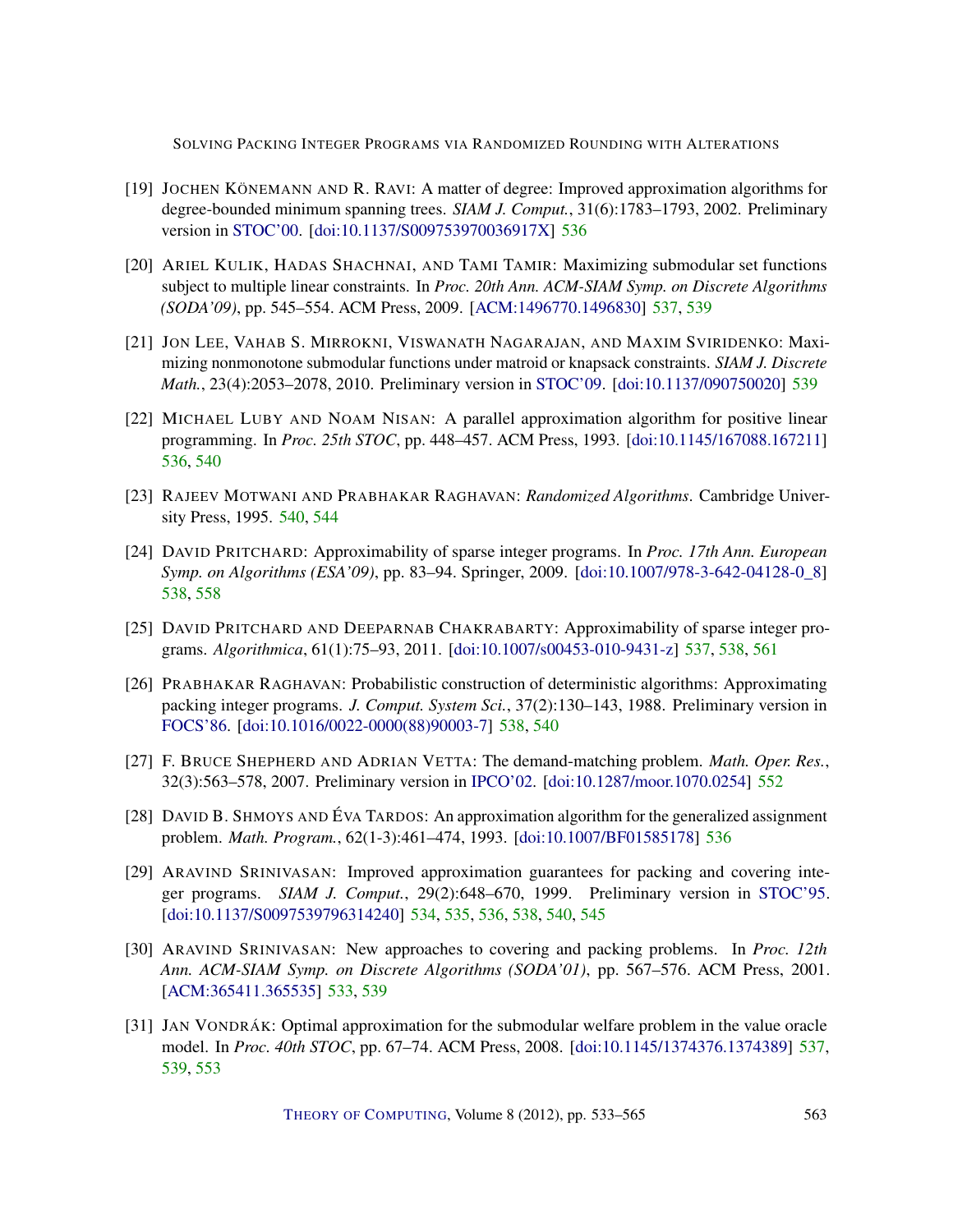- <span id="page-31-5"></span>[32] JUSTIN WARD: A  $(k + 3)/2$ -approximation algorithm for monotone submodular *k*-set packing and general *k*-exchange systems. In *Proc. 29th Symp. Theoretical Aspects of Comp. Sci. (STACS'12)*, pp. 42–53. Schloss Dagstuhl–Leibniz-Zentrum fuer Informatik, 2012. [\[doi:10.4230/LIPIcs.STACS.2012.42\]](http://dx.doi.org/10.4230/LIPIcs.STACS.2012.42) [539](#page-6-0)
- <span id="page-31-4"></span>[33] DAVID ZUCKERMAN: Linear degree extractors and the inapproximability of max clique and chromatic number. *Theory of Computing*, 3(1):103–128, 2007. Preliminary version in [STOC'06.](http://dx.doi.org/10.1145/1132516.1132612) [\[doi:10.4086/toc.2007.v003a006\]](http://dx.doi.org/10.4086/toc.2007.v003a006) [534,](#page-1-0) [538](#page-5-0)

## <span id="page-31-0"></span>AUTHORS

Nikhil Bansal Dept. of Mathematics and Computer Science Eindhoven University of Technology, the Netherlands  $n.bansal@true.nl$ <http://www.win.tue.nl/~nikhil>

<span id="page-31-1"></span>Nitish Korula Research Scientist Google Inc. nitish@google.com <http://research.google.com/pubs/NitishKorula.html>

<span id="page-31-2"></span>Viswanath Nagarajan Research Staff Member IBM T. J. Watson Research Center  $viswanath@us.inm.com$ <http://researcher.ibm.com/person/us-viswanath>

<span id="page-31-3"></span>Aravind Srinivasan Dept. of Computer Science and UMIACS University of Maryland College Park, MD srin@cs.umd.edu <http://www.cs.umd.edu/~srin>